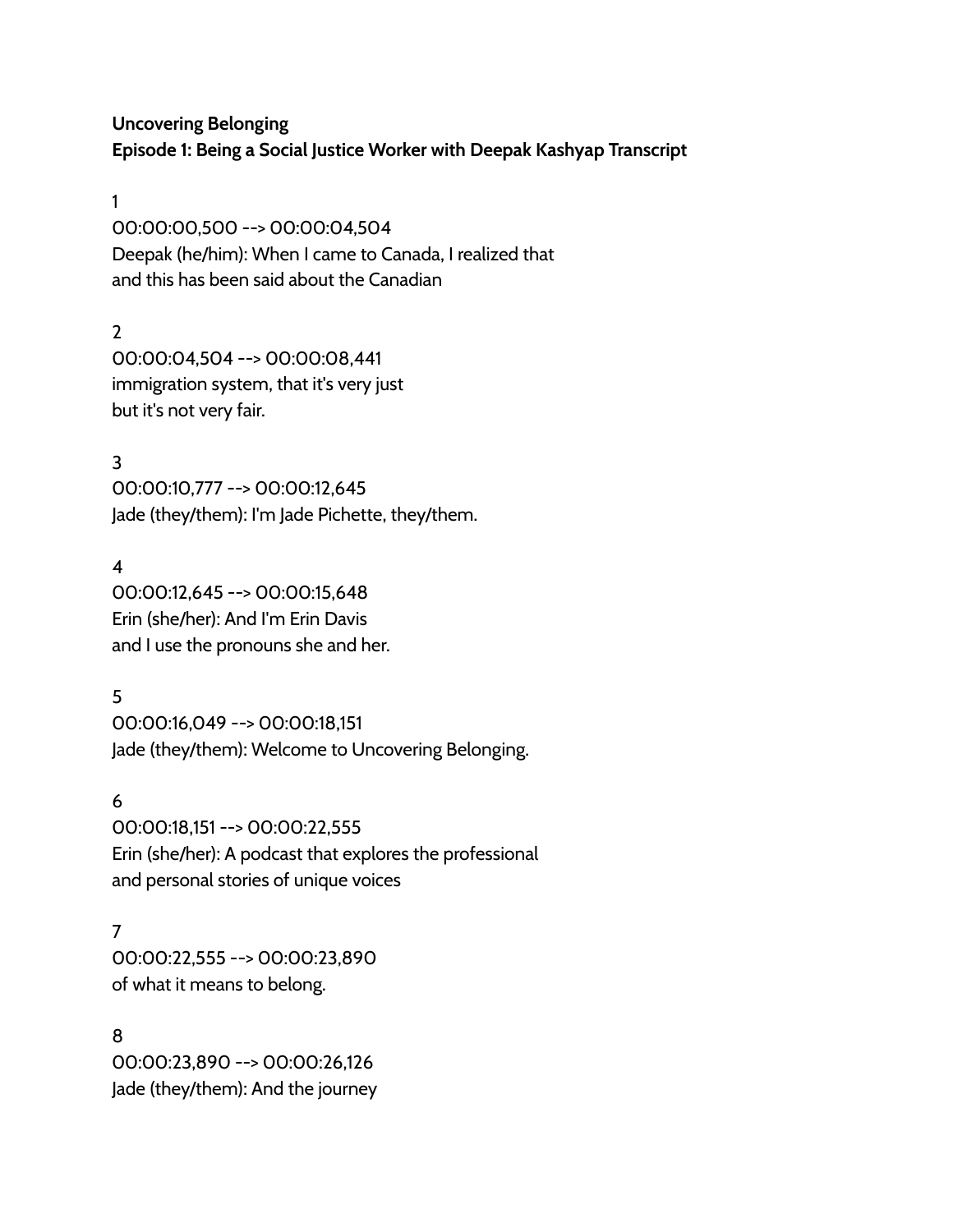to finding our authentic self.

9 00:00:28,428 --> 00:00:30,663 So I'm really excited, Erin,

10 00:00:30,663 --> 00:00:34,100 today to be talking to Deepak Kashyap.

11 00:00:34,100 --> 00:00:35,635 I've met him quite a few times.

12 00:00:35,635 --> 00:00:38,905 I know you haven't yet. So welcome, Deepak.

13 00:00:39,005 --> 00:00:41,608 Deepak (he/him):Thank you very much. It means a lot to me.

14 00:00:41,941 --> 00:00:43,643 Jade (they/them): Deepak Kashyap, he/him,

15 00:00:43,643 --> 00:00:47,447 is a member of the Ontario Association of Mental Health Practitioners

16 00:00:47,447 --> 00:00:50,750 and the Canadian Counseling and Psychotherapy Association.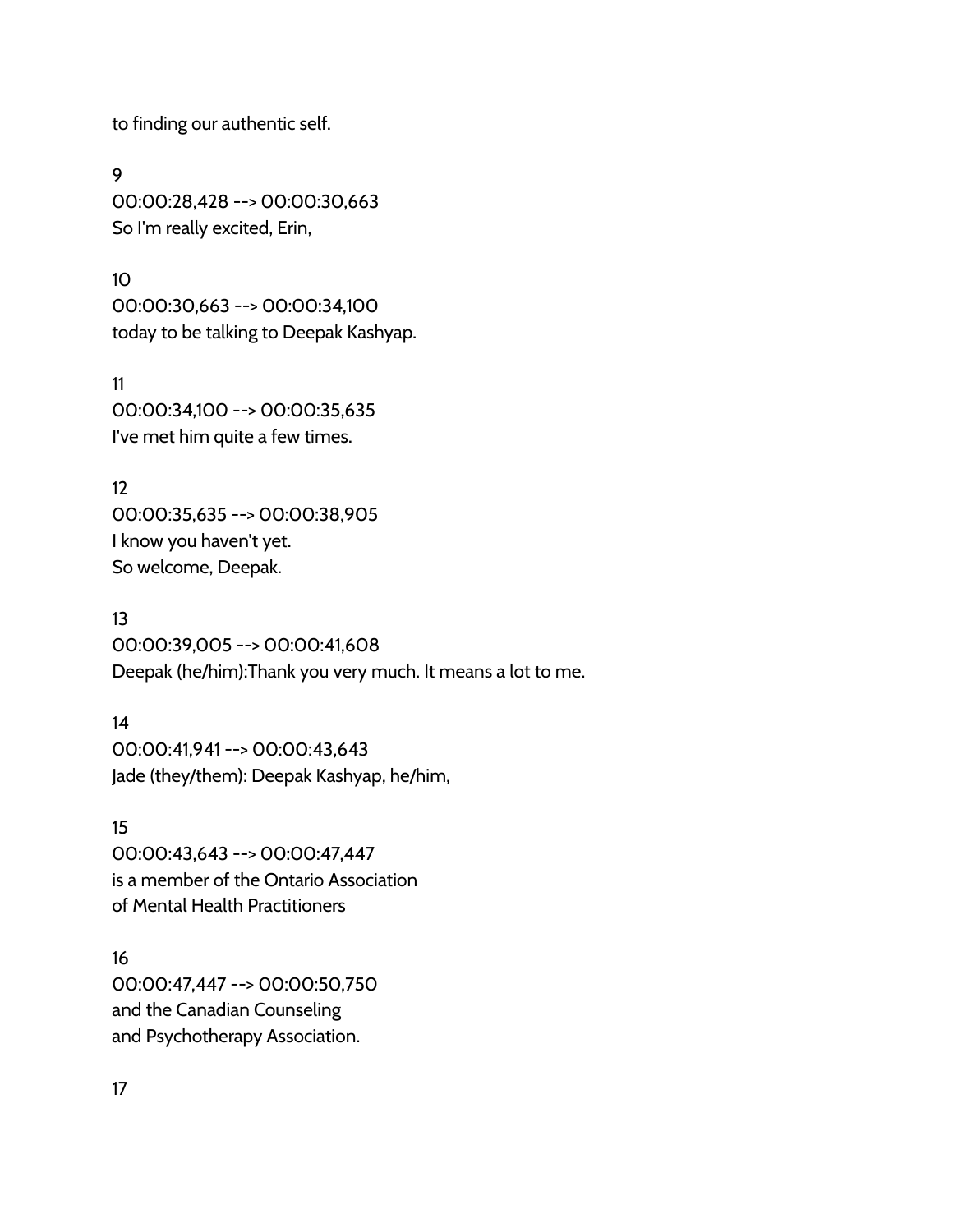00:00:51,184 --> 00:00:53,053 He provides emotional and mental health

#### 18

00:00:53,053 --> 00:00:57,323 services in person as well as online for over ten years.

## 19

00:00:57,357 --> 00:01:00,460 He holds a master's degree in the Psychology of Education

## 20

00:01:00,460 --> 00:01:03,596 from the University of Bristol, U.K., has been formally trained

21 00:01:03,596 --> 00:01:07,300 in advanced programs in REBT and CBT

## 22

00:01:07,300 --> 00:01:11,304 from the Albert Ellis Institute in New York and attended the MBCT

## 23

00:01:11,971 --> 00:01:15,775 Summer School Program at the Oxford Mindfulness Center at the University

## 24 00:01:15,775 --> 00:01:16,976 of Oxford.

25 00:01:16,976 --> 00:01:21,481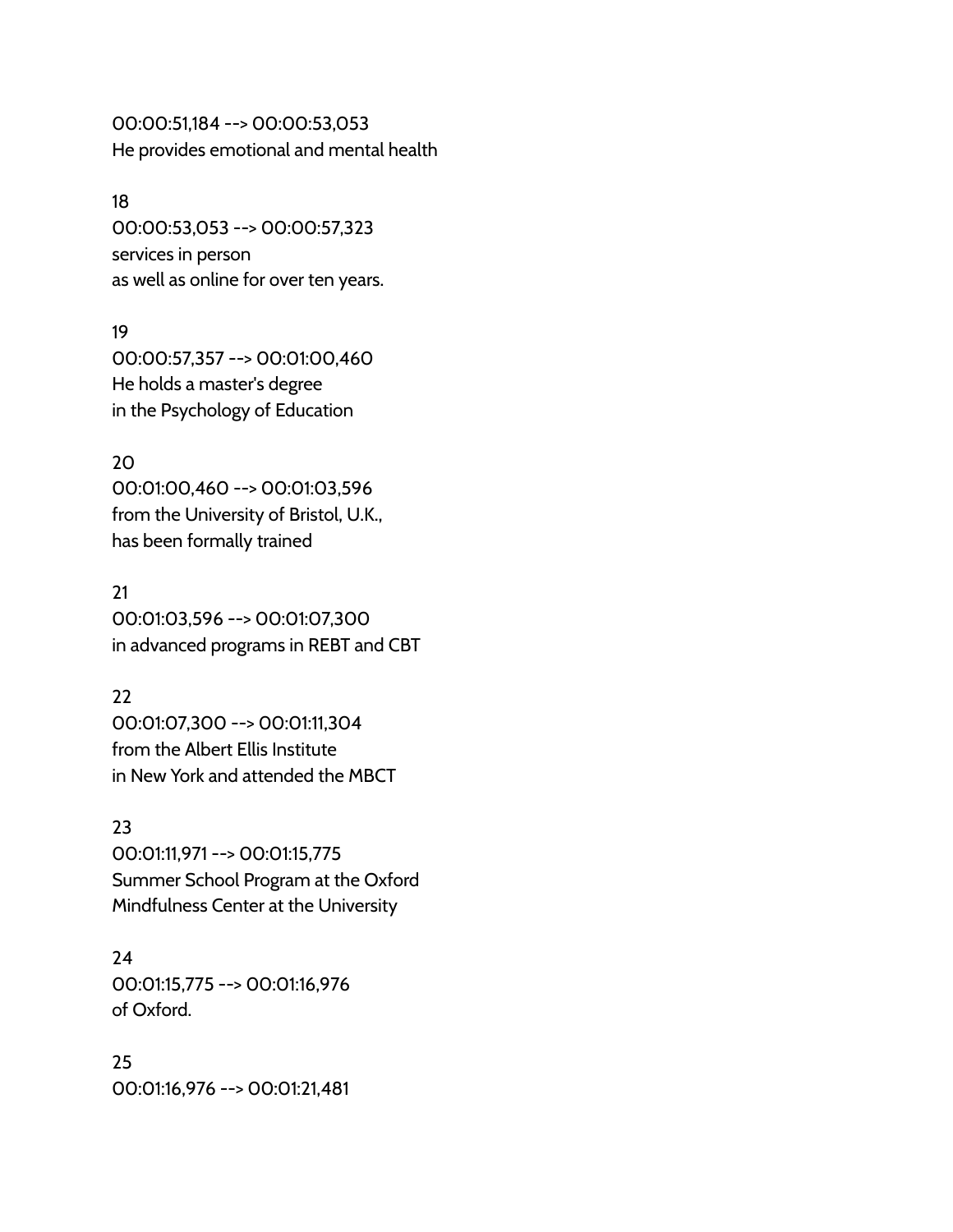Deepak's experience lies in developing and delivering programs for organizational

## 26

00:01:21,481 --> 00:01:25,652 mental health initiatives, anti-racism and anti-oppression frameworks, diversity,

## 27

00:01:25,685 --> 00:01:29,989 inclusion, training and LGBTQ2S plus leadership and rights activism.

## 28

00:01:29,989 --> 00:01:34,861 He has developed and delivered programs like Employee Emotional First

## 29

00:01:34,861 --> 00:01:38,798 Aid, Productivity and Mental Health During the Pandemic, Working from Home:

## 30

00:01:38,798 --> 00:01:43,002 The New Normal, Unconscious Bias, Safe and Respectful Work Environment.

# 31

00:01:43,002 --> 00:01:47,207 Psychological Safety at Work, Effective versus Performative Allyship,

32 00:01:47,207 --> 00:01:48,441 Making Workplaces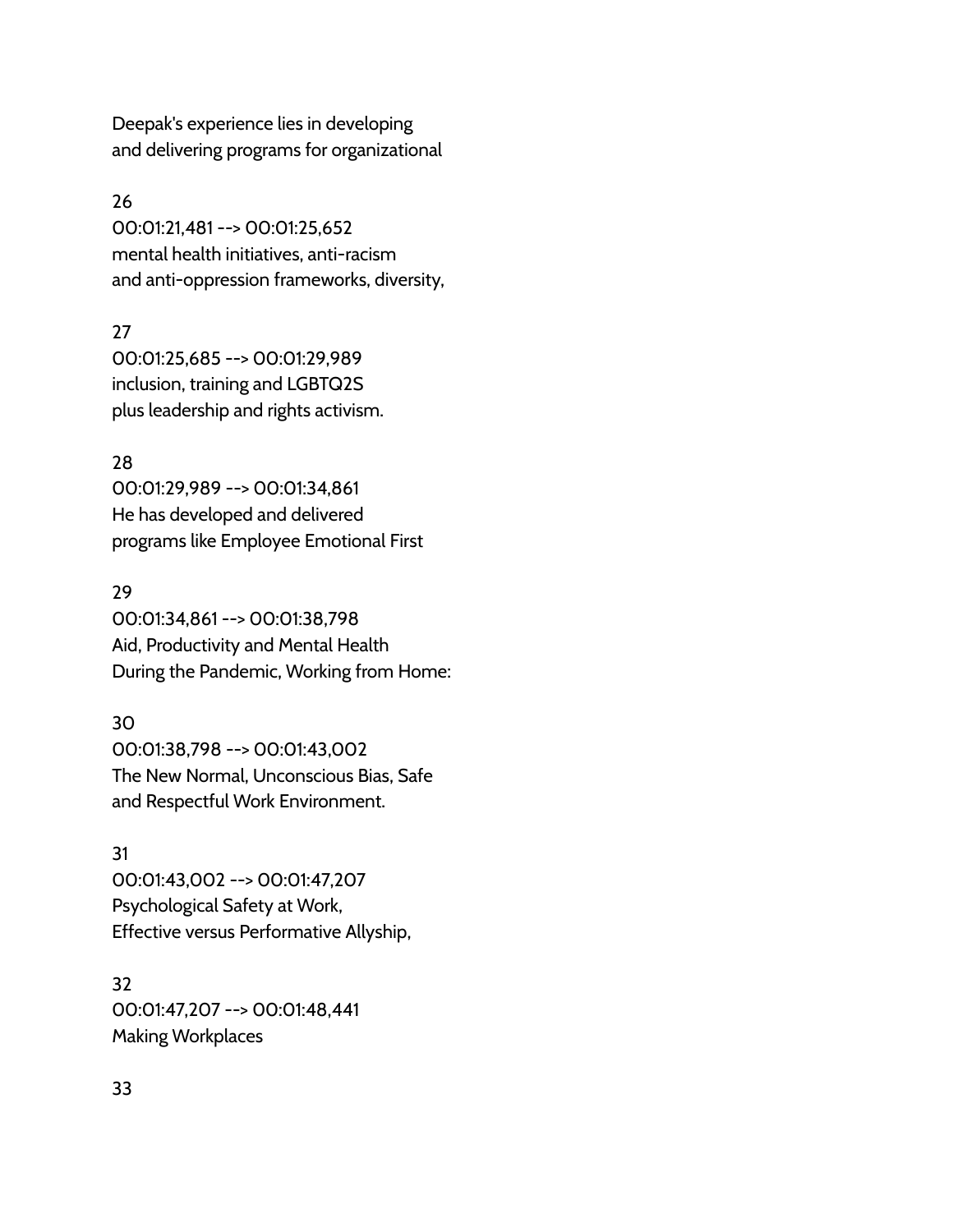00:01:48,441 --> 00:01:52,645 More Welcoming of the Queer Employees Beyond Just the Pride Month,

## 34

00:01:52,679 --> 00:01:54,447 Emotional Skills for Feminism,

35 00:01:54,447 --> 00:01:56,883 **Distinctions** between Social Justice Warriors

#### 36

00:01:56,883 --> 00:02:00,220 and Workers, Squaring Up Meritocracy and Privilege Myths.

## 37

00:02:00,286 --> 00:02:03,556 He has conducted workshops in India, Dubai,

## 38

00:02:03,590 --> 00:02:06,793 the United States, UK, Europe and Canada.

39 00:02:06,826 --> 00:02:08,461 He is a published columnist.

## 40

00:02:08,461 --> 00:02:11,998 He has appeared on various national and international news channels,

41 00:02:11,998 --> 00:02:15,435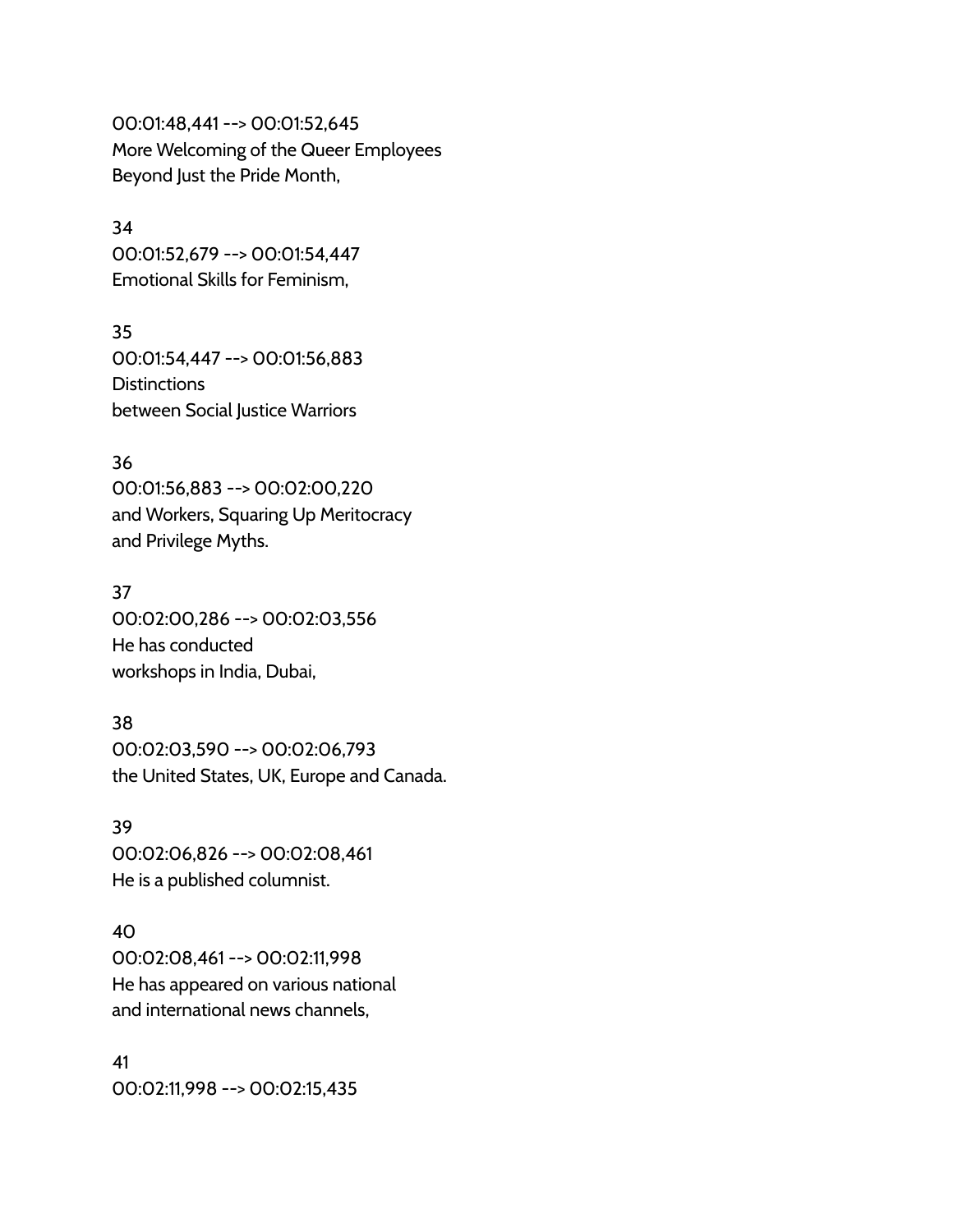talk shows, and this is something that I am learning

## 42

00:02:15,435 --> 00:02:20,140 also, is that Deepak is India's first openly gay television co-host.

## 43

00:02:20,173 --> 00:02:24,344 Deepak, happy to have you as a guest on our podcast.

## 44

00:02:24,410 --> 00:02:28,248 Erin (she/her): I don't know if this is true for you, but I will set in a little bit of discomfort

## 45

00:02:28,248 --> 00:02:31,384 as someone else reads my bio and feel like,

## 46

00:02:31,384 --> 00:02:34,621 wow, that's really a lot of things.

## 47

00:02:34,621 --> 00:02:38,791 We don't need to spend time on myself, but I'm here to give gratitude

## 48

00:02:38,791 --> 00:02:41,227 for all of the amazing work that you've done.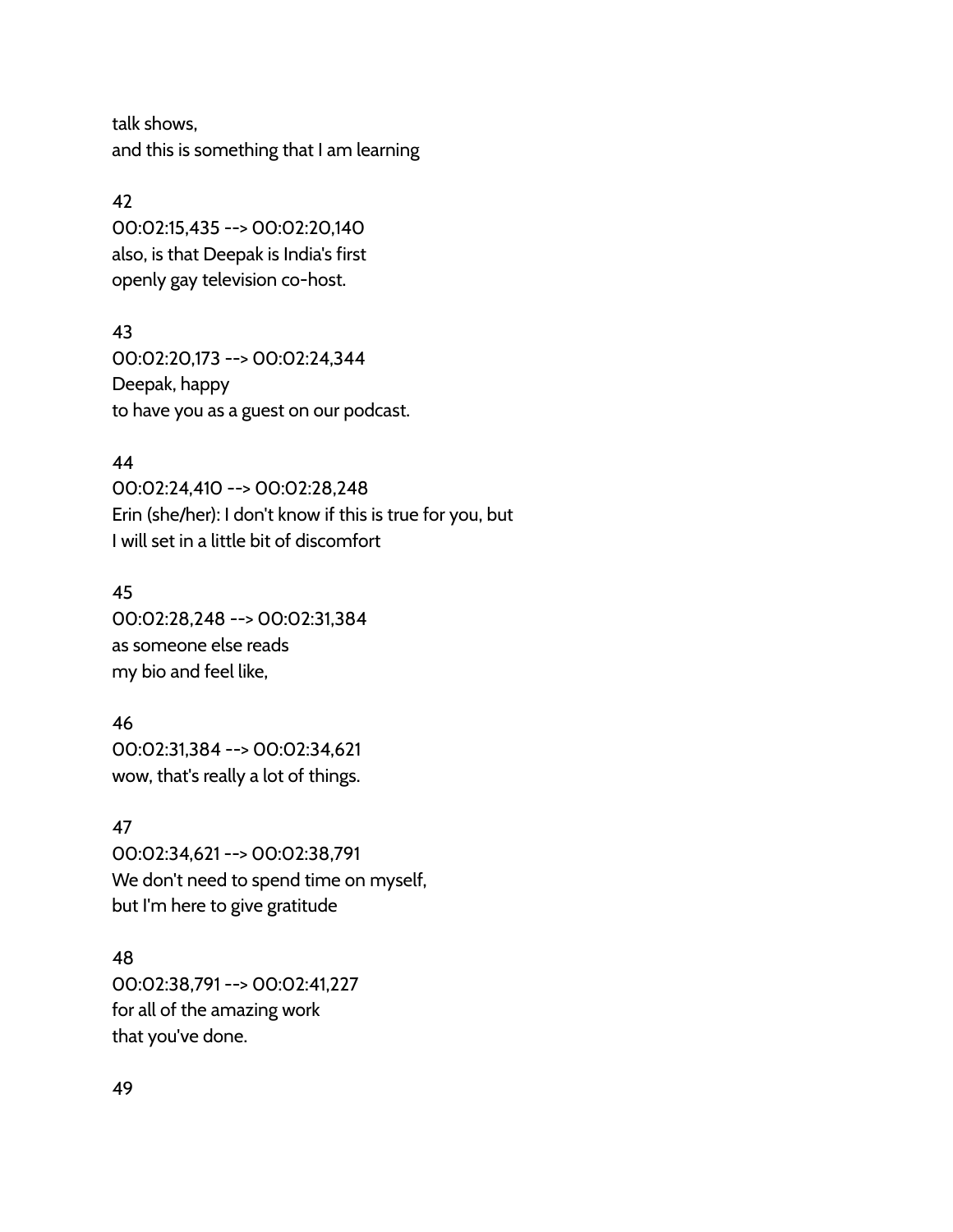00:02:41,227 --> 00:02:44,230 Deepak (he/him): Exactly the same, exactly the way.

## 50

00:02:44,397 --> 00:02:48,001 I was just like, Oh, my God, I'm going to apologize to Jade later

## 51

00:02:48,001 --> 00:02:52,172 and tell them that listen, next time I'll send you an abbreviated one.

## 52

00:02:54,574 --> 00:02:56,609 So yeah, thank you very much.

## 53

00:02:56,609 --> 00:02:59,846 Jade (they/them): I just think all of those pieces of yourself are important.

## 54

00:02:59,846 --> 00:03:04,350 And as somebody with a background in Social Work who's working in this space,

## 55

00:03:04,350 --> 00:03:10,390 I know how often those of us who are doing that kind of Social Work

## 56

00:03:10,390 --> 00:03:14,961 or Psychology, Counseling Support often are focused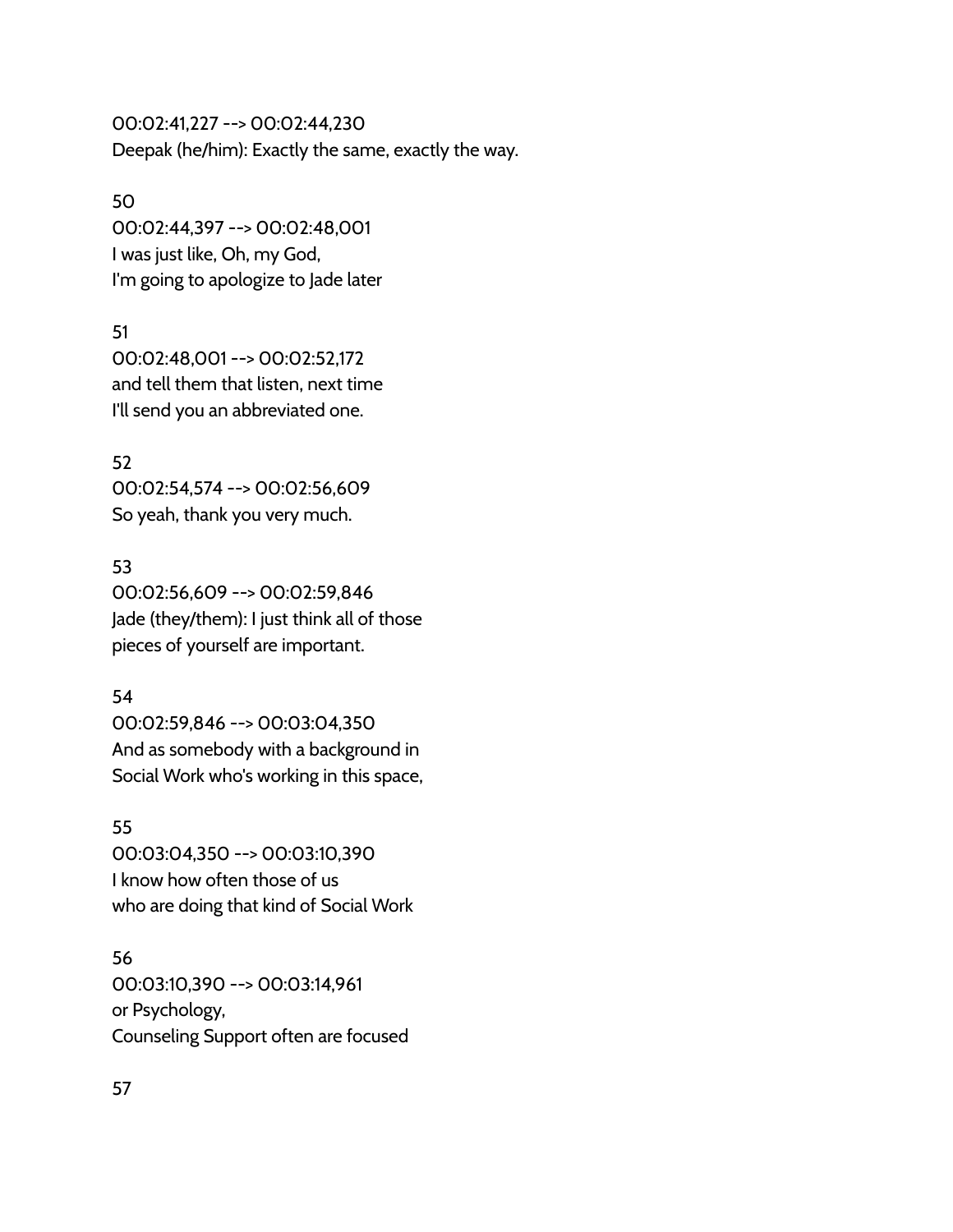00:03:14,961 --> 00:03:18,965 so much on others that it's hard sometimes to focus on ourselves.

58 00:03:18,965 --> 00:03:20,900 But we're all about you today.

59 00:03:20,900 --> 00:03:24,304 And I think that every piece of that is important.

60 00:03:25,838 --> 00:03:28,007 Deepak (he/him): That it gives me such an ego boost.

61 00:03:28,007 --> 00:03:30,543 Jade (they/them): We all need those each give us once in a while.

62 00:03:30,543 --> 00:03:34,180 I think, especially those of us who do community work, we deserve it

63 00:03:34,180 --> 00:03:35,181 once in a while.

64 00:03:35,181 --> 00:03:38,284 So, Erin, do you want to get to know Deepak a bit

65 00:03:38,284 --> 00:03:40,553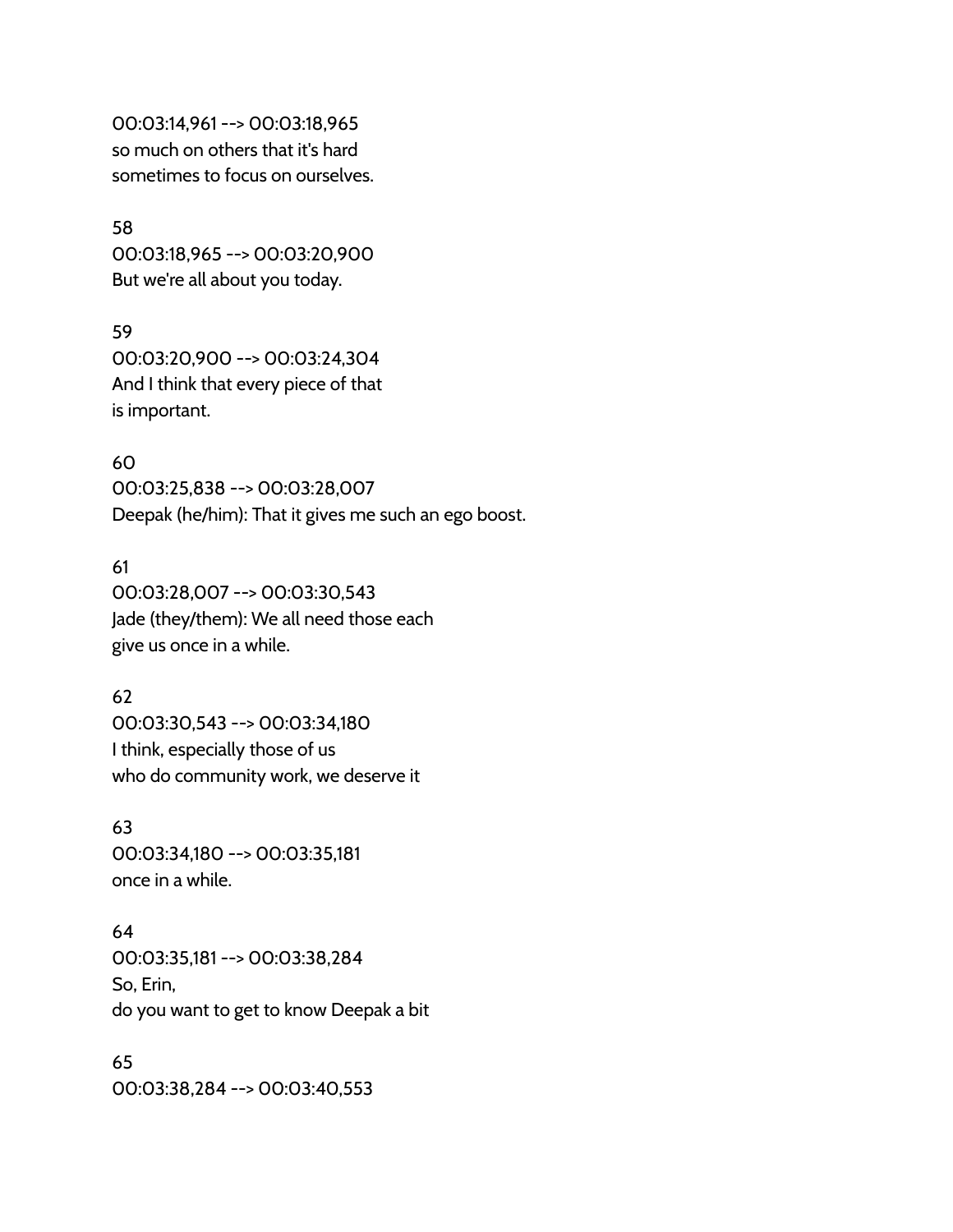more in terms of beyond the on the bio?

66 00:03:40,820 --> 00:03:41,621 Erin (she/her): Absolutely.

## 67

00:03:41,621 --> 00:03:43,990 And I know that our listeners will want to as well.

## 68

00:03:43,990 --> 00:03:45,725 So how did you get to this work?

## 69

00:03:45,725 --> 00:03:49,562 How did you end up in the Diversity and Inclusion space?

## 70

00:03:49,696 --> 00:03:53,633 I mean, I chose Psychology because I absolutely love Psychology.

## 71

00:03:53,700 --> 00:03:58,204 And at the time we're talking 15, 20 years ago when Diversity and Inclusion

## 72

00:03:58,204 --> 00:04:02,575 wasn't the hot topic, as the history of topics goes, it's literally 5 minutes old.

## 73

00:04:02,575 --> 00:04:04,978 It's still hot.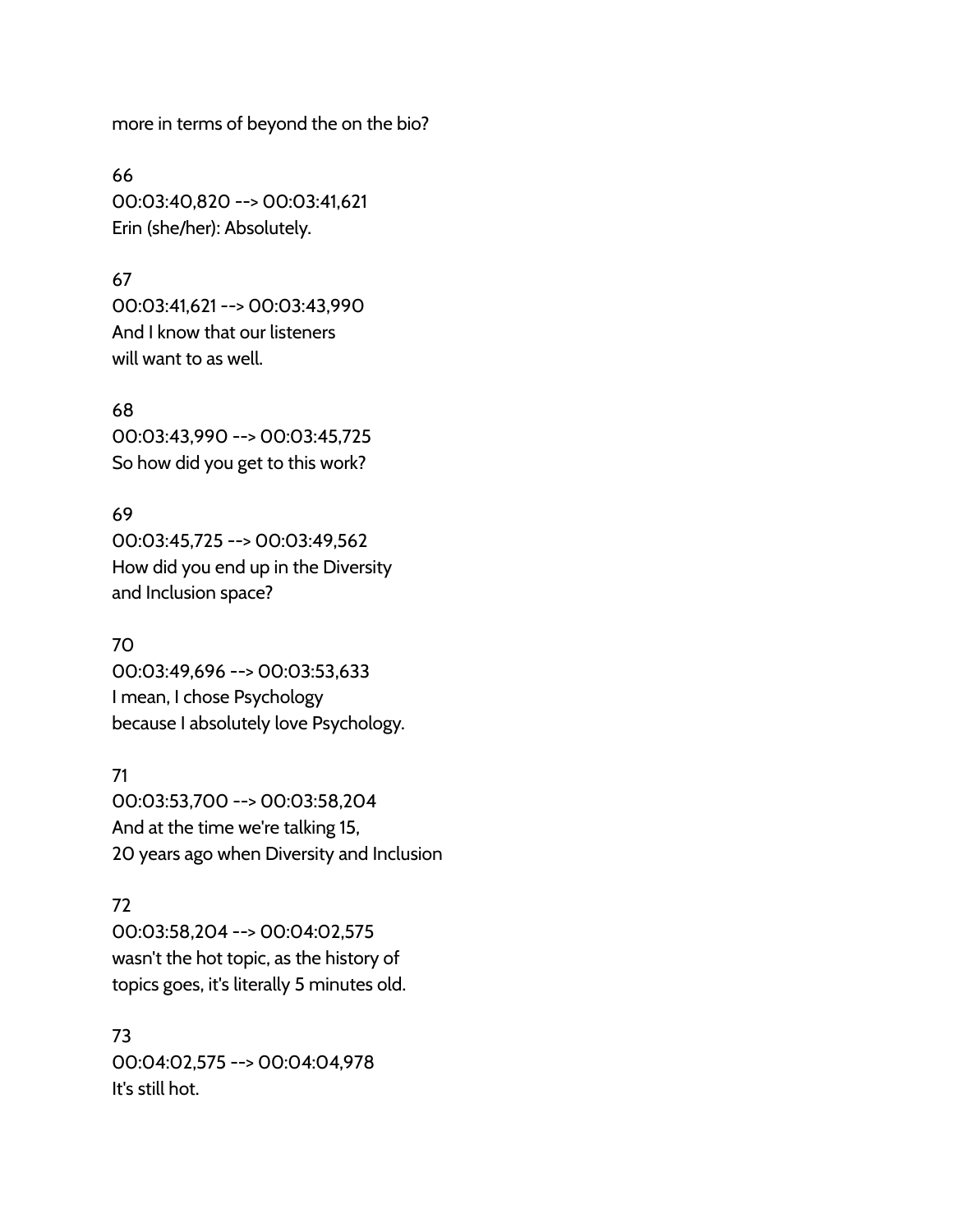Everyone wants a piece of it.

74 00:04:05,311 --> 00:04:08,248 So I was born in India, my father was born in India,

## 75

00:04:08,248 --> 00:04:11,584 but his father was born in Pakistan during the partition of the country.

76 00:04:11,584 --> 00:04:12,986 His father had moved here.

77 00:04:12,986 --> 00:04:14,787 I was raised in India as the English

# 78

00:04:14,787 --> 00:04:18,258 speaking elite of the country, as the upper caste, upper class.

## 79

00:04:18,625 --> 00:04:21,661 But we were still refugees from Pakistan.

## 80

00:04:22,028 --> 00:04:23,997 It was a very interesting experience.

## 81

00:04:23,997 --> 00:04:29,402 We were upper cost but economically poor because we were refugees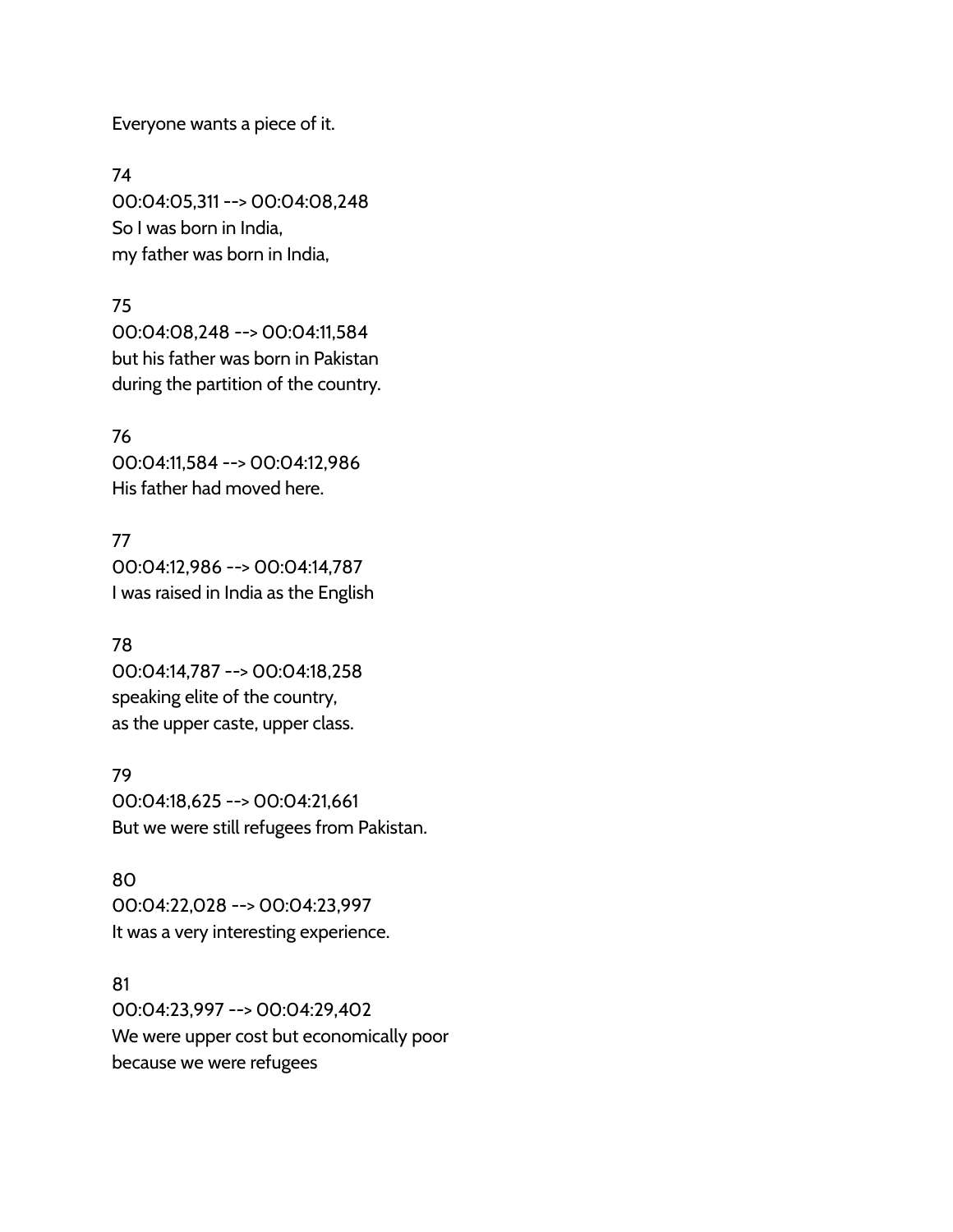## 82

00:04:29,636 --> 00:04:32,739 when I was growing up, I think because of who we were,

## 83

00:04:32,839 --> 00:04:37,977 our education and things like that, we quickly rose through the social ranks.

#### 84

00:04:38,177 --> 00:04:41,514 We were already the upper, and I know it's a horrible thing

## 85

00:04:41,748 --> 00:04:44,384 to even use that word "upper cast" and "lower cast".

## 86

00:04:44,484 --> 00:04:47,787 But right now I'm talking about what is not what I would like it to be.

## 87

00:04:47,820 --> 00:04:50,390 So that's important as a context to remember.

#### 88

00:04:50,757 --> 00:04:55,695 So it was easier for us to sort of, you know, get education and get the money

## 89

00:04:55,695 --> 00:04:58,197 and get the connections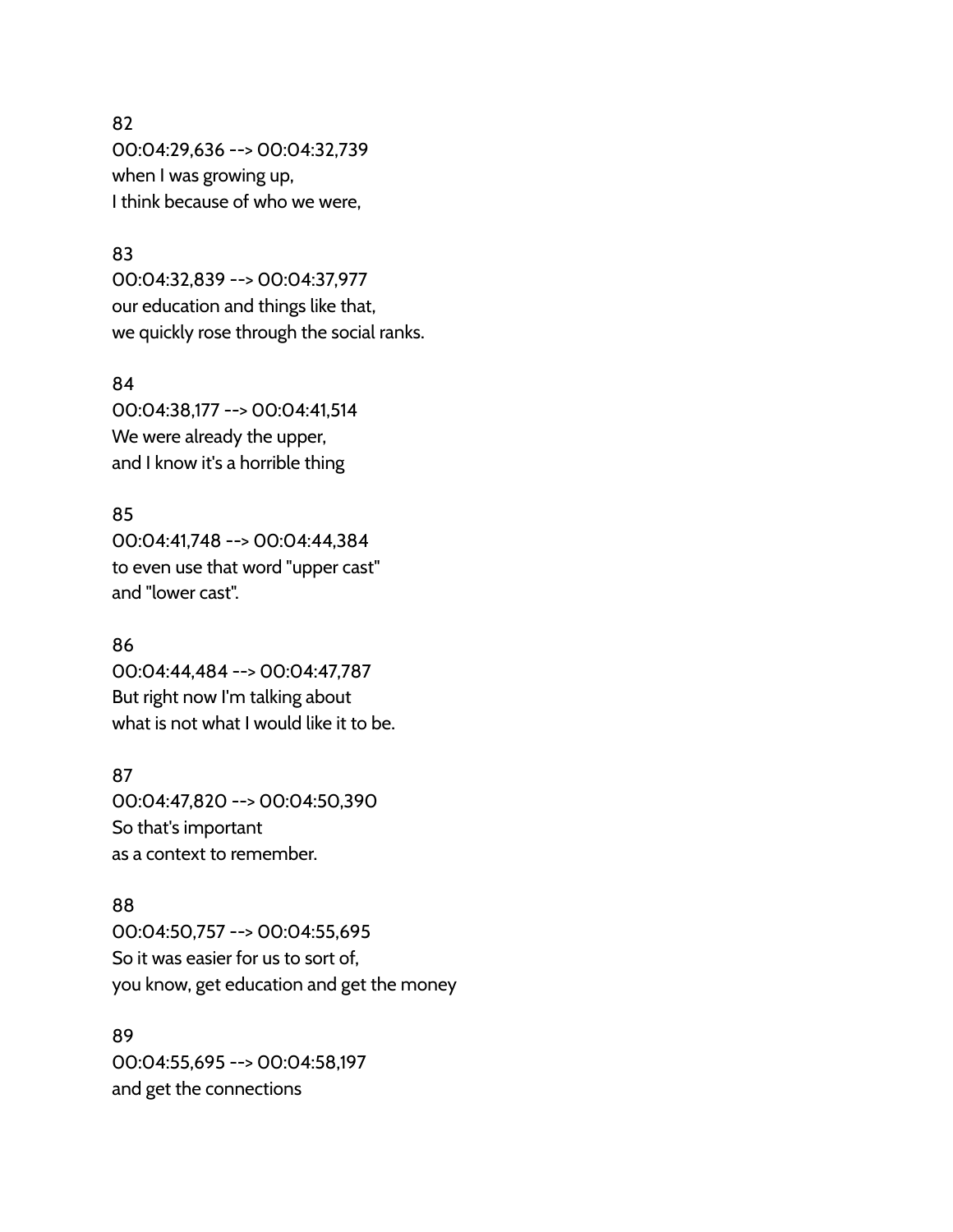and whatnot and rise

90 00:04:58,197 --> 00:05:01,501 up to the level of truly calling on sounds middle class Indians.

#### 91

00:05:01,868 --> 00:05:05,638 So while I was in India and before I was sent to England

## 92

00:05:05,638 --> 00:05:07,674 to study and my parents then could afford

## 93

00:05:07,674 --> 00:05:11,277 to send me to England to study, I had so much privilege.

## 94

00:05:11,477 --> 00:05:15,214 The moment I landed in England, I was just another brown immigrant.

#### 95

00:05:18,584 --> 00:05:20,253 Jade (they/them): Hi, everyone, this is Jade,

## 96

00:05:20,253 --> 00:05:24,557 and I'm recording this after the fact to provide listeners with a content note.

97 00:05:24,957 --> 00:05:26,693 Deepak is going to share a story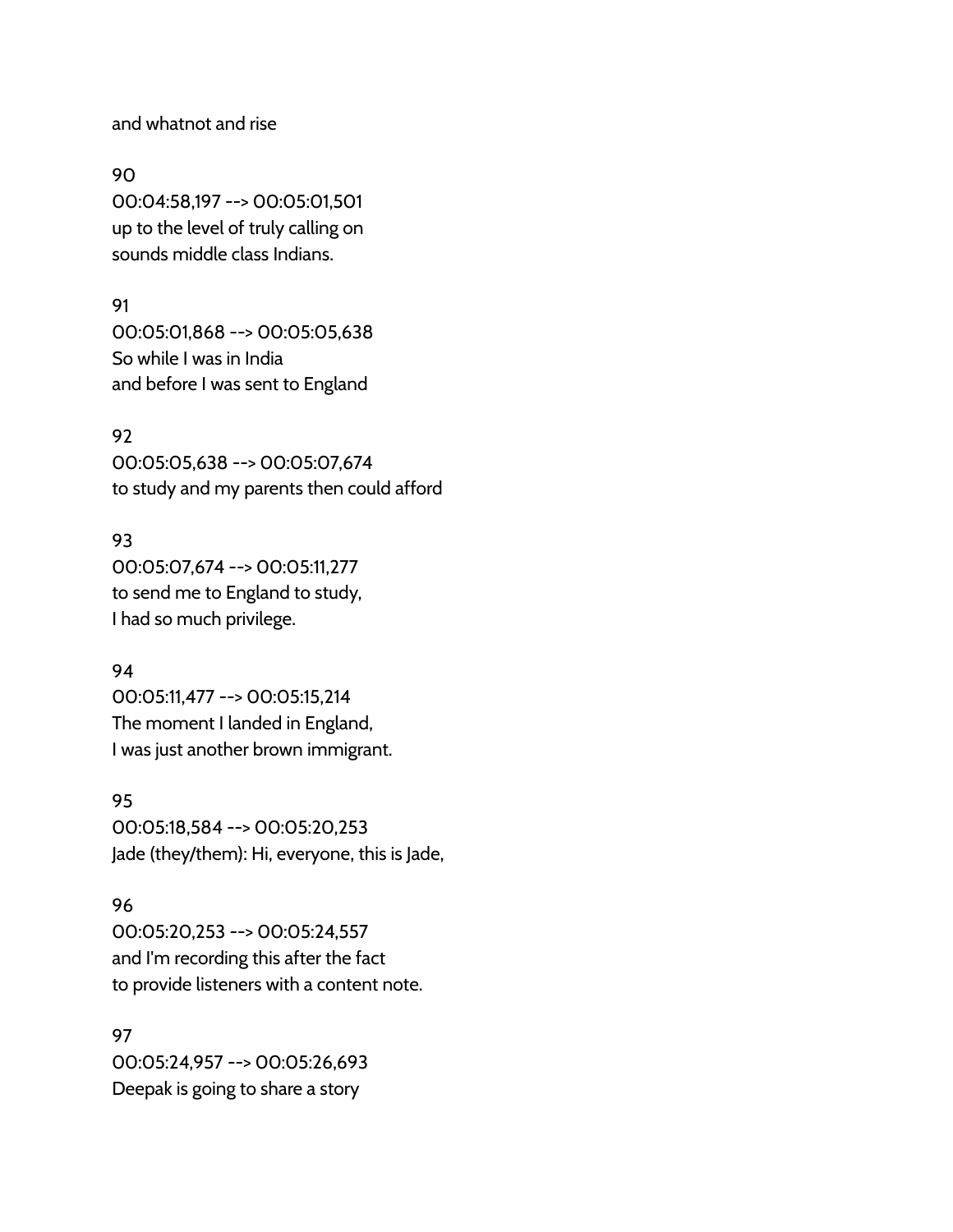98 00:05:26,693 --> 00:05:30,563 which includes a reference to human trafficking and sex trafficking.

#### 99

00:05:30,563 --> 00:05:33,900 So if you need to, you may want to press the skip forward button

100 00:05:33,900 --> 00:05:36,069 to go about a minute or two forward.

101 00:05:39,572 --> 00:05:42,508 Deepeak (he/him): So of course, I went through the sophomore year of angry

## 102

00:05:42,508 --> 00:05:46,446 college student who's angry at everything and everything is racist.

#### 103

00:05:46,446 --> 00:05:49,816 And everyone's homophobic and everyone's "this"phobic.

# 104

00:05:49,849 --> 00:05:52,518 And then I had a teacher from Ghana.

# 105

00:05:52,719 --> 00:05:57,056 She had worked on salvaging, saving literally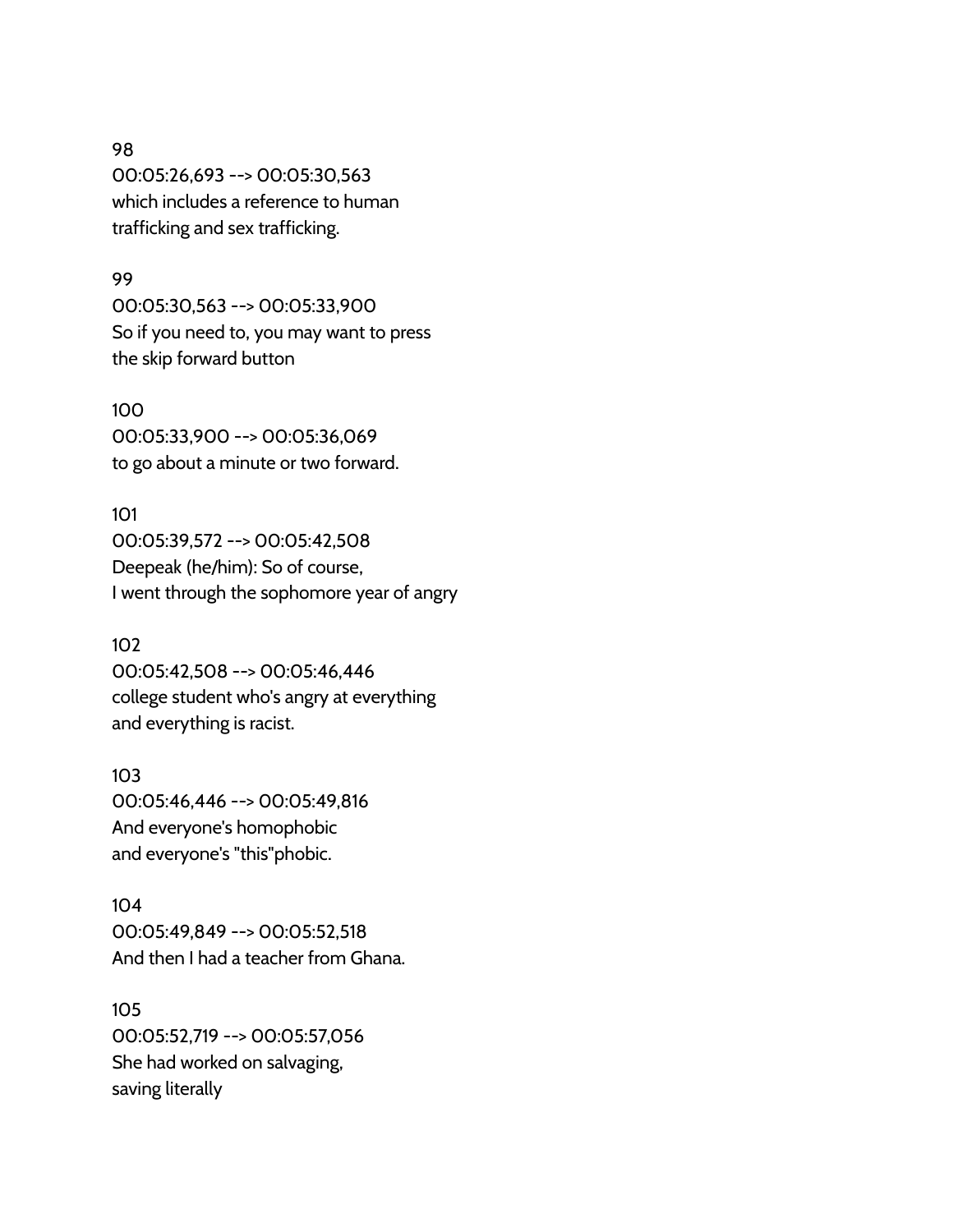106 00:05:57,056 --> 00:05:59,225 saving girls from human trafficking.

107

00:05:59,492 --> 00:06:01,961 And I was this angry sophomore person.

108

00:06:02,328 --> 00:06:06,933 So once I kind of had it out with my teacher and I said, Why are you not angry?

109 00:06:07,033 --> 00:06:08,901 You talk about injustice with this -

110 00:06:08,901 --> 00:06:13,940 Um - the word that I use Jade in Erin was "academic sterility".

111 00:06:14,040 --> 00:06:17,777 And I was so proud of my vocabulary because I was learning this vocabulary

112 00:06:17,777 --> 00:06:19,145 to name and shame.

113 00:06:19,145 --> 00:06:22,882 And then I realized quickly that I'm yelling at a Black woman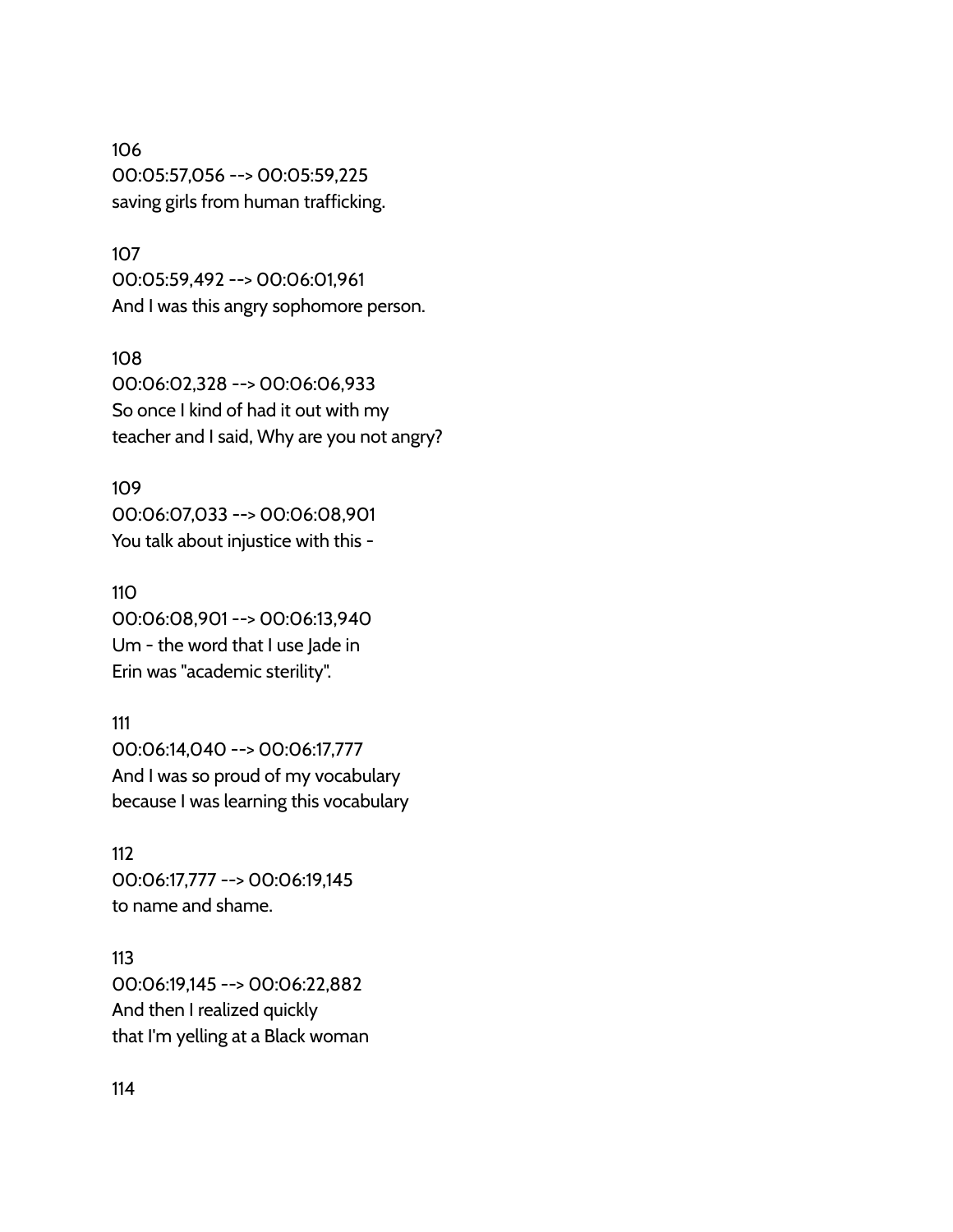00:06:23,082 --> 00:06:26,886 in a class and I'm like, Oh, my God, you need to,

#### 115

00:06:27,286 --> 00:06:30,690 like, you know, calm the fuck down a little, a little, blah, blah, blah.

116 00:06:30,690 --> 00:06:34,293 And then I go up to her and she says, "Deepak, the only difference

### 117

00:06:34,293 --> 00:06:38,297 between you and I at this moment is you look at inequalities

118

00:06:38,297 --> 00:06:41,834 and discrimination as a result of human evil evilness.

## 119

00:06:42,368 --> 00:06:45,238 I look at them as a result of human weakness."

#### 120

00:06:45,805 --> 00:06:47,907 Erin (she/her): Wow. Deepak (he/him): And I still remember it.

#### 121

00:06:47,940 --> 00:06:51,978 That was the start of the change that a woman who was sex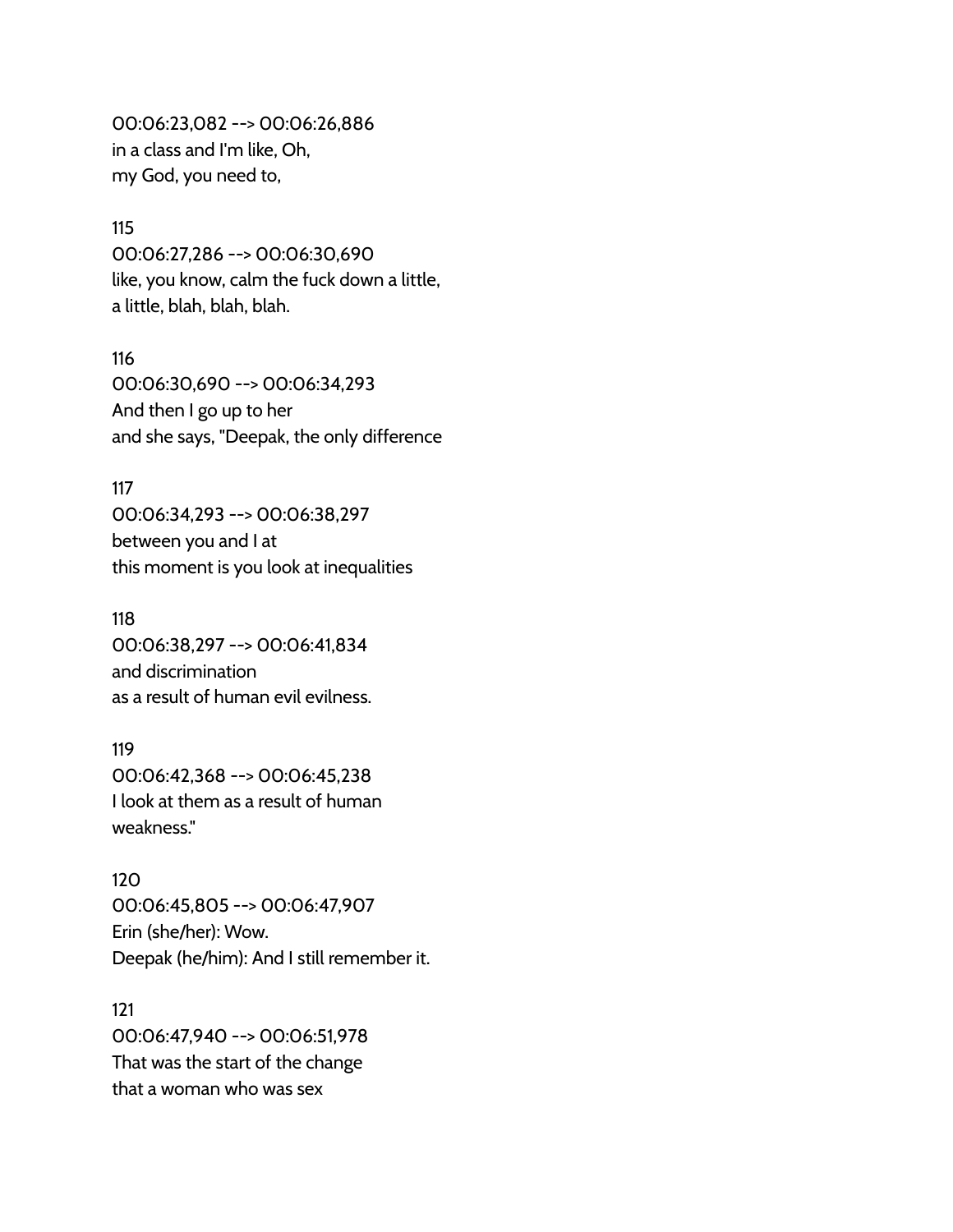122 00:06:51,978 --> 00:06:56,582 trafficked herself, who saved herself into becoming

#### 123

00:06:56,916 --> 00:07:01,921 literally the savior for others, for many, many others wasn't angry.

### 124

00:07:02,188 --> 00:07:05,057 And I was this little privileged boy from India.

# 125 00:07:05,258 --> 00:07:09,662

And I was carrying this anger from everyone around me thinking that

# 126

00:07:09,662 --> 00:07:12,732 that's what gives me identity and that's what gives me validation.

# 127 00:07:13,166 --> 00:07:15,101 So that sort of made me realize that

# 128 00:07:15,101 --> 00:07:18,471 I need to make the shift from being a warrior to a worker.

# 129 00:07:18,838 --> 00:07:20,706 And she kept educating me about this.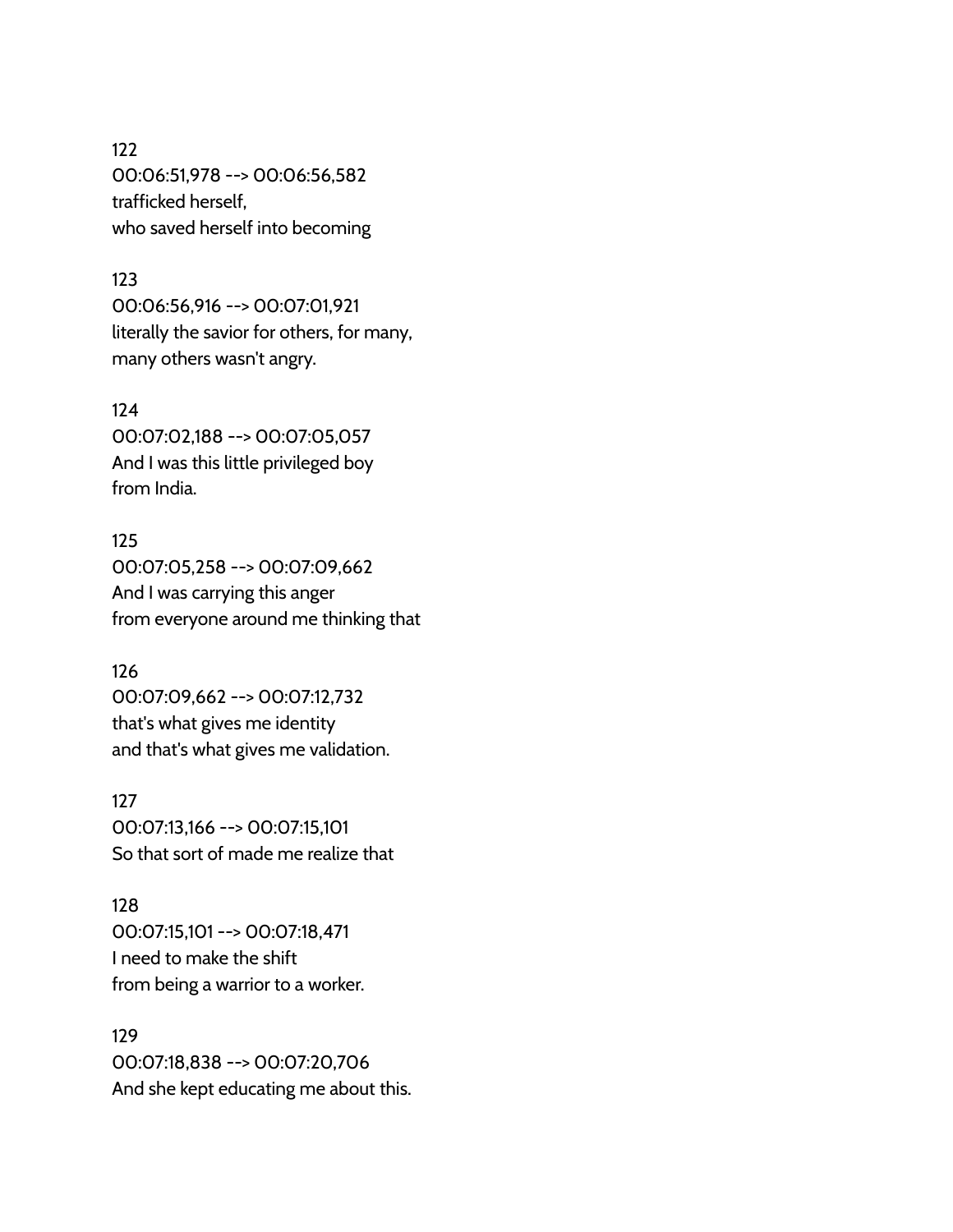130 00:07:20,706 --> 00:07:24,944 And she would say, you have to realize that the moment you are in the warrior

#### 131

00:07:24,944 --> 00:07:28,347 mentality, you have to choose sides and you have to look at the other side

#### 132

00:07:28,347 --> 00:07:31,984 as a monolith to be attacked, not to be understood.

133 00:07:32,618 --> 00:07:34,787 The moment we are in war mentality.

134 00:07:34,787 --> 00:07:39,258 The other is a monolithic tribe and all have to be attacked.

135 00:07:39,425 --> 00:07:41,561 Women, children, old alike.

136 00:07:41,661 --> 00:07:45,531 But a worker has to passionately work with everybody.

137 00:07:46,098 --> 00:07:47,900 The worker doesn't have to choose sides.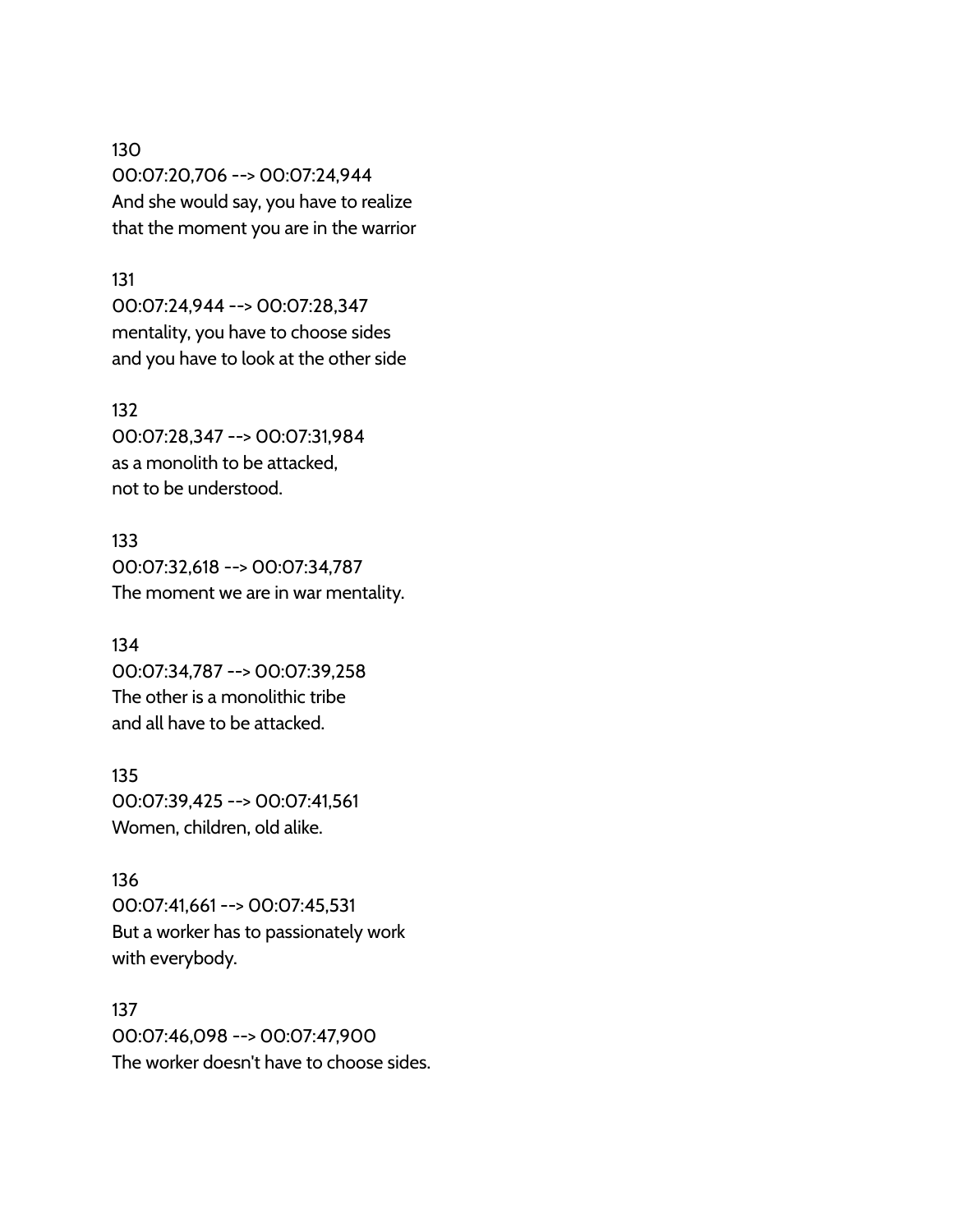## 138

00:07:47,900 --> 00:07:51,003 It has to be on the side of values and not identities.

#### 139

00:07:51,003 --> 00:07:55,208 If you're applying justice, that applies to everyone. That particular teacher

#### 140

00:07:55,208 --> 00:07:59,312 of mine really changed my attitudes towards it. Erin (she/her): Wow.

#### 141

00:07:59,312 --> 00:08:02,849 Deepak (he/him): And then the second step came into my journey when I came to Canada.

#### 142

00:08:02,849 --> 00:08:06,786 And this has been said about the Canadian immigration system that it's very just

#### 143

00:08:07,119 --> 00:08:08,588 but it's not very fair.

#### 144

00:08:08,588 --> 00:08:11,524 Why is it just? Because you can't bribe yourself into Canada.

#### 145

00:08:11,524 --> 00:08:14,594 You have to fulfill some of the things and if you fulfill, regardless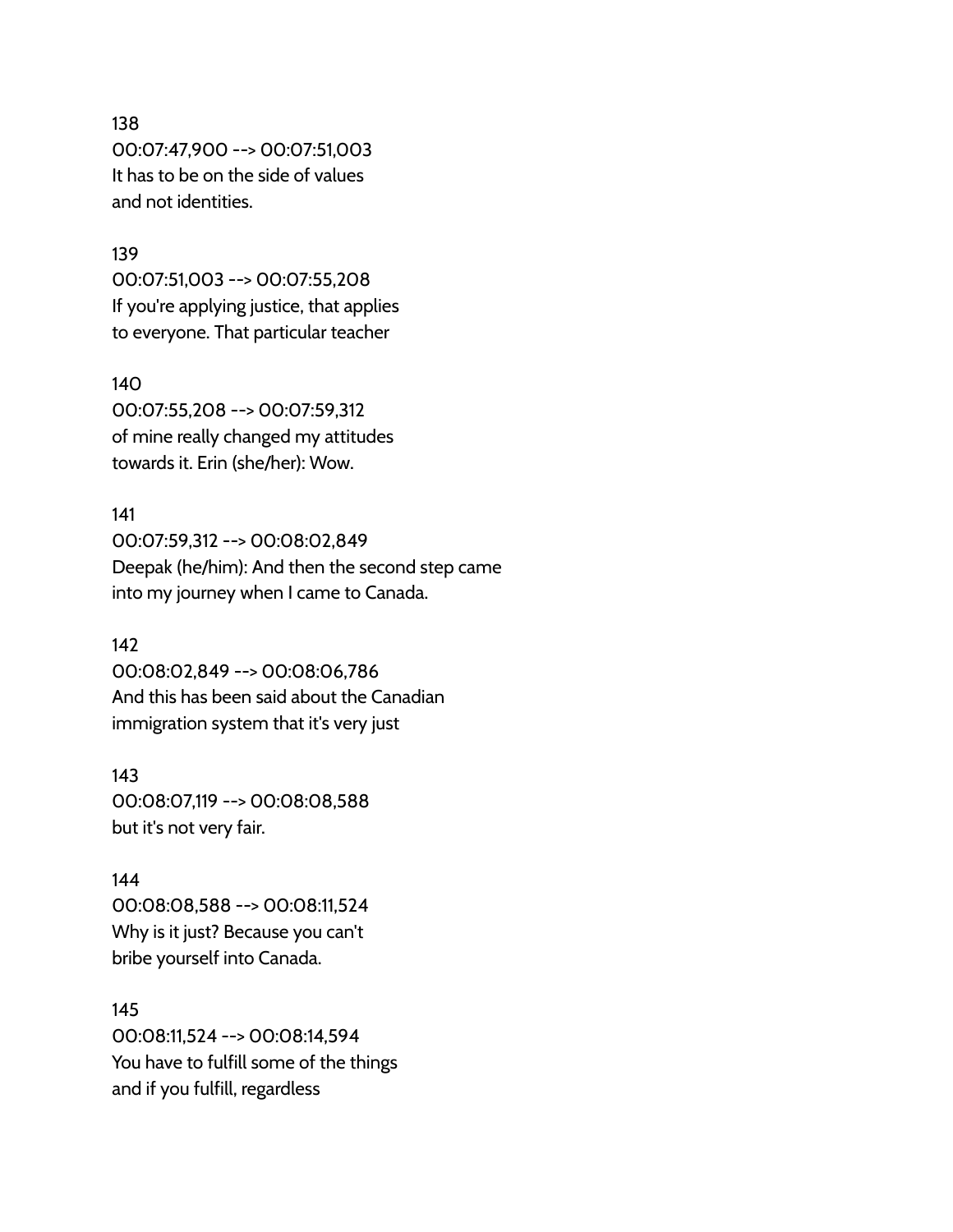146 00:08:14,594 --> 00:08:17,129 of where you are from, you will make it to Canada.

147 00:08:17,129 --> 00:08:18,664 So, it's just that way.

148 00:08:18,664 --> 00:08:22,435 But Canada goes around the world collecting the cream of the crop.

149 00:08:22,435 --> 00:08:24,303 We asked for a Master's degree.

150 00:08:24,303 --> 00:08:27,340 We ask for certain level of English proficiency.

151 00:08:27,340 --> 00:08:29,208 We ask for a certain amount in your bank.

152 00:08:29,208 --> 00:08:30,676 We ask for this, that and the other.

153 00:08:30,676 --> 00:08:35,114 So we are going around not just picking up anyone other than the refugee things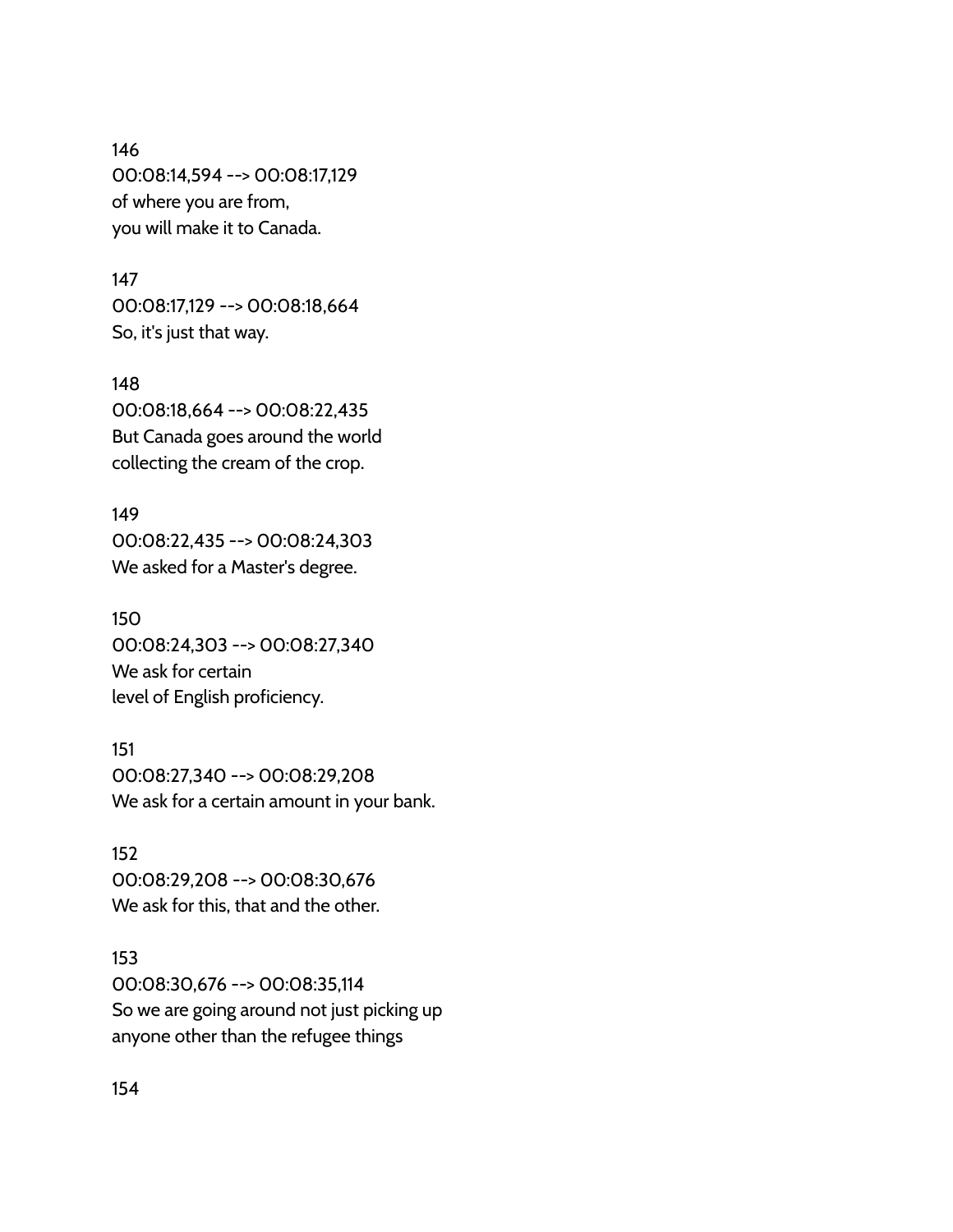00:08:35,114 --> 00:08:38,551 that we have going on, which I applaud with all of my heart.

155 00:08:38,718 --> 00:08:40,653 We're not just inviting anyone.

156 00:08:40,653 --> 00:08:44,190 We are inviting the cream of the crop and then the moment they land in Canada,

157 00:08:44,190 --> 00:08:47,460 we like, Oops, sorry, you can only work at Tim Hortons

158 00:08:47,727 --> 00:08:48,728 and there's nothing wrong

159 00:08:48,728 --> 00:08:51,797 with working at Tim Horton's, but that's not what these people

160 00:08:51,797 --> 00:08:53,466 have proved their skills for.

161 00:08:53,466 --> 00:08:54,734 So that's what happened to me.

162 00:08:54,734 --> 00:08:58,538 Yes, there are unions and yes,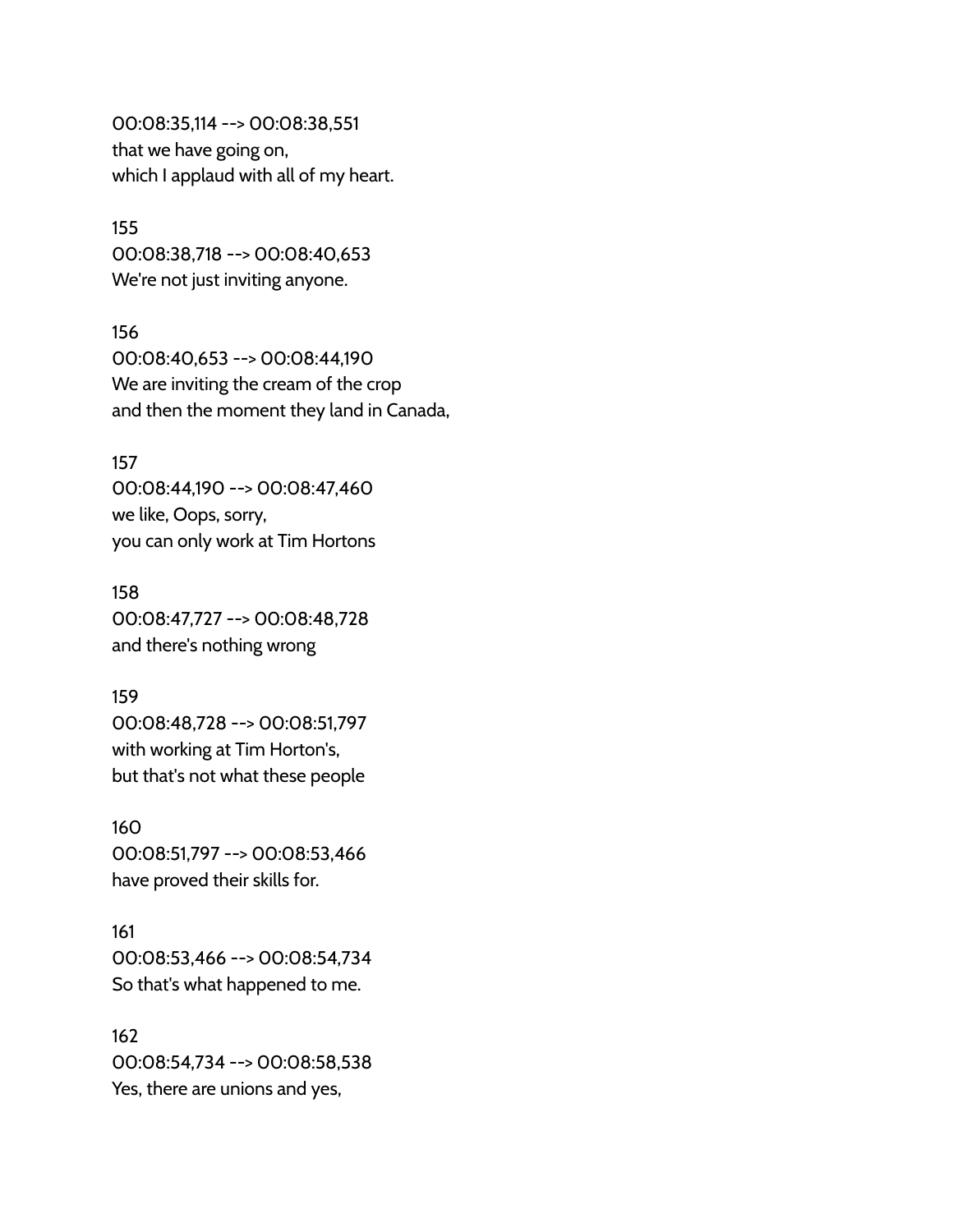there are quality assurance things

163 00:08:58,538 --> 00:09:02,942 that every country needs to have, but these quality assurances could quickly

164 00:09:02,942 --> 00:09:07,246 turn into entry barriers for people who are very qualified

165 00:09:07,246 --> 00:09:09,248 but are not allowed to work.

166 00:09:09,248 --> 00:09:10,816 I've sat in one too many

167 00:09:10,816 --> 00:09:15,121 Ubers being driven by doctors from Iran, from Syria, from India.

168 00:09:15,721 --> 00:09:20,092 So that just made me realize that, yes, you've let me in and I'm grateful,

169 00:09:20,226 --> 00:09:23,563 but, you've taken my professional identity away from me

170 00:09:23,663 --> 00:09:25,631 and there is no recourse to it.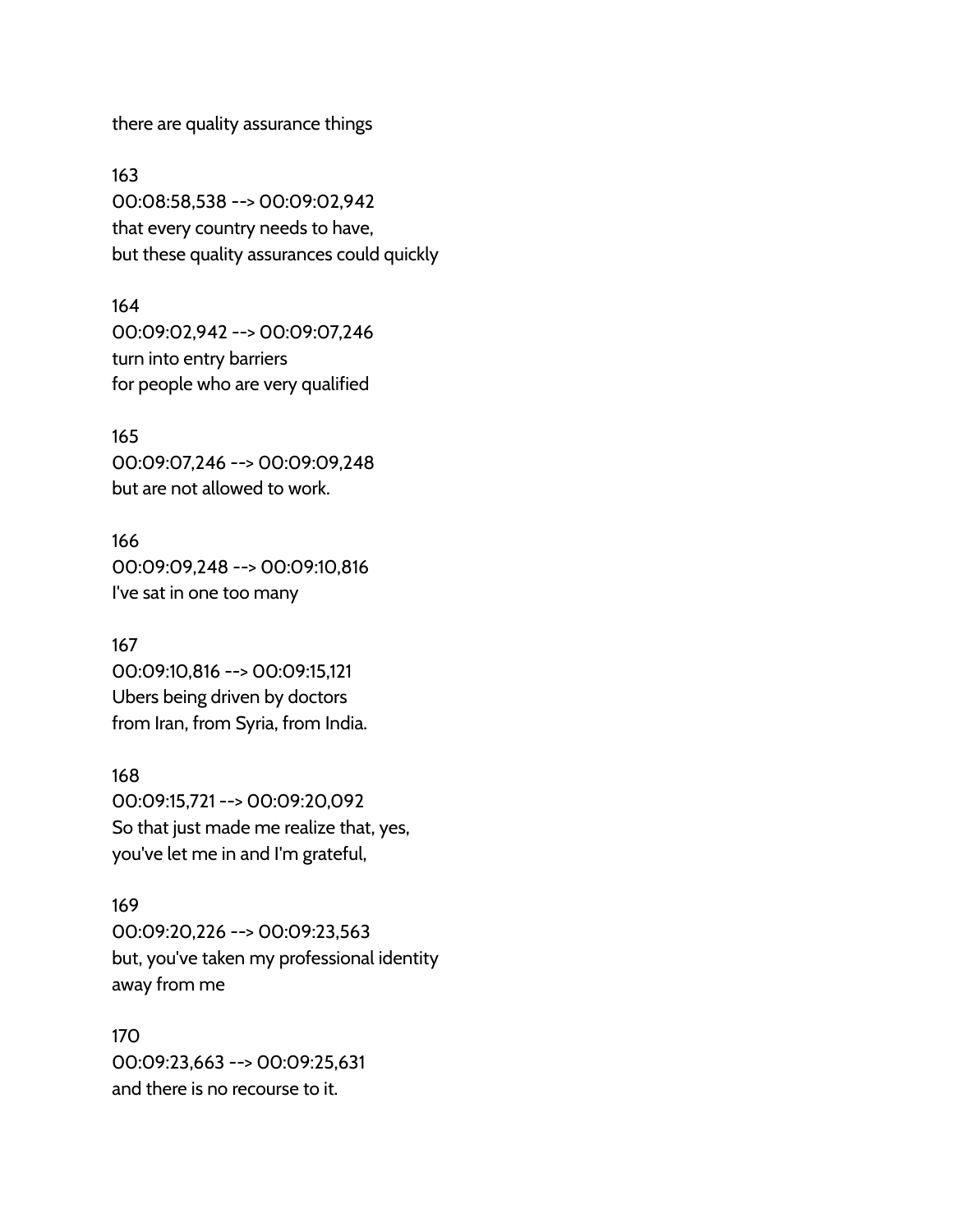171 00:09:25,631 --> 00:09:28,167 And no one tells you this when you're immigrating to Canada

#### 172

00:09:28,534 --> 00:09:31,938 and that's what that me like, hey, I need to do something.

## 173

00:09:32,505 --> 00:09:35,575 So it's like I've been doing Diversity and Inclusion work in India.

174 00:09:35,608 --> 00:09:36,542 I'm going to continue.

175 00:09:36,542 --> 00:09:40,613 So I set up my own organization called Lotus Mindfulness Center

176 00:09:40,613 --> 00:09:44,283 where we work on Wellness, we work on Psychological Safety

#### 177

00:09:44,283 --> 00:09:47,687 in workplaces, and we work on Diversity and Inclusion and Belongingness.

178 00:09:47,687 --> 00:09:51,557 Yes, sorry, that was a long story,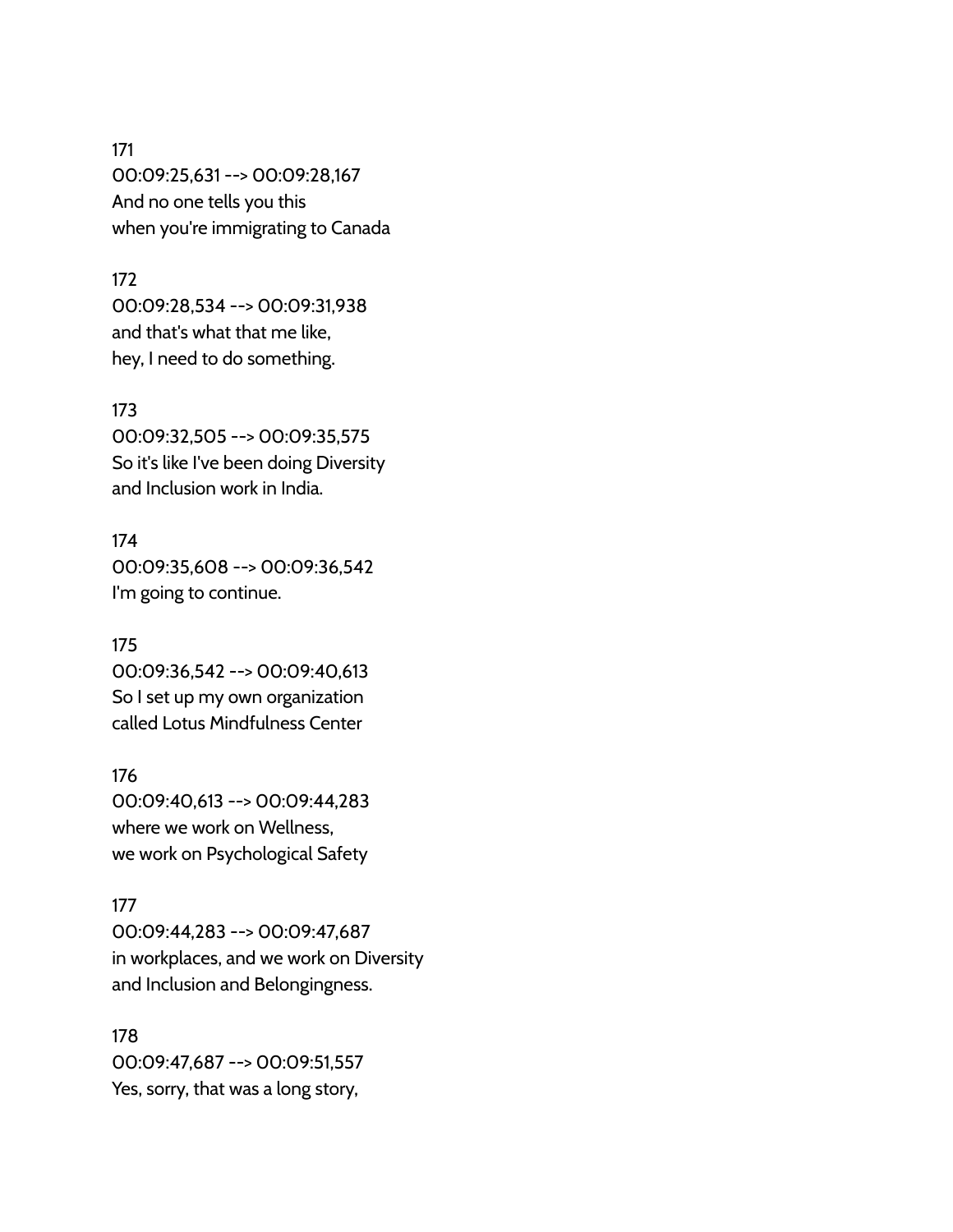but I kind of needed to get through it

179 00:09:51,557 --> 00:09:56,028 for you to understand why I'm so passionate about wellness and diversity.

180 00:09:56,195 --> 00:09:57,930 Erin (she/her): There's no need to apologize.

181 00:09:57,930 --> 00:10:01,867 I'm taking copious amounts of notes because I love all of these

182 00:10:01,867 --> 00:10:03,769 different pieces that you're sharing with us.

183 00:10:03,769 --> 00:10:09,075 And yes, D&I is 5 minutes old, and the work that people have been

184 00:10:09,075 --> 00:10:13,879 doing for years definitely constitutes the work that we do now in this space.

185 00:10:13,879 --> 00:10:18,451 It's just been sort of categorized in a way to allow organizations to check a box

186 00:10:18,451 --> 00:10:23,823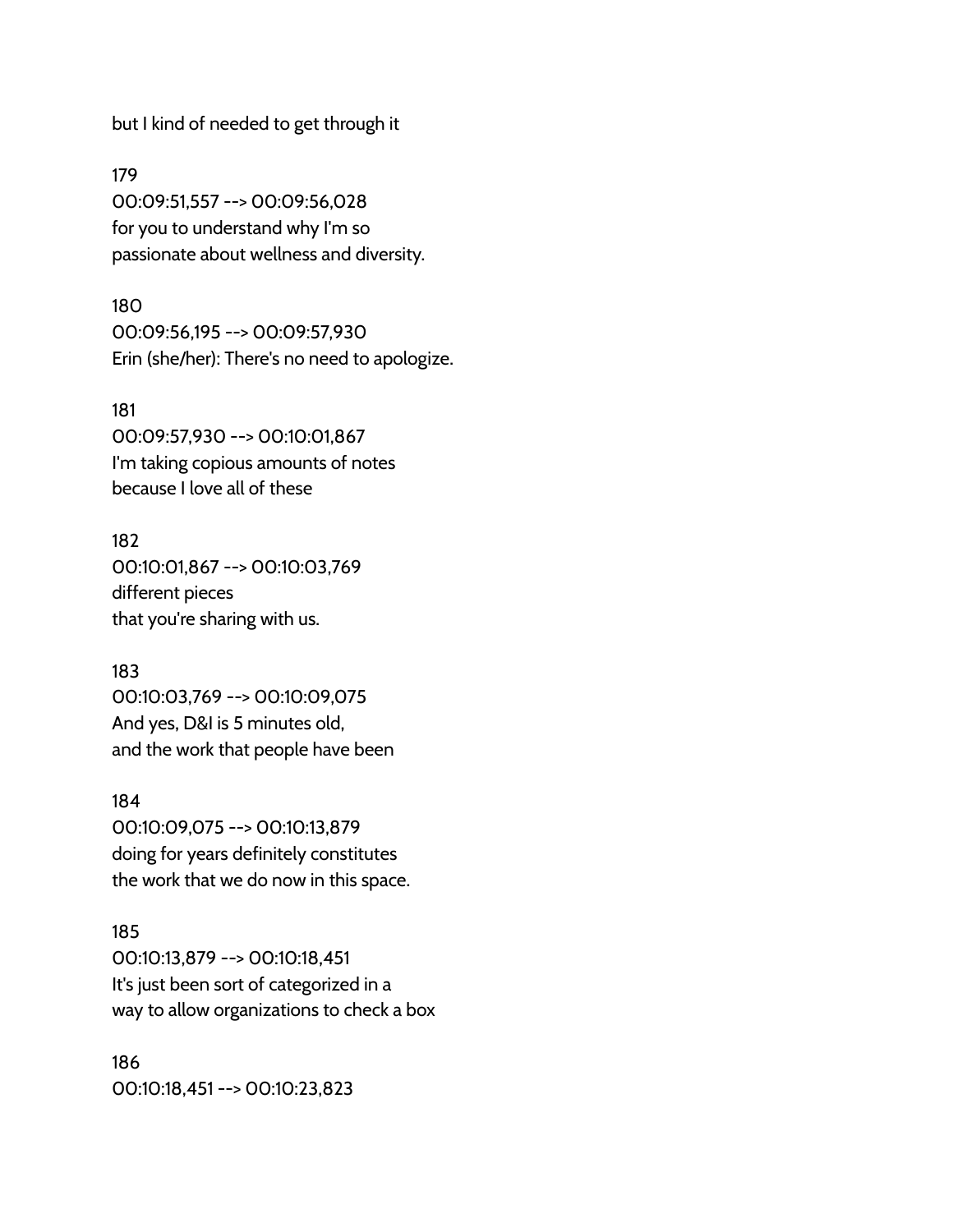to say that we are doing these things to make people feel included at work.

187 00:10:23,823 --> 00:10:27,994 But do they? Do they truly find and feel that sense of belonging?

188 00:10:28,127 --> 00:10:30,730 And I wonder now, at this stage in your career,

189 00:10:30,796 --> 00:10:33,866 why does this work make you feel that sense of belonging?

190 00:10:34,266 --> 00:10:36,902 Deepeak (he/him): Because belongingness is a two way street.

191 00:10:37,036 --> 00:10:39,372 You can find belonging from outside

192 00:10:39,405 --> 00:10:42,942 but a sense of belonging can also be generated from within.

193 00:10:43,242 --> 00:10:45,344 Like, for example, I look the way I do.

194 00:10:45,344 --> 00:10:48,314 I've got a weird accent.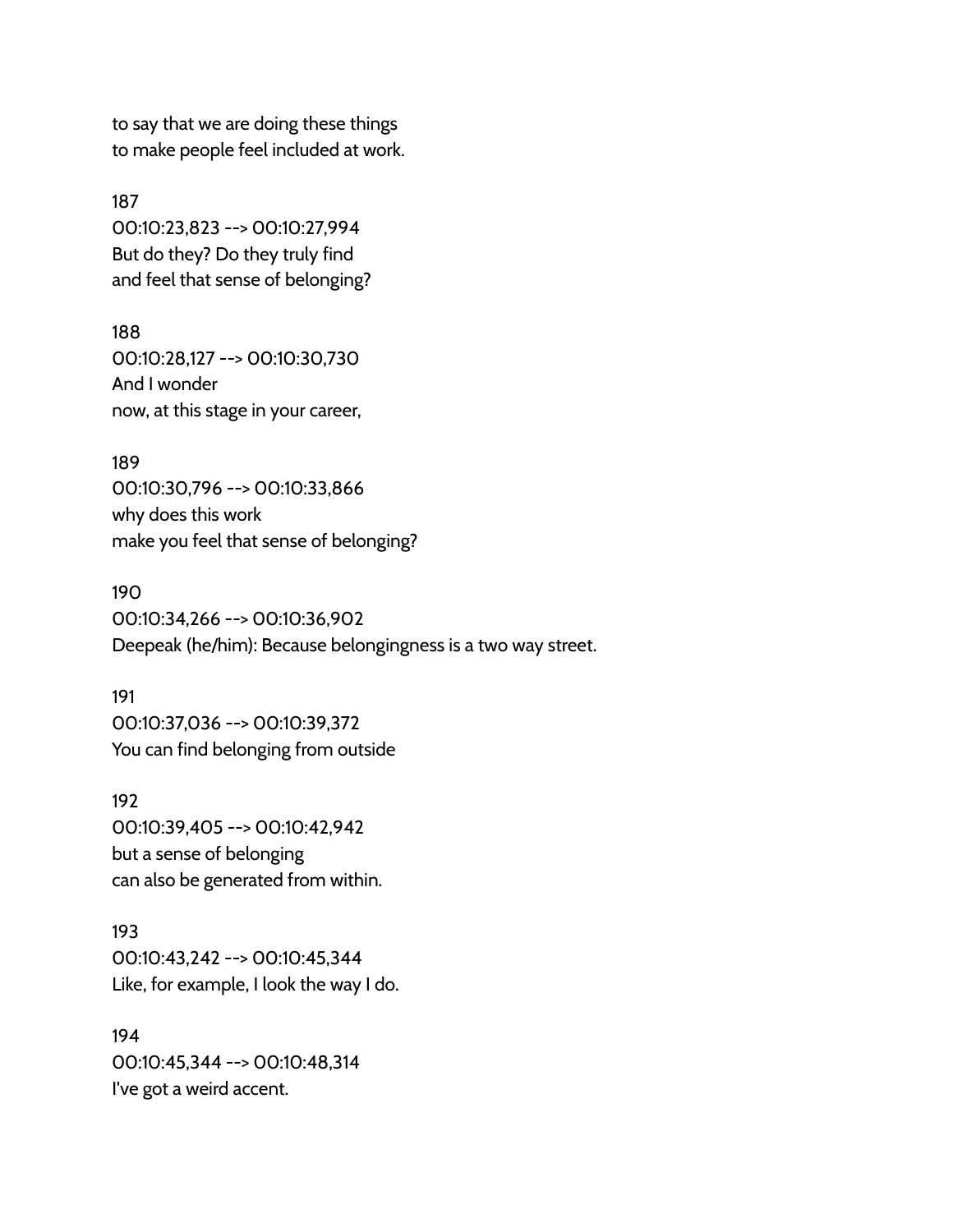I switch accents every now and then.

195 00:10:48,314 --> 00:10:51,884 When I go to India, or here I've lived in four different countries.

196 00:10:51,884 --> 00:10:54,120 There are times when I ask, Where do I belong?

197 00:10:54,120 --> 00:10:55,488 I know where I was born.

198 00:10:55,488 --> 00:10:58,524 I speak four languages, but where do I belong?

199 00:10:59,191 --> 00:11:02,795 I had to start belonging to me first. Belongingness

200 00:11:02,795 --> 00:11:07,366 is another name for attachment plus connection.

201 00:11:07,967 --> 00:11:10,703 I'm connected to you, but I also feel care.

202 00:11:11,003 --> 00:11:15,541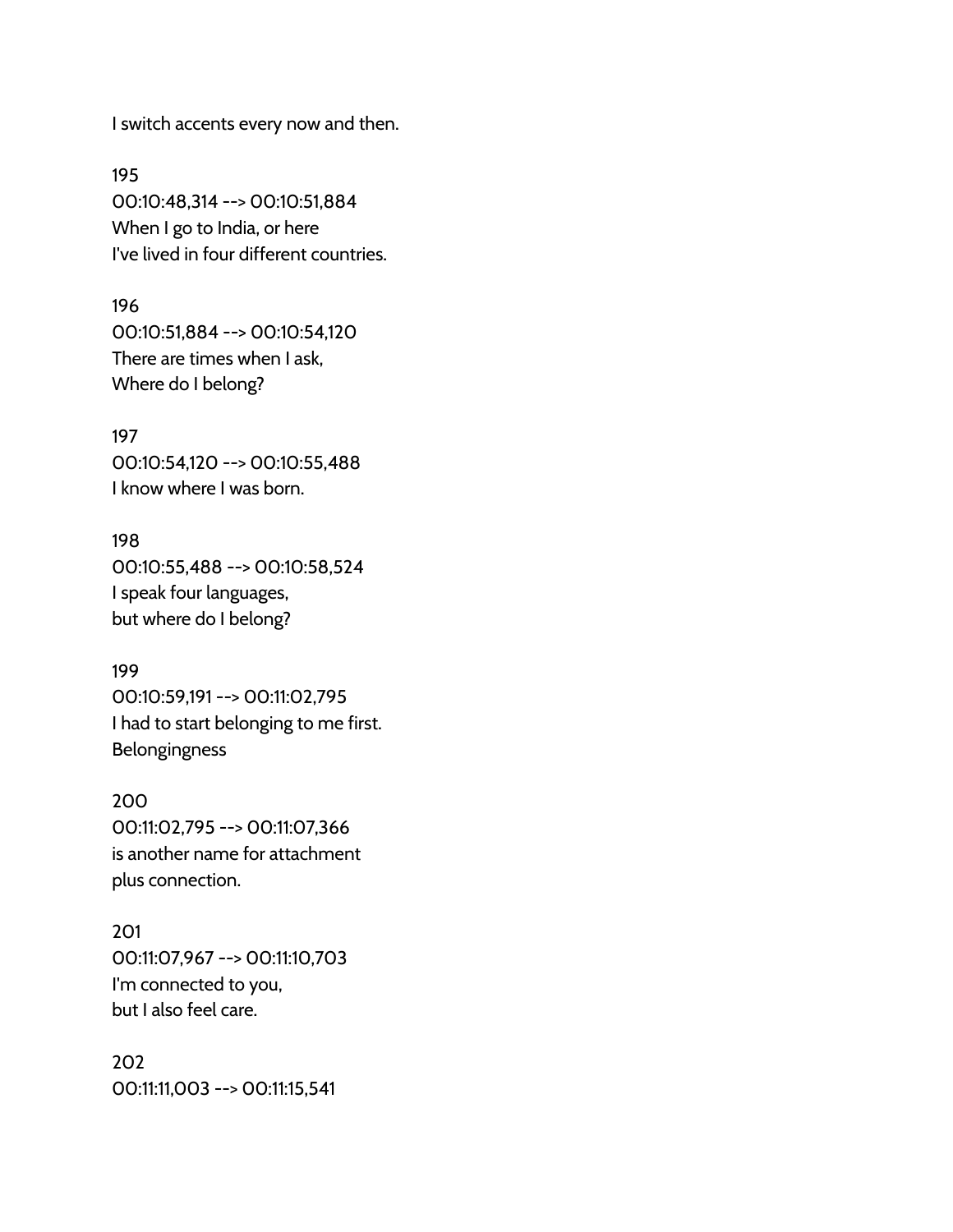So if I start feeling the connection with myself I give up this idea

203 00:11:15,541 --> 00:11:18,944 that I have to prove myself to somebody. This is who

204 00:11:18,944 --> 00:11:21,347 I am in my unique colours.

205 00:11:22,248 --> 00:11:22,982 Erin (she/her): Absolutely.

206 00:11:22,982 --> 00:11:27,720 And I think there's this fascinating component to the work that we do in terms

207 00:11:27,720 --> 00:11:32,124 of our own unique identities and this need to fit in

208 00:11:32,124 --> 00:11:36,128 that I need to be like others to feel a sense of belonging.

209 00:11:36,128 --> 00:11:41,701 But as you unpack, it is absolutely not that it's our unique sense of

210 00:11:41,701 --> 00:11:44,970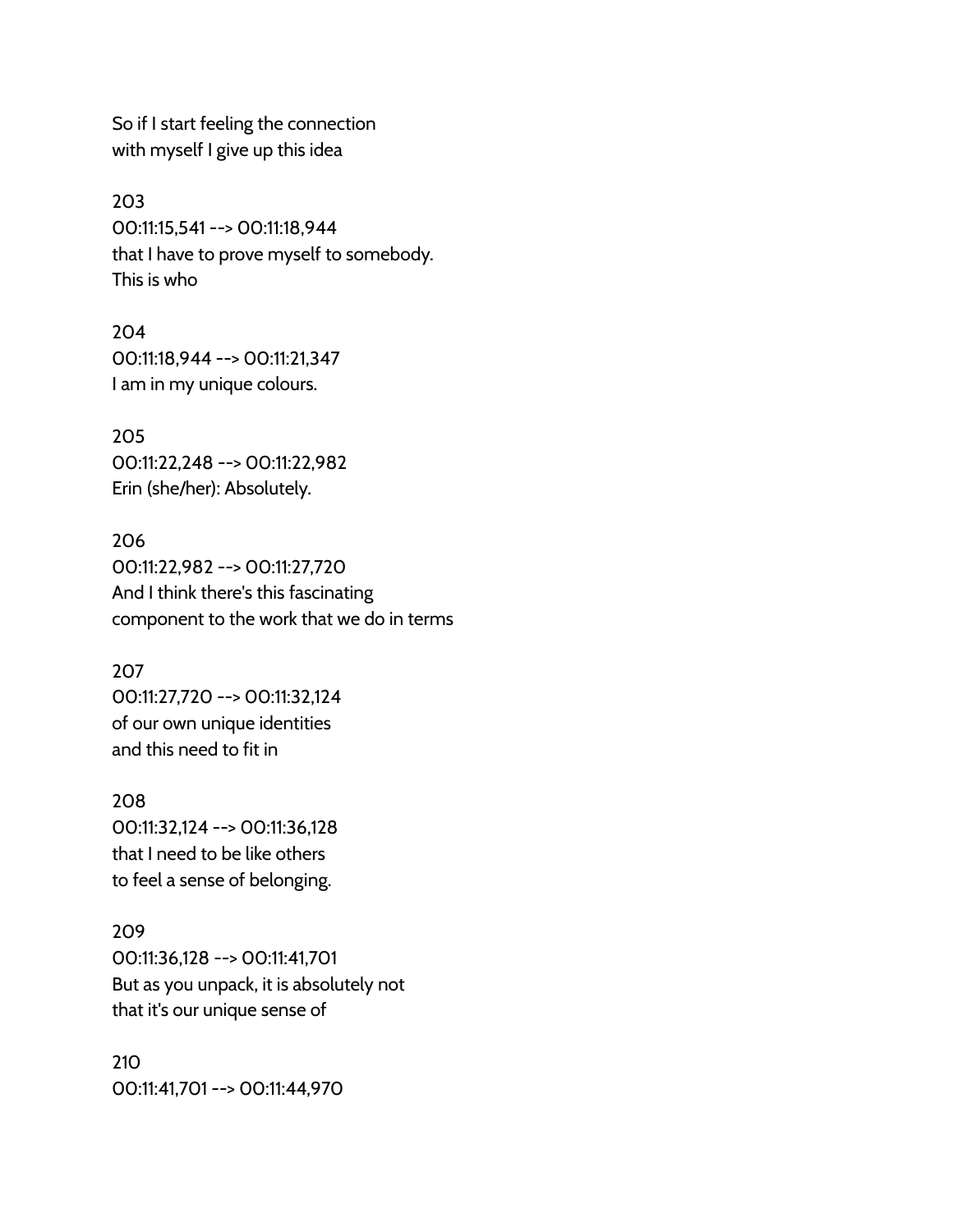how do we have this attachment to something,

211 00:11:44,970 --> 00:11:49,709 but also make that connection, knowing that we can exist

212 00:11:49,709 --> 00:11:52,712 within differences and celebrate those differences.

213 00:11:52,712 --> 00:11:56,449 So I'll turn it over to Jade to take us a little bit down that pathway.

214 00:11:57,249 --> 00:12:01,921 Jade (they/them): This discussion is making me think a lot about chosen family, and I think

215 00:12:01,921 --> 00:12:06,092 this is something that a lot of workplaces struggle with understanding

216 00:12:06,092 --> 00:12:10,763 is that for equity-deserving groups, those people who we build

217 00:12:10,763 --> 00:12:15,000 attachment and connection and care with may not be who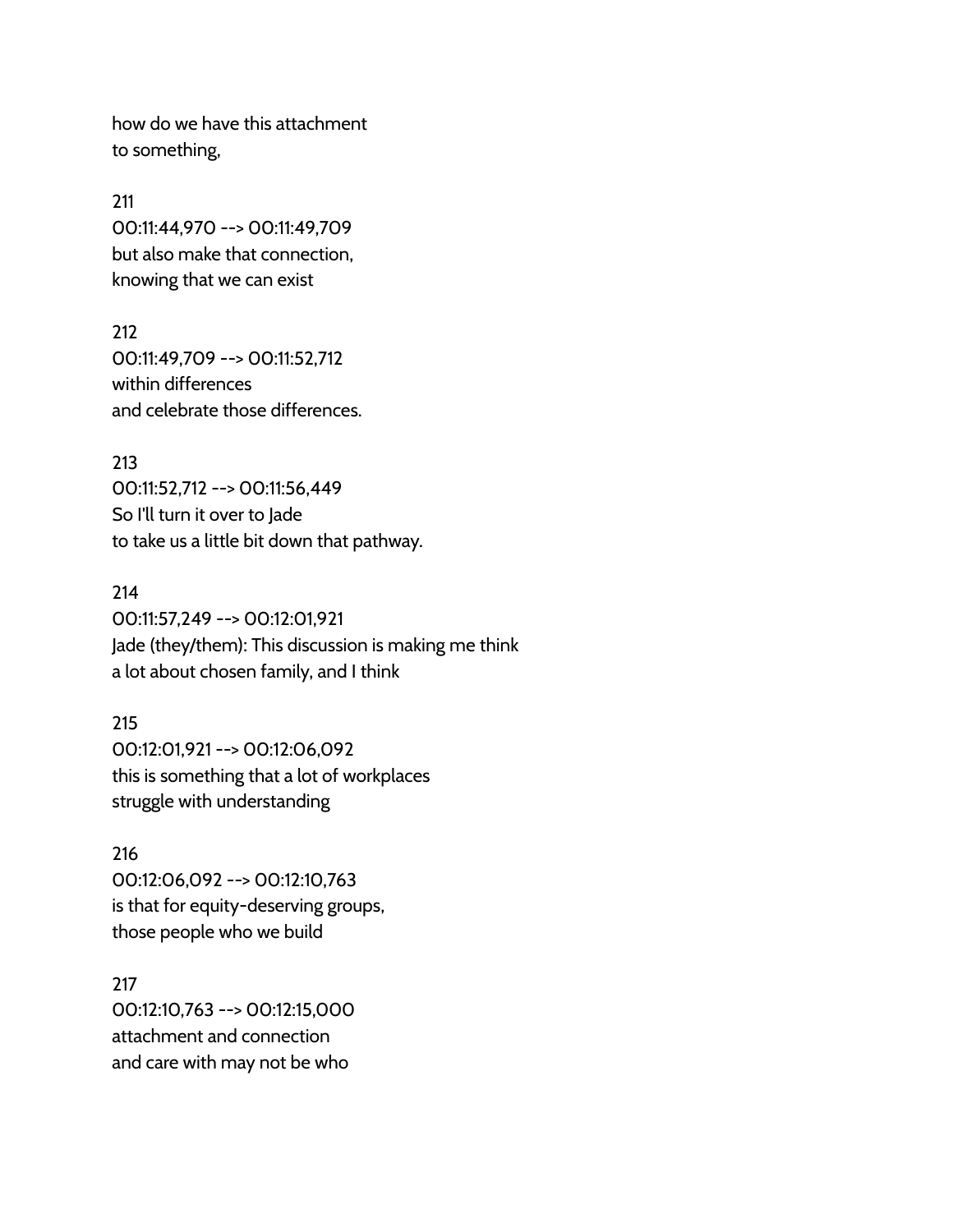## 218

00:12:15,000 --> 00:12:19,839 we are biologically or legally related to in the same ways.

#### 219

00:12:19,839 --> 00:12:22,975 And that has a big impact on our wellness at work.

220 00:12:22,975 --> 00:12:26,011 That has a big impact on how we see ourselves

221 00:12:26,011 --> 00:12:28,781 and in the supports that we need.

222 00:12:28,981 --> 00:12:32,284 So, Deepak, what are some of the barriers that you see

223 00:12:32,418 --> 00:12:35,287 in terms of building that wellness?

224 00:12:35,821 --> 00:12:38,591 Deeoeak (he/him): I think you said something really important about choosing family.

225 00:12:38,824 --> 00:12:43,562 The word choice means that you have to act to choose.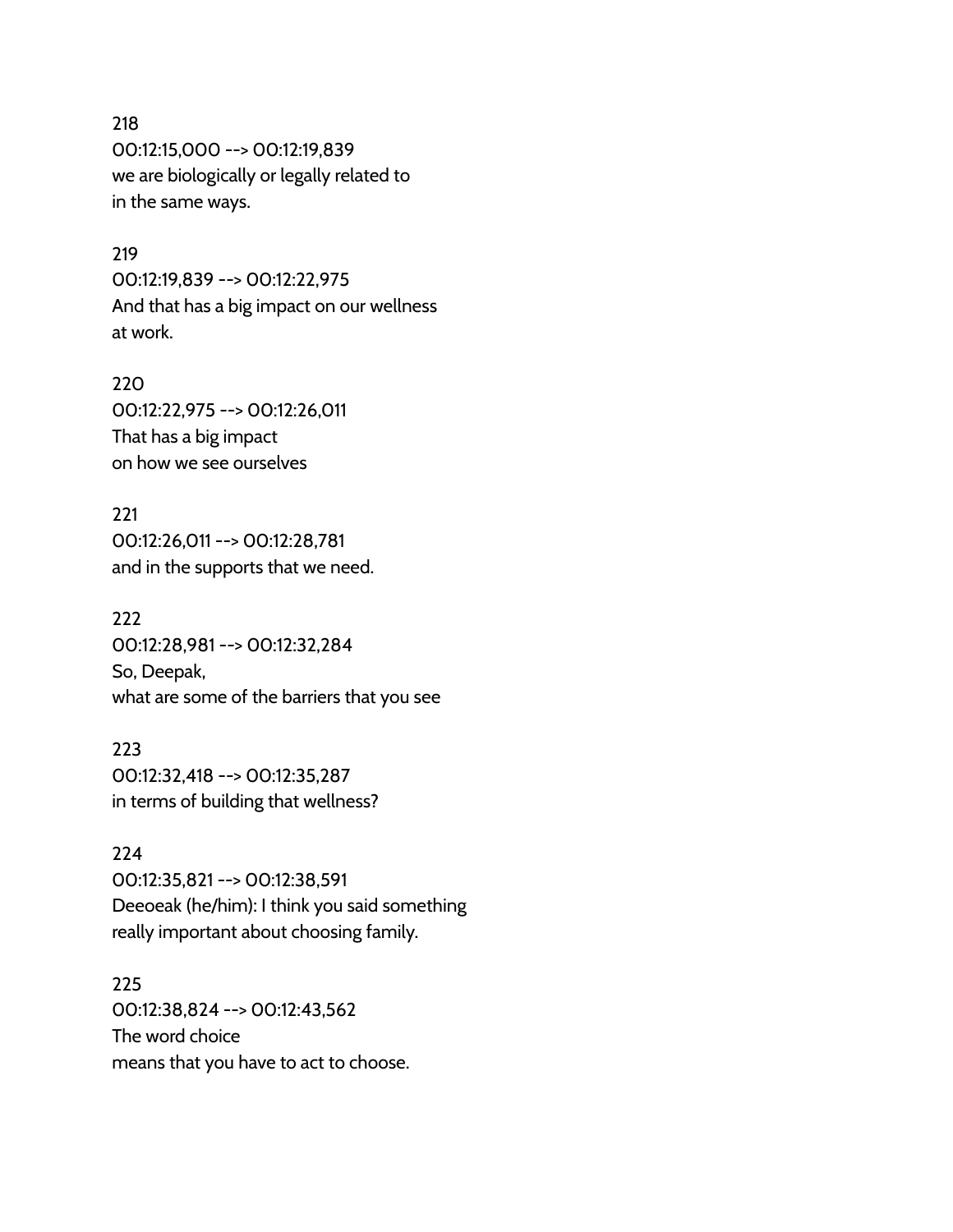226 00:12:43,829 --> 00:12:44,730 Jade (they/them): Right.

227 00:12:44,730 --> 00:12:47,666 Deepak (he/him): The choice has to be made for belonging.

228 00:12:47,700 --> 00:12:51,570 To venture out and take dangerous risks of vulnerability.

229 00:12:51,604 --> 00:12:54,673 Jade (they/them): Yes. Deepak (he/him): And safety is not guaranteed.

230 00:12:54,774 --> 00:12:57,843 Neither is heart guaranteed, nor is safety guaranteed.

231 00:12:58,210 --> 00:13:00,746 And that's how I'm going to sort of come to the barriers.

232 00:13:01,080 --> 00:13:03,816 You will face discomfort on a day to day basis.

233 00:13:03,816 --> 00:13:07,419 When you go out, there will be people who probably don't understand pronouns.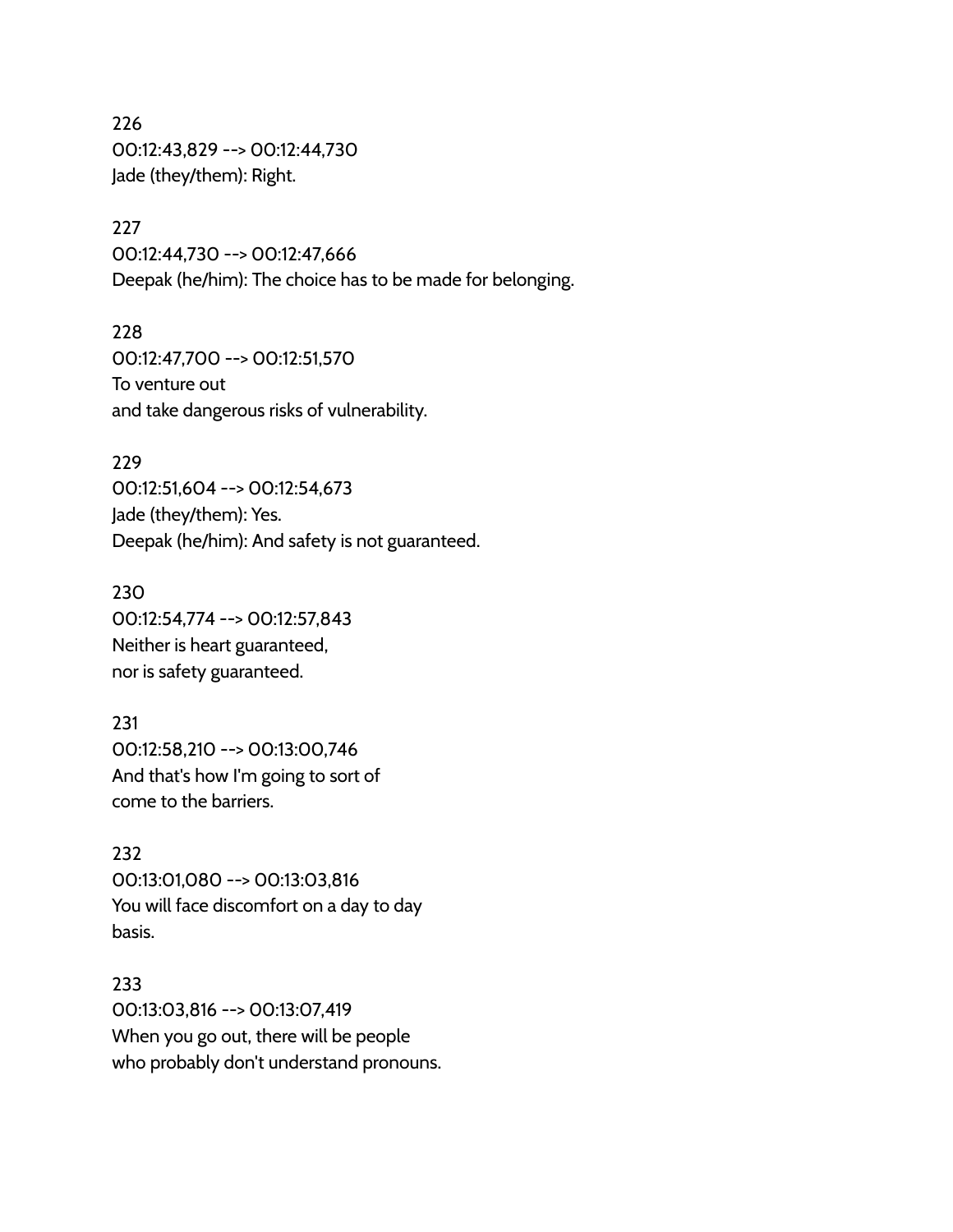234 00:13:07,453 --> 00:13:11,090 There are people who do not understand or believe in intersectionality.

#### 235

00:13:11,323 --> 00:13:14,160 There are people who think that you are probably

236 00:13:14,160 --> 00:13:17,196 overstating the harm and hurt that's been done to you.

237 00:13:17,196 --> 00:13:18,631 Or you're being dramatic.

238 00:13:18,631 --> 00:13:22,401 All of these are discomforting, distressing things,

239 00:13:22,701 --> 00:13:24,737 but they are not dangerous.

240 00:13:24,737 --> 00:13:28,073 The moment we conflate danger and discomfort,

241 00:13:28,107 --> 00:13:30,876 then we're ensuring safety only for ourselves.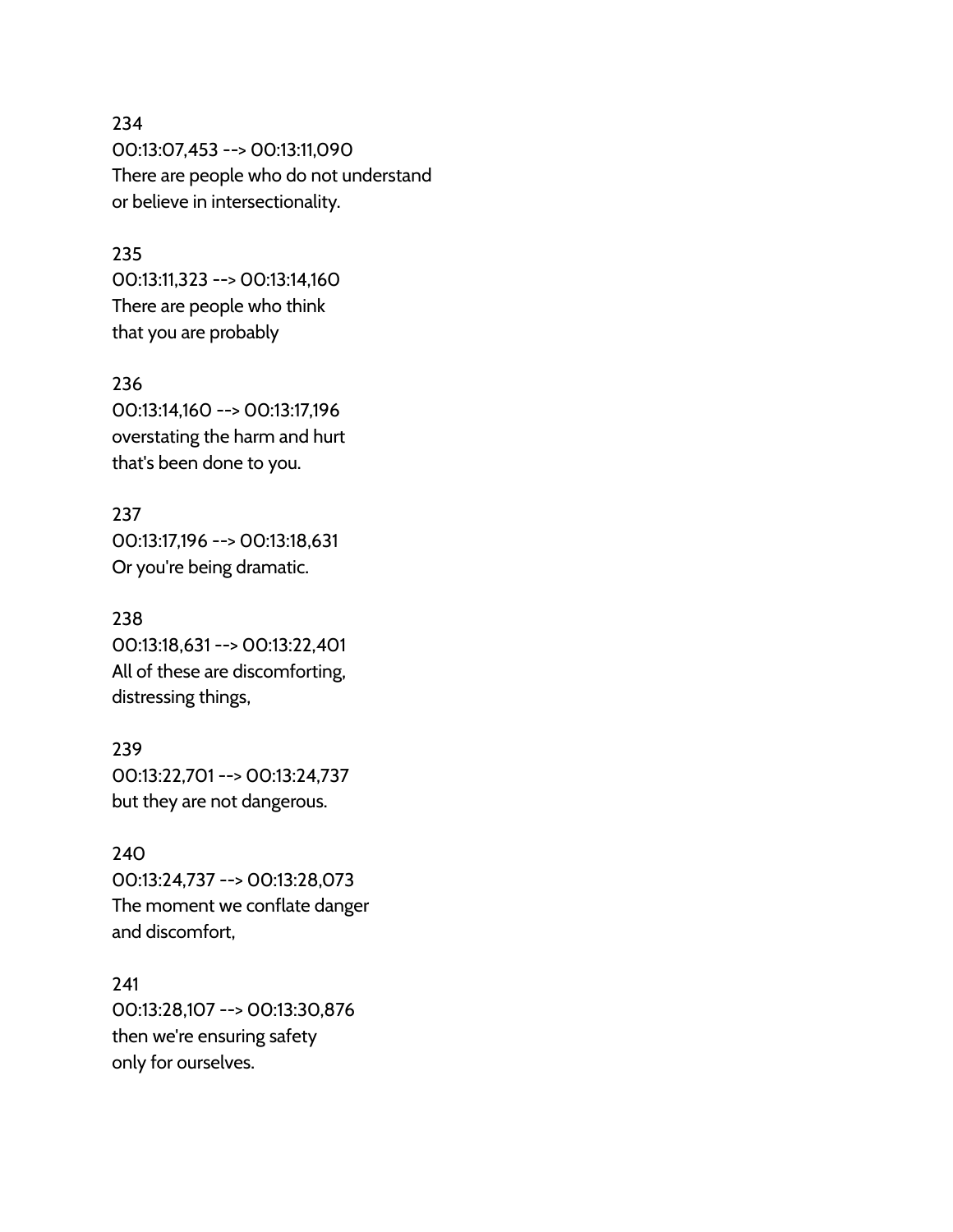# 242 00:13:31,177 --> 00:13:34,380 So while it is super important to make safe

## 243

00:13:34,413 --> 00:13:37,883 spaces, it's also super important to make brave spaces.

244 00:13:37,883 --> 00:13:39,852 We need to have both.

245 00:13:39,852 --> 00:13:40,953 A lot of the times

246 00:13:40,953 --> 00:13:44,824 people dismiss the safety of it, and I don't stand behind that idea.

247 00:13:45,057 --> 00:13:49,528 I'm not coming here with a "but" I'm coming here with an "and" safe

248 00:13:49,662 --> 00:13:50,930 and brave,

249 00:13:50,930 --> 00:13:53,699 because if we're going to choose to be leaders,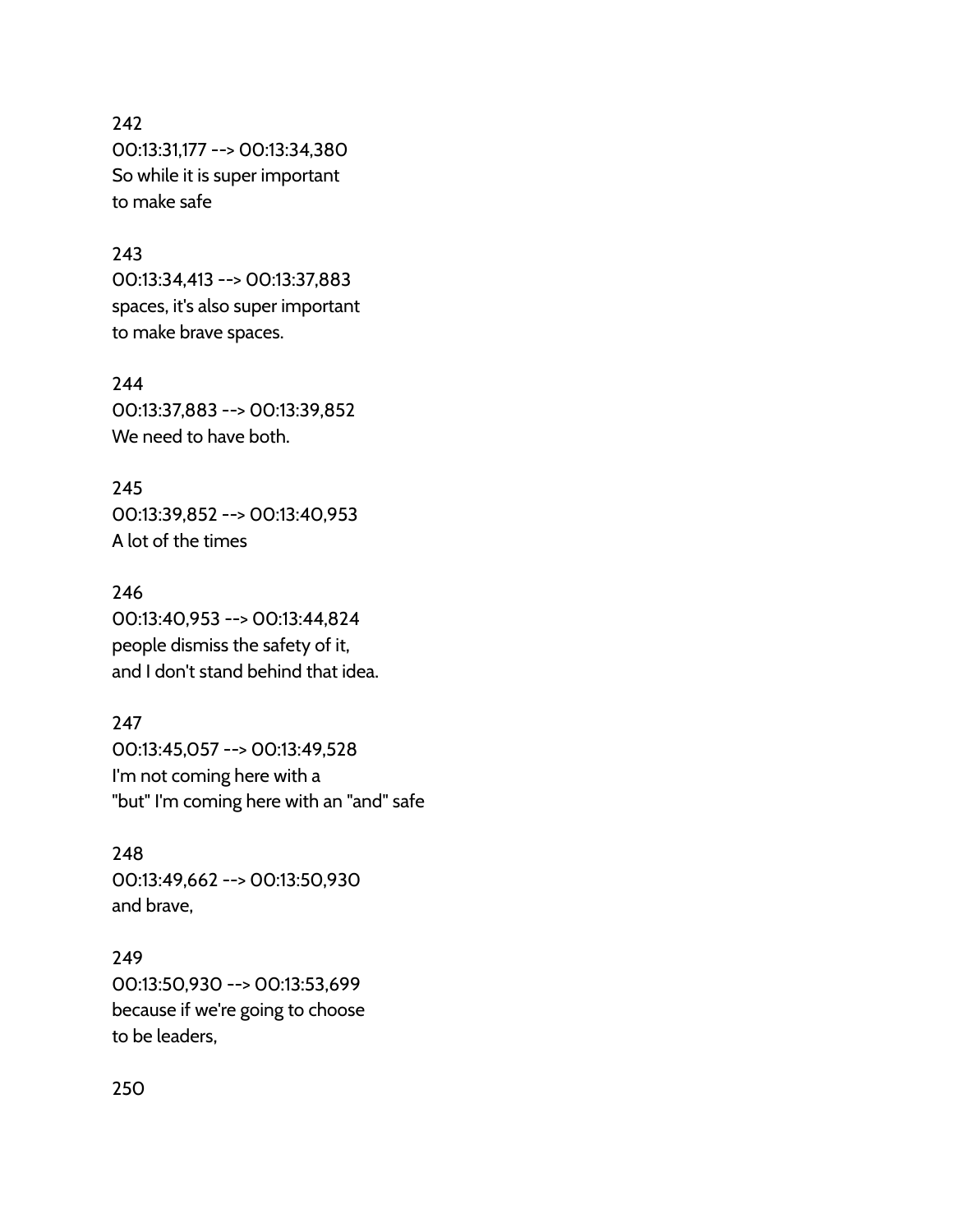00:13:53,699 --> 00:13:59,338 we will have to expect these bumps to come our way and they can get very tiring.

251 00:13:59,672 --> 00:14:03,042 Jade (they/them): Yeah, I hear a lot about self-accommodation,

252 00:14:03,375 --> 00:14:08,347 creating those spaces for yourself, especially when we're in just spaces of

253 00:14:08,347 --> 00:14:13,118 discomfort, and that discomfort can come from a number of different reasons.

254 00:14:13,118 --> 00:14:15,454 But if we're in that space of discomfort,

255 00:14:15,454 --> 00:14:19,024 identifying where is this discomfort coming from? Deepak (he/him): Yeah!

256 00:14:19,291 --> 00:14:23,229 Jade (they/them): Is it because there's a rooted to historical harm,

257 00:14:23,229 --> 00:14:26,298 or is it my uncomfortability with getting to know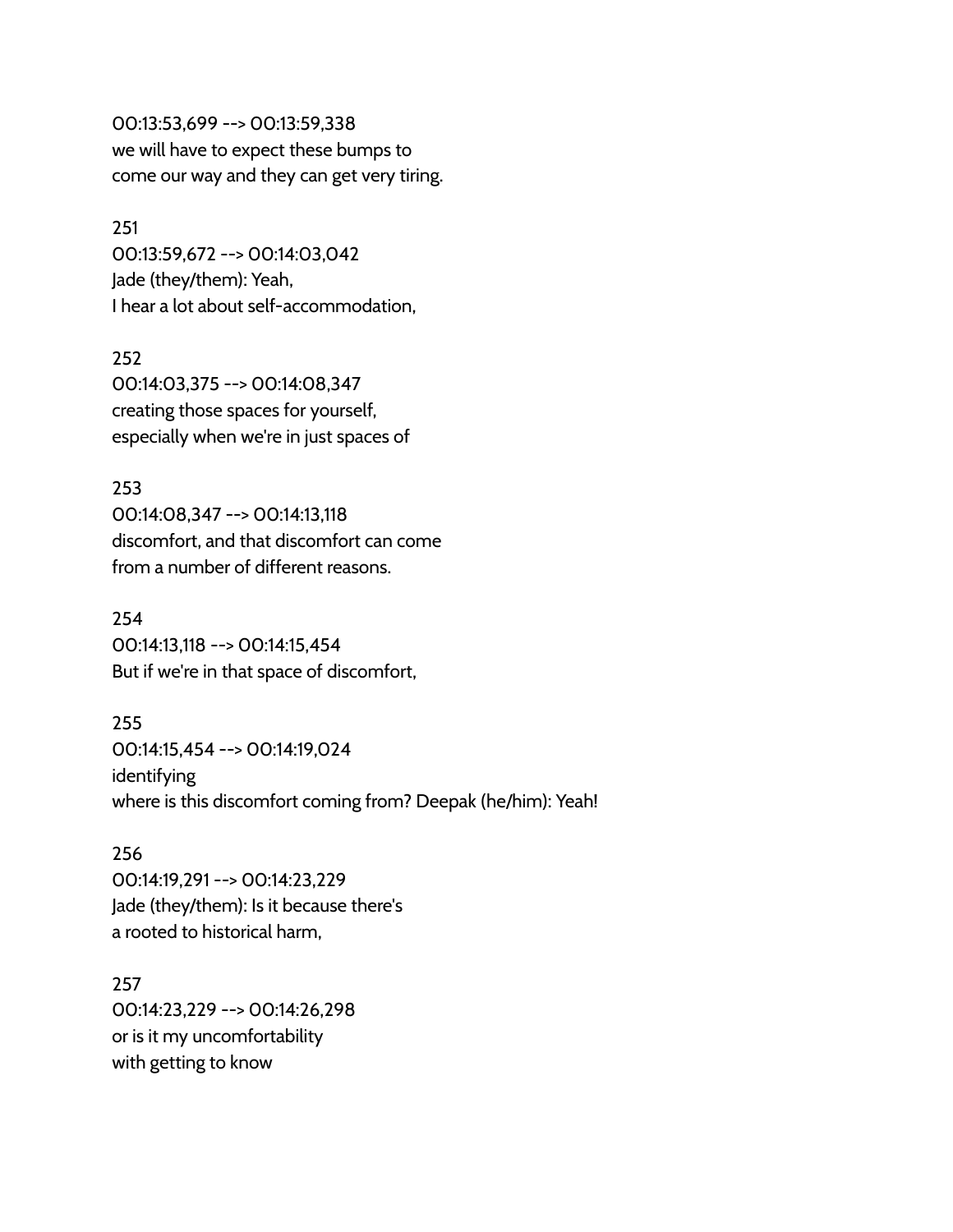# 258 00:14:26,298 --> 00:14:30,135 something new or getting engaged with a new thought

## 259

00:14:30,135 --> 00:14:34,340 and getting to engage with something that is different for yourself.

#### 260

00:14:34,340 --> 00:14:37,943 And so making those accommodations for yourself, making that space

261

00:14:37,943 --> 00:14:41,013 for yourself, I think is a big piece of this discussion.

## 262

00:14:41,580 --> 00:14:45,551 Now when we're talking about workplaces isn't just another employee

## 263

00:14:45,551 --> 00:14:49,121 my job is not to educate you unless that's my job description.

# 264 00:14:49,388 --> 00:14:50,589 That's my job description

265 00:14:50,589 --> 00:14:55,060 is to be a Learning and Development person for Diversity and Inclusion programs.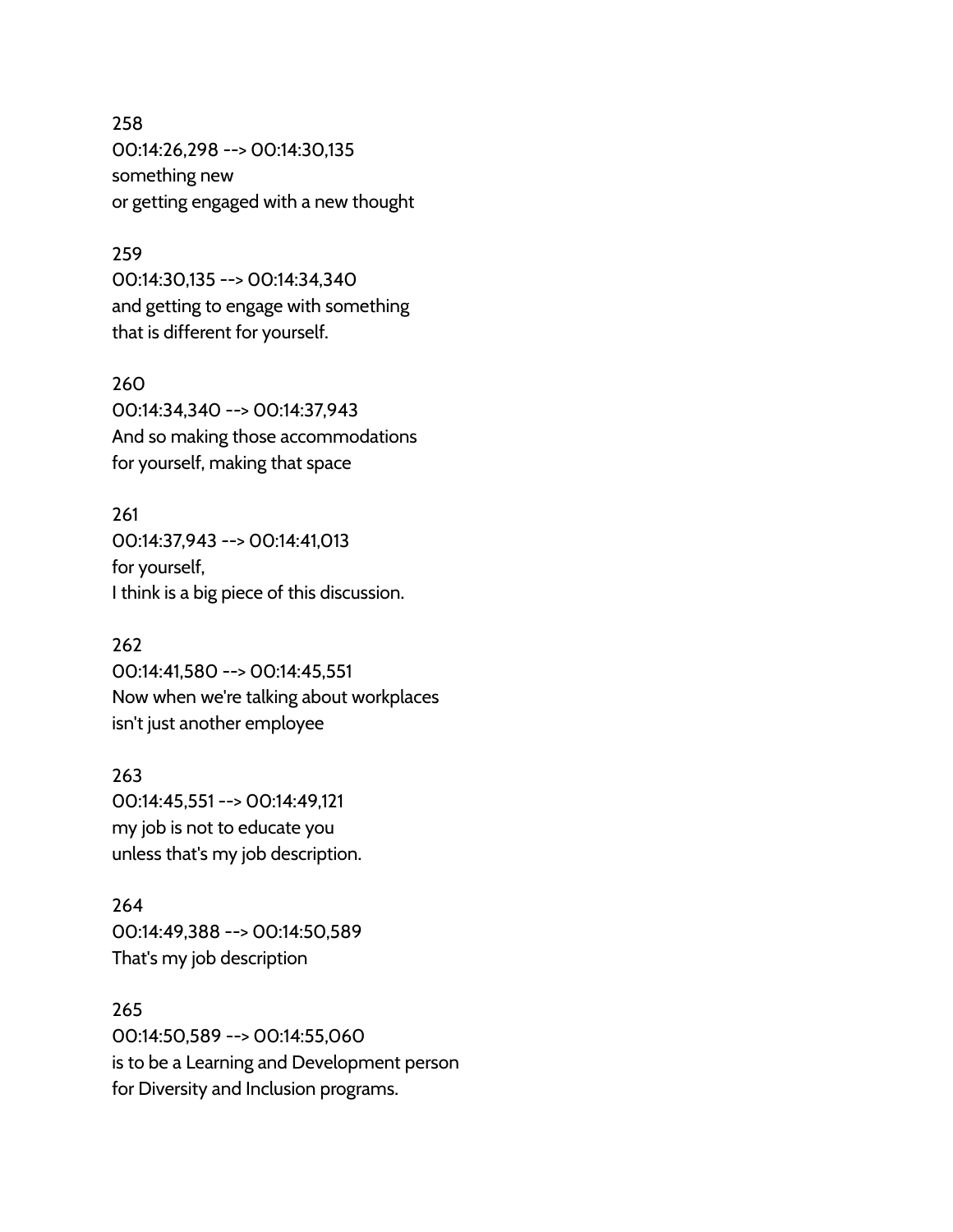266 00:14:55,294 --> 00:14:59,298 Otherwise, my job is not here to make you comfortable with who I am.

#### 267

00:14:59,365 --> 00:15:03,636 Your job, on the other hand, is to not stand in the way of inclusion,

#### 268

00:15:03,969 --> 00:15:07,439 don't make the environments such that I feel like you don't belong there.

269 00:15:07,539 --> 00:15:08,607 Does that make sense?

270 00:15:08,607 --> 00:15:09,742 Definitely does.

## 271

00:15:09,742 --> 00:15:13,545 Like, I don't need you to understand my experience

272

00:15:13,545 --> 00:15:18,784 as an autistic person for instance, but I do need you to respect that

273 00:15:18,784 --> 00:15:20,786 I'm going to communicate differently.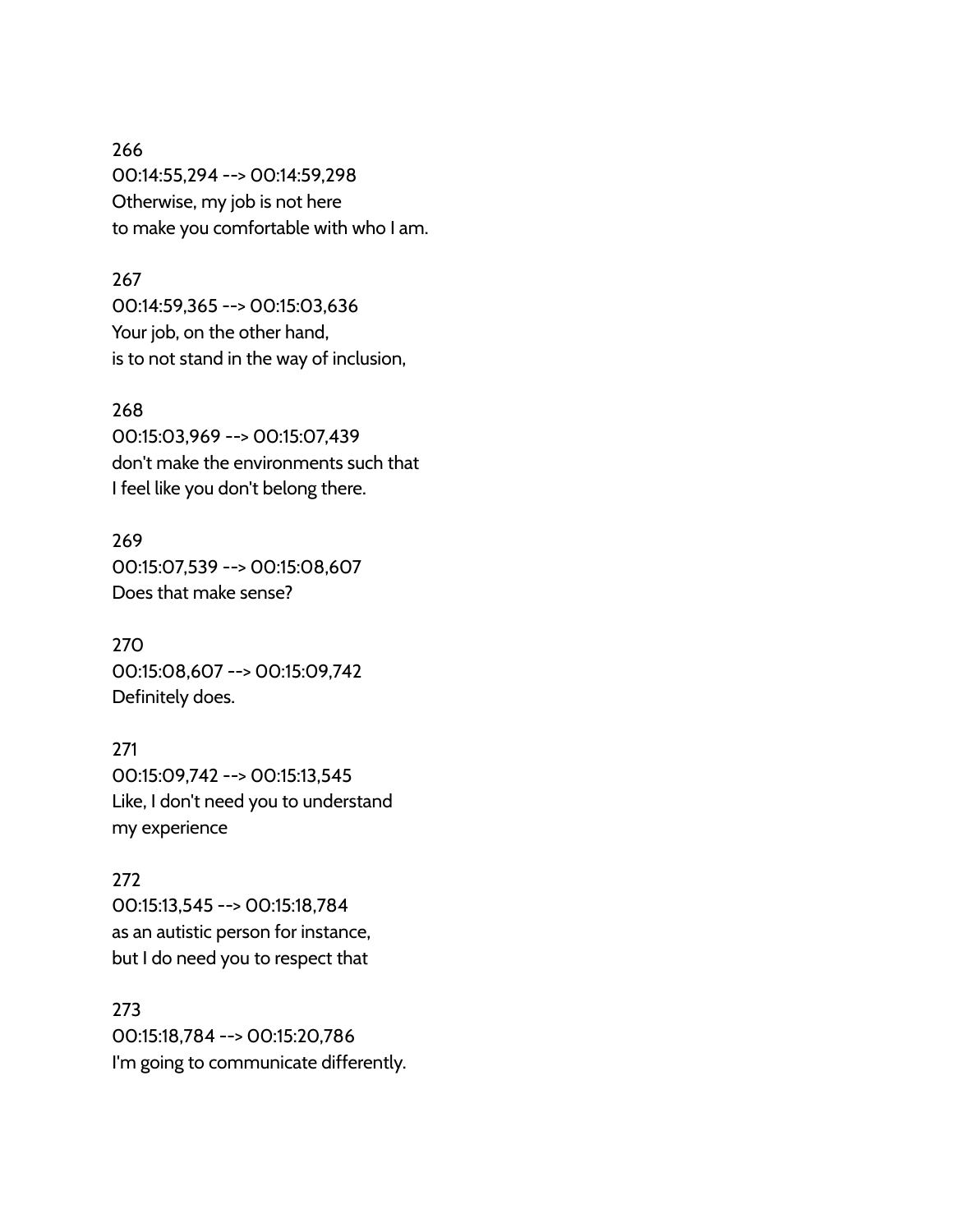## 274

00:15:20,786 --> 00:15:24,023 I'm going to engage slightly differently, and I might not pick up

## 275

00:15:24,023 --> 00:15:29,194 on some social cues and it's recognizing these intersections with each other

#### 276

00:15:29,194 --> 00:15:35,134 and the different ways that we can make sure that we're not causing harm

#### 277

00:15:35,134 --> 00:15:38,938 as we go forward and not intentionally making other people

#### 278

00:15:38,938 --> 00:15:42,741 feel like they don't belong in a space through those actions.

#### 279

00:15:42,741 --> 00:15:45,244 Like there are certain things that I just don't understand.

#### 280

00:15:45,244 --> 00:15:48,480 Like there are certain political beliefs I don't understand.

# 281 00:15:48,480 --> 00:15:53,452 There are certain experiences of identity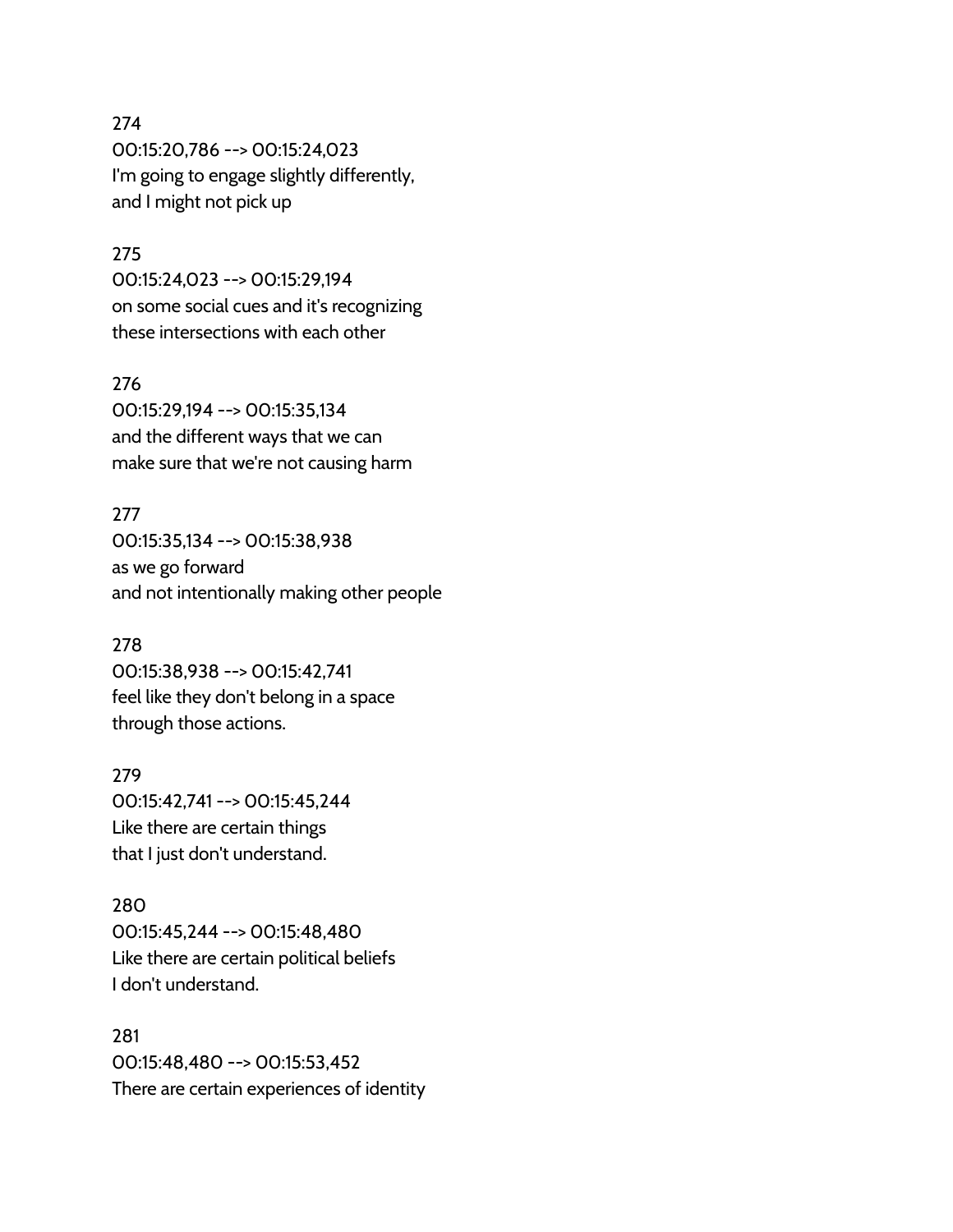I just don't understand.

282 00:15:53,452 --> 00:15:57,222 But that doesn't mean I'm going to make them not feel like they belong.

283 00:15:57,222 --> 00:16:01,760 So what has worked well to make people feel like they belong

## 284

00:16:01,760 --> 00:16:05,030 through wellness programs or otherwise or what

## 285

00:16:05,030 --> 00:16:08,701 are those small moments that have made you feel like you belong?

## 286

00:16:09,168 --> 00:16:13,472 Deepak (he/him): So I think the moment I let go of the insistence on

#### 287

00:16:13,472 --> 00:16:16,842 I will make progress only when I guilt and shame you.

#### 288

00:16:17,176 --> 00:16:20,746 I don't insist on that just because I've gone through something.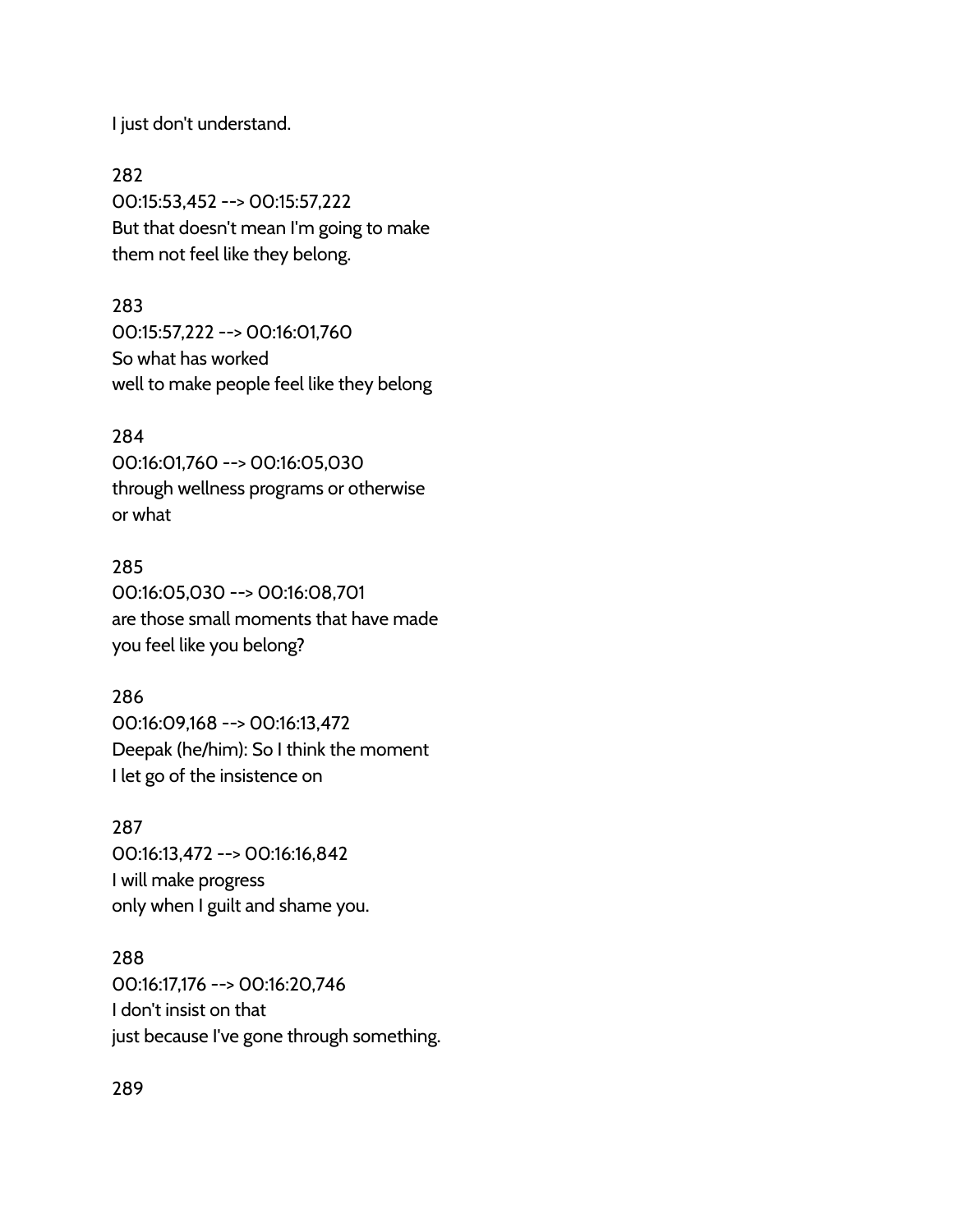00:16:20,746 --> 00:16:22,881 Now you have to change your mind for me.

290 00:16:23,315 --> 00:16:26,585 But I also make sure that reasonable

291 00:16:26,919 --> 00:16:31,890 accommodations are made for things that I cannot change

## 292

00:16:32,091 --> 00:16:36,061 and things that actually make the work environment unsafe.

293 00:16:36,362 --> 00:16:40,332 The other unrelated thing that sort of has worked for me is

294 00:16:40,366 --> 00:16:44,837 I do not go the route of making financial arguments

295

00:16:44,837 --> 00:16:49,408 about the validity of diversity, inclusion and belonging to work.

296 00:16:49,742 --> 00:16:50,909 I love money.

297 00:16:50,909 --> 00:16:53,946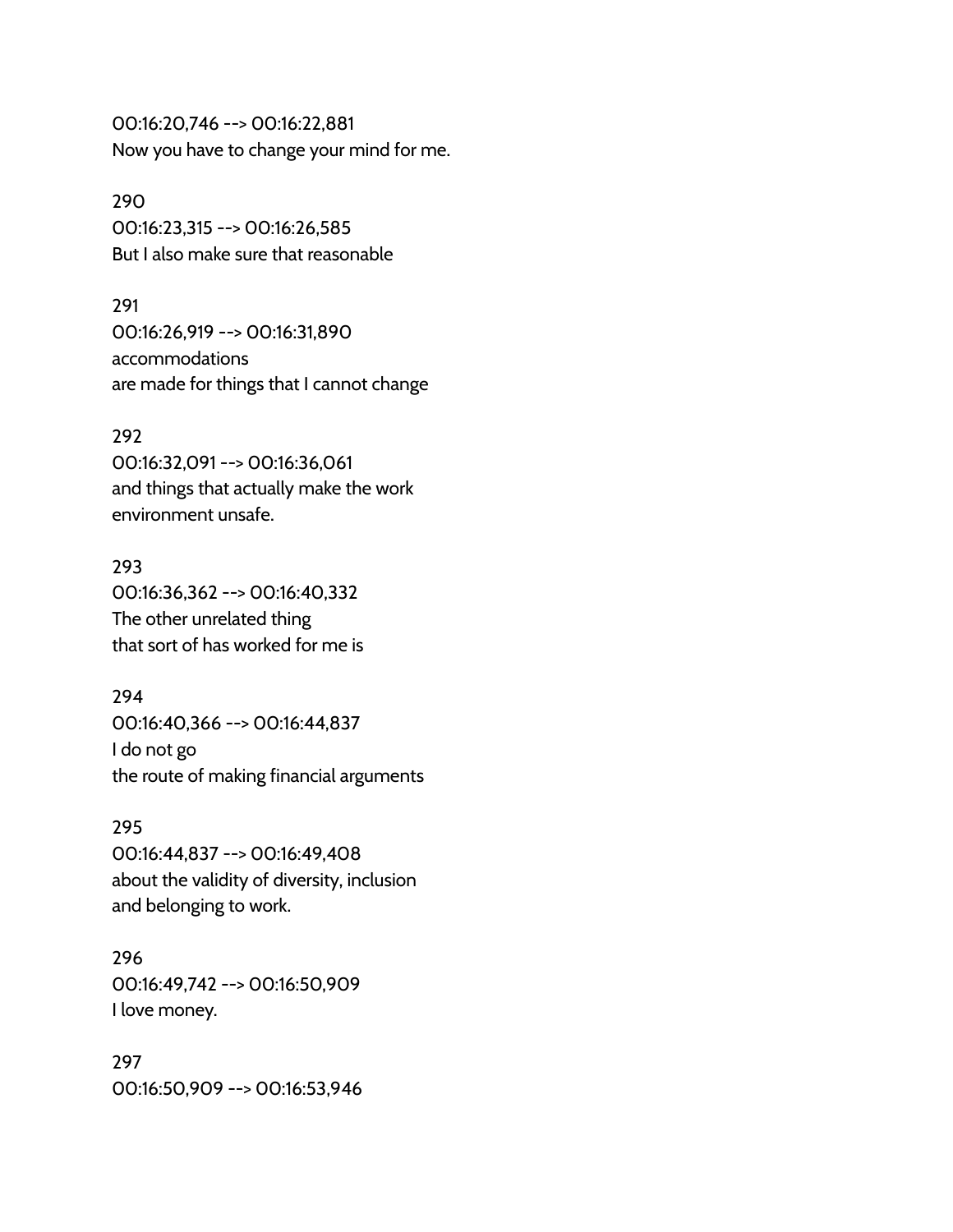I love people when they make money fair and square.

298 00:16:53,979 --> 00:16:54,646 It's amazing.

299 00:16:54,646 --> 00:16:58,584 But we are here not to make money over other people's suffering.

300 00:16:58,584 --> 00:17:01,820 So you're not righting the wrongs so that you can earn more money

301 00:17:01,887 --> 00:17:04,556 if it's a happy consequence. Amazing.

302 00:17:04,556 --> 00:17:06,725 Erin (she/her): I totally agree. Deepak (he/him): Right.

303 00:17:06,725 --> 00:17:10,729 So if I'm presenting to you a company, you'd probably find one slide

304 00:17:10,729 --> 00:17:11,797 that talks about this.

305 00:17:11,797 --> 00:17:17,569 You find another slide that makes the point of socio-ethical, legal arguments.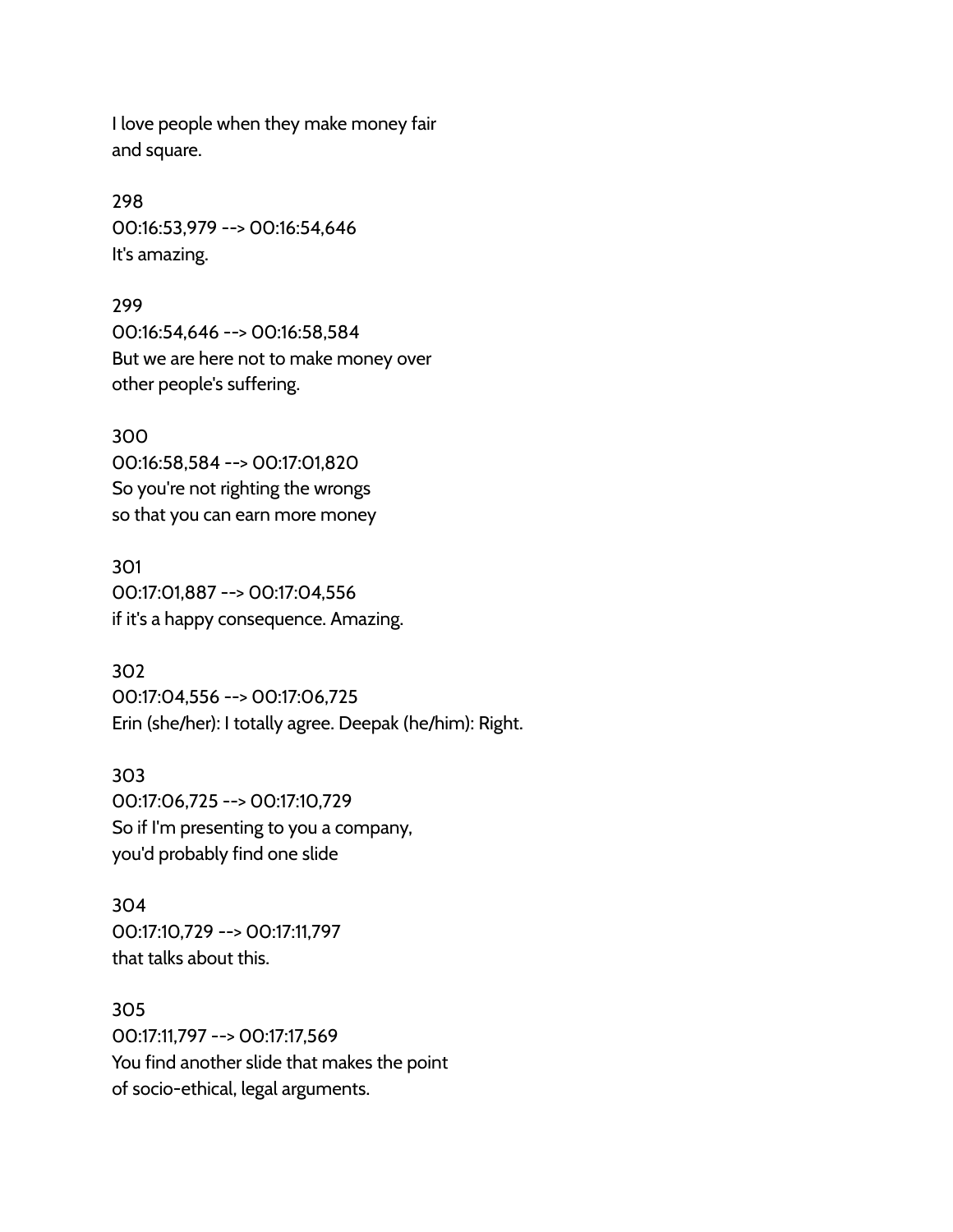306 00:17:17,703 --> 00:17:21,440 I take you through the journey of how we used to look at workers.

#### 307

00:17:21,607 --> 00:17:27,479 We have improved a lot, but we cannot say now we've come to the place

#### 308

00:17:27,479 --> 00:17:32,418 where there's no more evolution required in terms of bettering workers conditions.

309 00:17:32,418 --> 00:17:34,119 In terms of bettering inclusion.

310 00:17:34,119 --> 00:17:36,989 It's like, say to women; "You know, you've got the right to vote.

# 311 00:17:36,989 --> 00:17:39,158 You can own property. Now what else do you need?"

312 00:17:39,291 --> 00:17:44,196 There never comes a time where you have to many rights.

313 00:17:44,263 --> 00:17:48,634 Rights is not a concept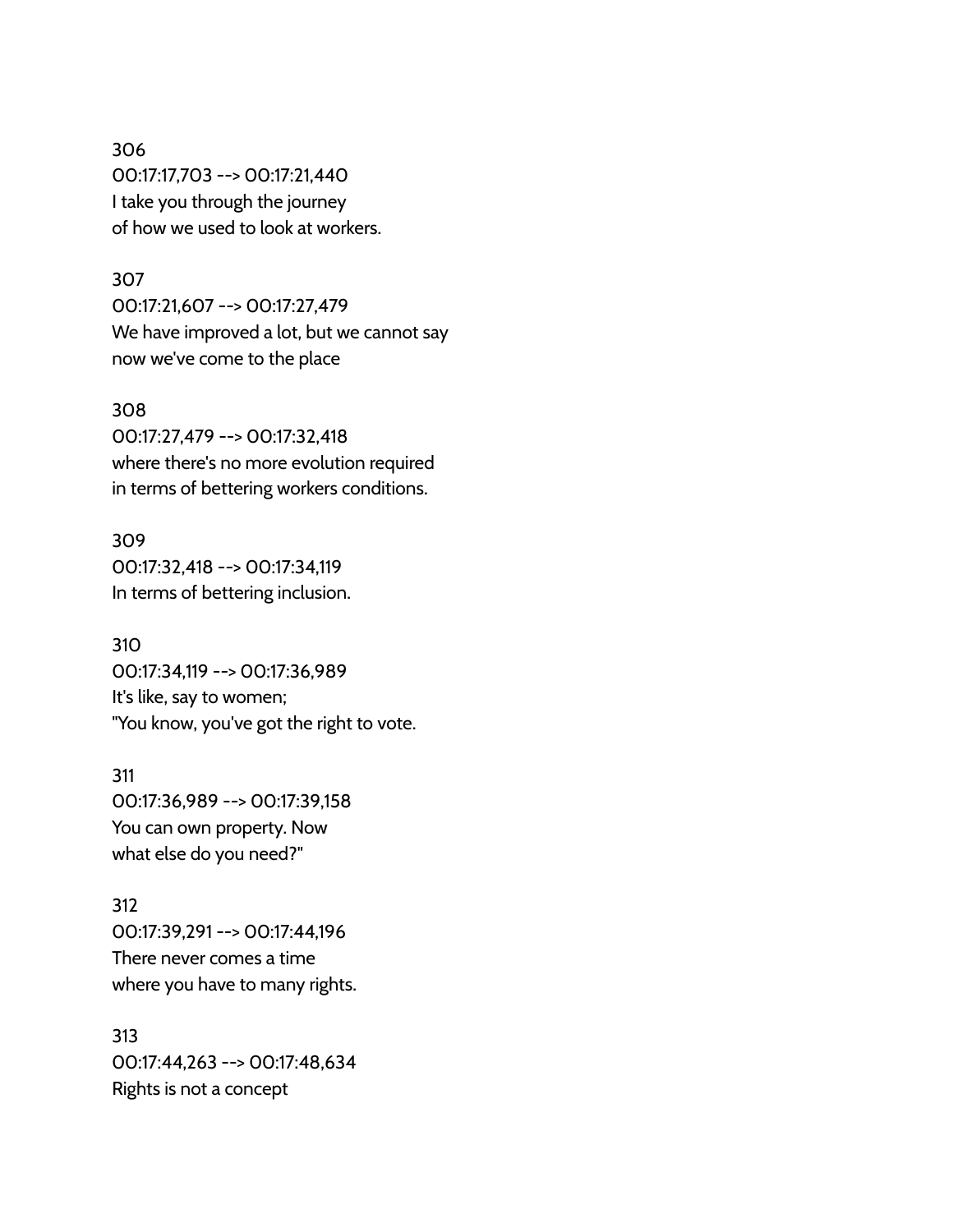that can be applied in excess.

314 00:17:48,734 --> 00:17:51,804 Rights is a concept that's not giving. Rights

315 00:17:51,804 --> 00:17:53,972 are never given you just move out of the way.

316 00:17:54,406 --> 00:17:59,611 Jade (they/them): Yeah, I think there's a lot of progress that we've made, but a lot more that can be.

317 00:17:59,611 --> 00:18:02,848 And I see how some of these workplace wellness initiatives

318 00:18:02,848 --> 00:18:05,851 that we've learned over recent time

319 00:18:05,851 --> 00:18:09,755 over the pushing of the moral case for Diversity,

320 00:18:09,755 --> 00:18:12,991 Equity, Inclusion are getting a bit of pushback, too.

321 00:18:12,991 --> 00:18:15,360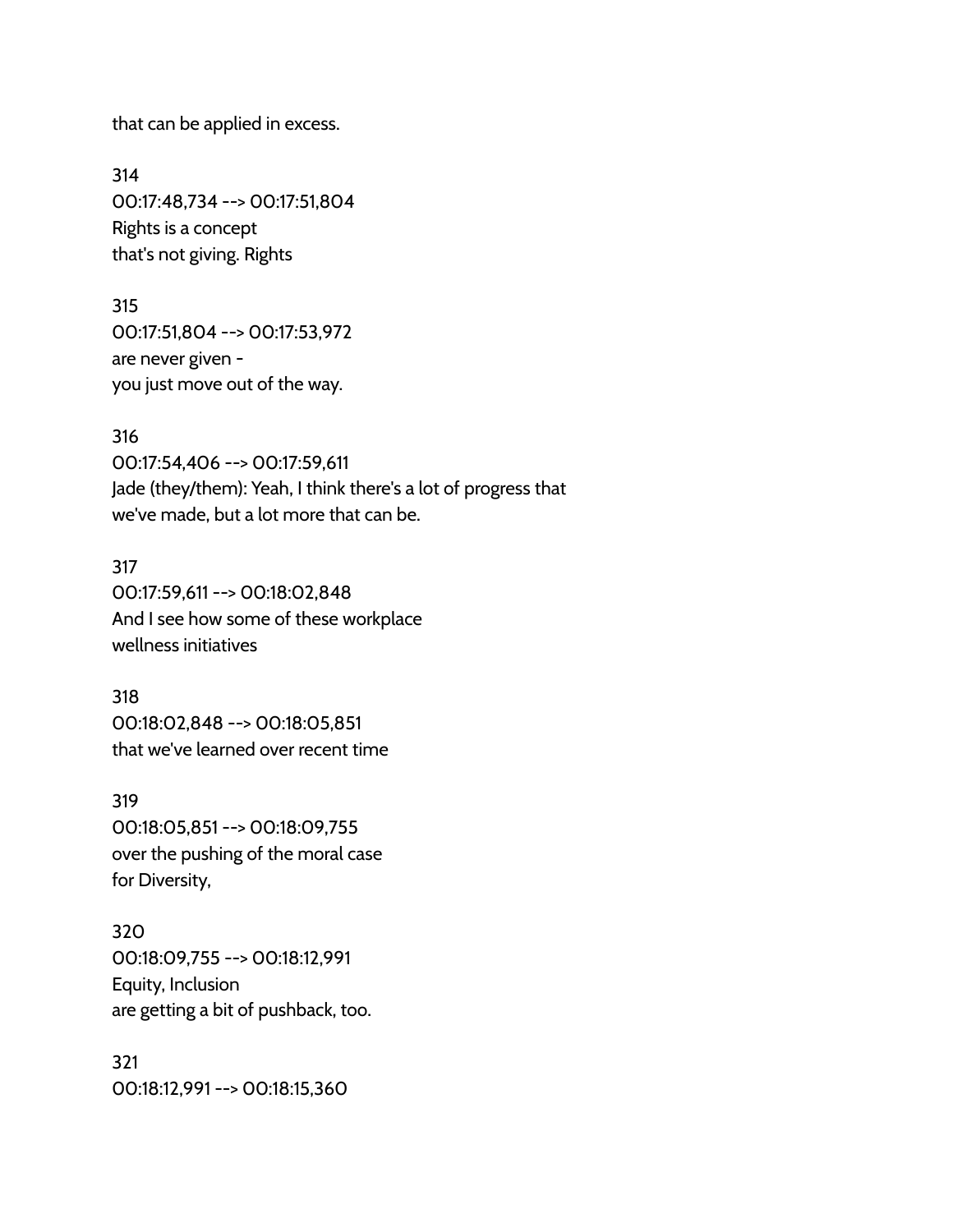But I do see the progress still.

322 00:18:15,360 --> 00:18:19,865 And so do you have any advice for engaging employers

323 00:18:19,865 --> 00:18:23,168 or for others within their organizations process?

324 00:18:23,168 --> 00:18:26,238 Deepak (he/him): Profit becomes more and more and more meaningful

325 00:18:26,238 --> 00:18:30,709 only when there are three other P's that come before it; People

326 00:18:31,210 --> 00:18:34,046 Purpose and Planet. Their relationship to each other

327 00:18:34,046 --> 00:18:37,216 is very interdependent and circular in nature.

328 00:18:37,449 --> 00:18:40,552 If you have more profit, you have more money, you will invest it in your people.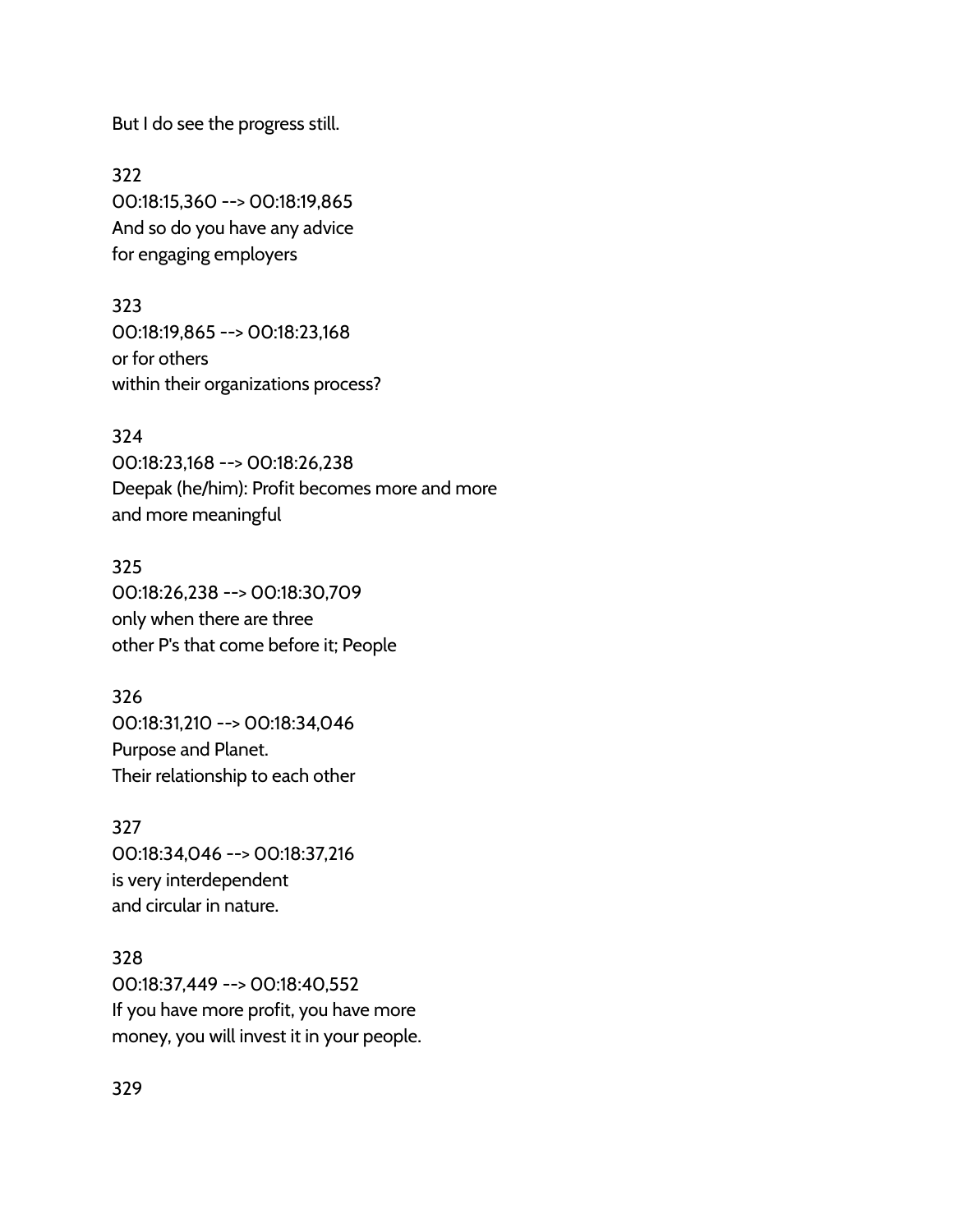00:18:40,719 --> 00:18:43,155 You will try to invest it in more purposeful ways.

#### 330

00:18:43,155 --> 00:18:48,060 Otherwise you're just going to be looked at as a heartless organization,

331 00:18:48,127 --> 00:18:51,363 an organization where people work only because they're desperate.

## 332

00:18:51,497 --> 00:18:54,867 And the moment they upskill themselves and they better themselves,

#### 333

00:18:54,867 --> 00:18:57,069 the first thing they want to do is leave.

#### 334

00:18:57,069 --> 00:19:00,672 And people have woken up to the three M's, which is Money

335 00:19:00,873 --> 00:19:02,841 Manager and Meaning. Money.

336 00:19:02,841 --> 00:19:05,611 We were always aware of money, but people have woken up.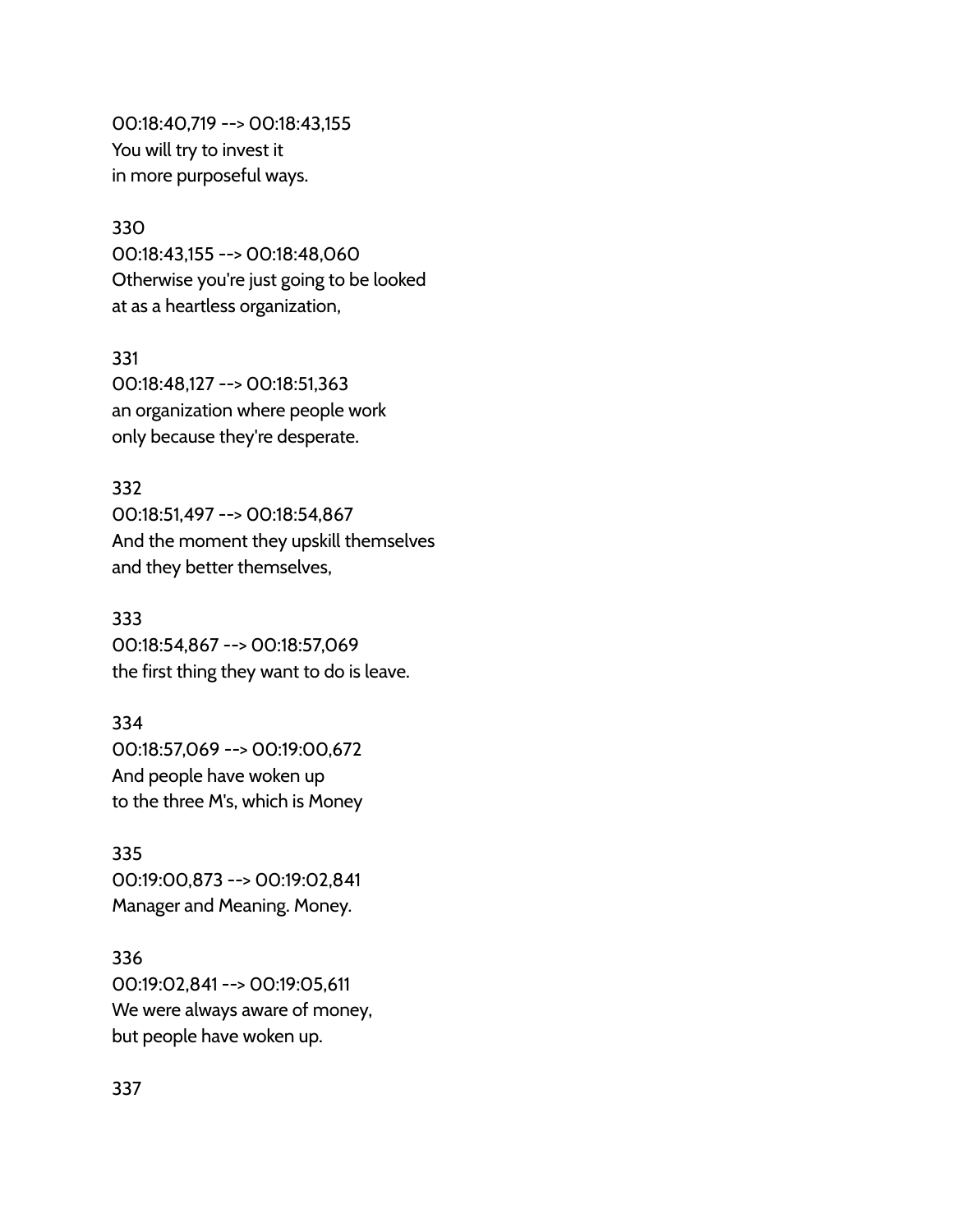00:19:05,611 --> 00:19:06,512 Now they can compare

#### 338

00:19:06,512 --> 00:19:10,682 how much the same position is being paid in other companies of similar size.

#### 339

00:19:10,682 --> 00:19:13,585 It's no longer secret. Managers.

340 00:19:13,585 --> 00:19:15,487 People know people don't quit their jobs.

341 00:19:15,487 --> 00:19:17,956 They quit their Managers. They don't feel included.

342 00:19:17,956 --> 00:19:19,091 They don't feel they belong there.

343 00:19:19,091 --> 00:19:22,227 They feel humiliated or they feel psychologically

344 00:19:22,227 --> 00:19:25,464 unsafe. And meaningful connection to the work.

345 00:19:25,464 --> 00:19:29,134 Not every work is evidently meaningful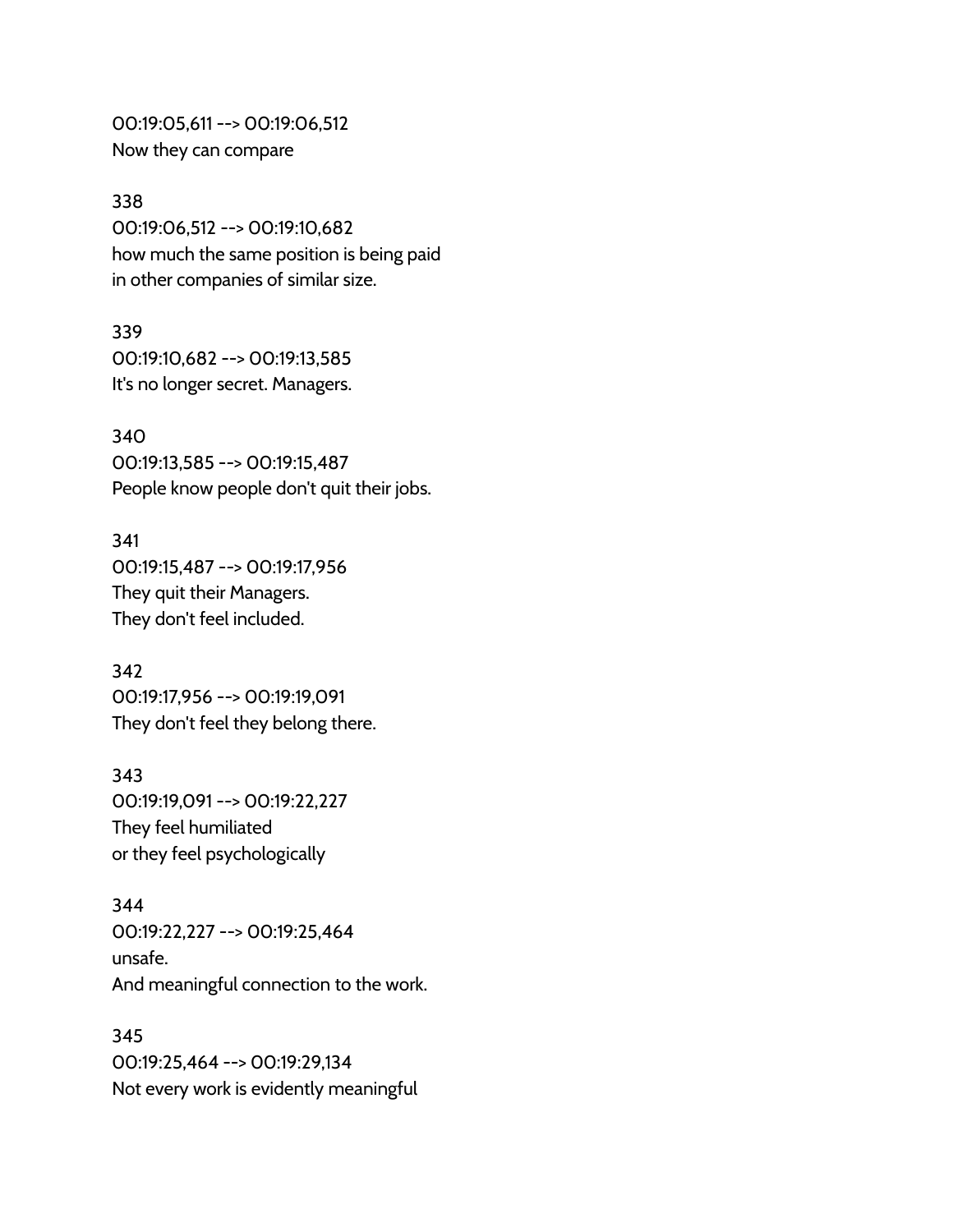in and of itself.

346 00:19:29,401 --> 00:19:32,971 The most rewarding and meaningful things is make it relational, make it

347 00:19:32,971 --> 00:19:36,842 relational, make it attached to real meaning, real life, real people.

348 00:19:36,842 --> 00:19:39,411 Because nothing in this world is important

349 00:19:39,411 --> 00:19:42,648 if it is not affecting real people's lives, either

350 00:19:42,648 --> 00:19:45,717 in the long term or the short term immediately or in a bit of time.

351 00:19:46,084 --> 00:19:49,421 And if you're able to get these three M's: Money,

352 00:19:49,688 --> 00:19:53,792 a good Manager and Meaning, you'd probably be able to hold on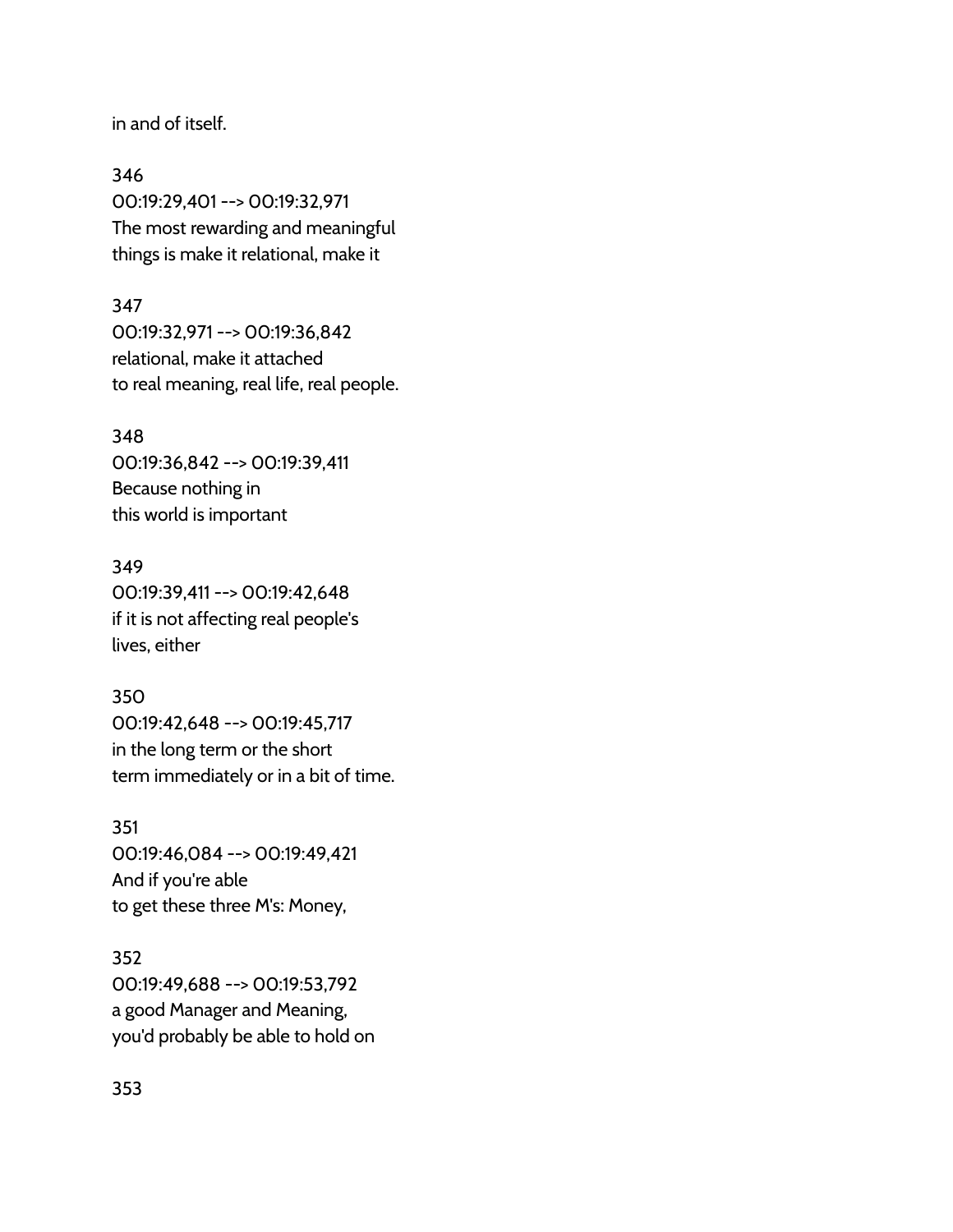00:19:53,792 --> 00:19:57,462 to people a little longer and make them feel dignity in the process.

#### 354

00:19:57,663 --> 00:20:05,437 Jade (they/them): That concept of meaning is so deeply connected for this idea of belonging.

355 00:20:05,671 --> 00:20:08,807 If you don't have meaning, you're not going to feel like you belong.

#### 356

00:20:08,941 --> 00:20:12,444 If you don't have purpose, you're not going to feel like you belong.

## 357

00:20:12,744 --> 00:20:16,949 If you're not compensated properly, you're not going to feel like you belong.

## 358

00:20:17,249 --> 00:20:22,221 If your manager micromanages or just doesn't manage at all.

359

00:20:22,221 --> 00:20:26,425 Also, where you're just like left hanging and left in the wind,

360 00:20:26,792 --> 00:20:28,193 you're not going to feel like you belong.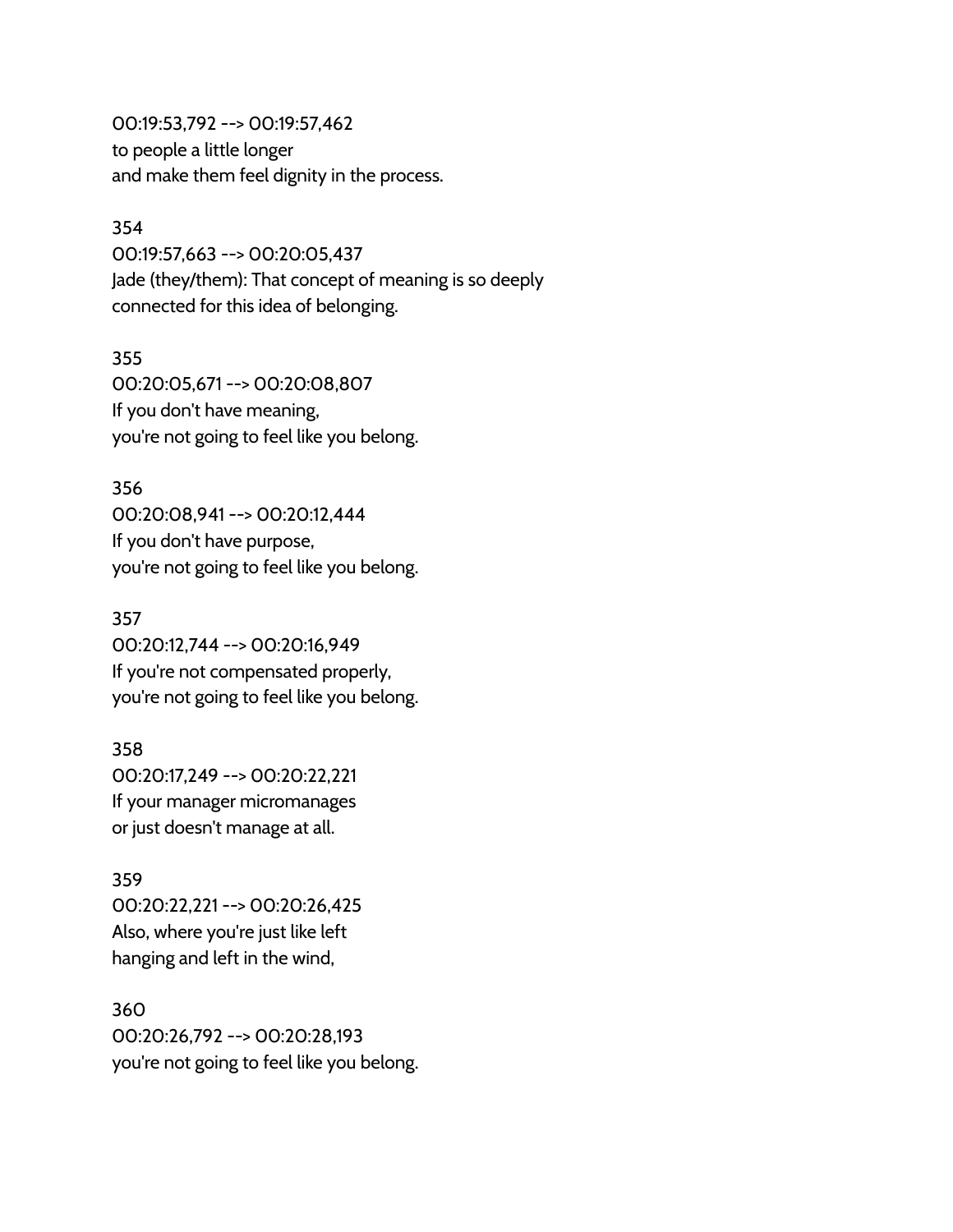361 00:20:28,193 --> 00:20:31,396 So I appreciate like all of these different aspects

## 362

00:20:31,396 --> 00:20:35,567 of recognizing the changing nature of work where it's

#### 363

00:20:35,567 --> 00:20:40,772 actually caught up to our humanness or we hope that it is, at least.

#### 364

00:20:41,907 --> 00:20:42,307 Deepak (he/him): And the good

#### 365

00:20:42,307 --> 00:20:46,278 news about meaning, Jade, is that it is always created.

## 366

00:20:46,278 --> 00:20:49,081 There is no inherent meaning in anything, as I see it.

#### 367

00:20:49,081 --> 00:20:50,882 Jade (they/them): Yeah. Deepak (he/him): There's your job.

368 00:20:50,882 --> 00:20:53,018 Your money is not going to make me emotional.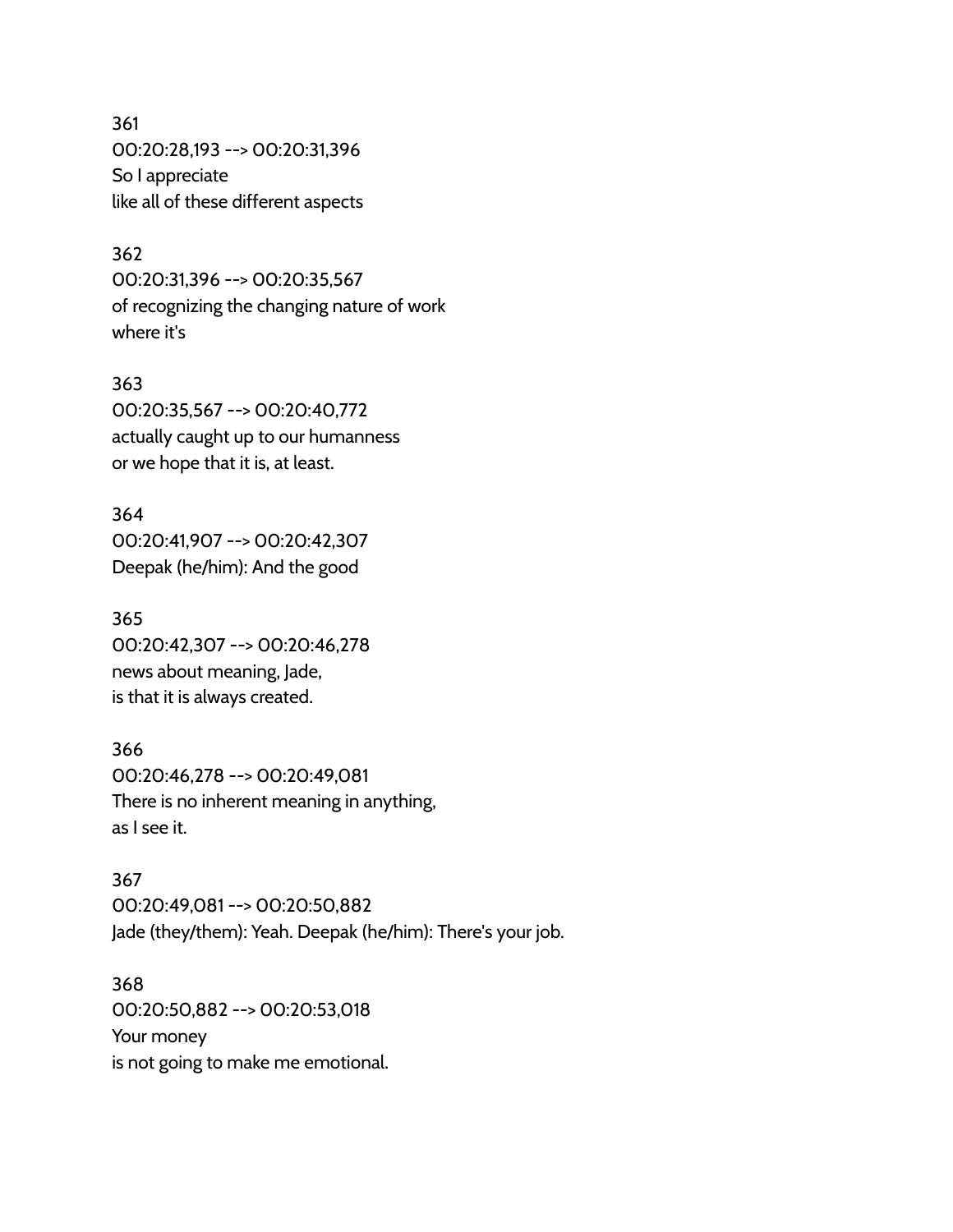# 369 00:20:53,552 --> 00:20:55,354 Neither will it make you immortal.

370 00:20:55,354 --> 00:20:59,858 Yes. Your funeral procession might be slightly bigger than mine.

371 00:21:00,092 --> 00:21:03,061 More people might attended, but it won't bring you back to life.

372 00:21:03,395 --> 00:21:07,666 All that we are asking for is before we die, we suffer less.

373 00:21:07,666 --> 00:21:09,234 And we live with dignity.

374 00:21:09,234 --> 00:21:11,003 And that's all that we are asking.

375 00:21:11,003 --> 00:21:13,338 Jade (they/them): I'm so grateful for that share.

376 00:21:13,338 --> 00:21:15,707 So let's look towards the future.

377 00:21:15,841 --> 00:21:20,178 Erin, where are we going from here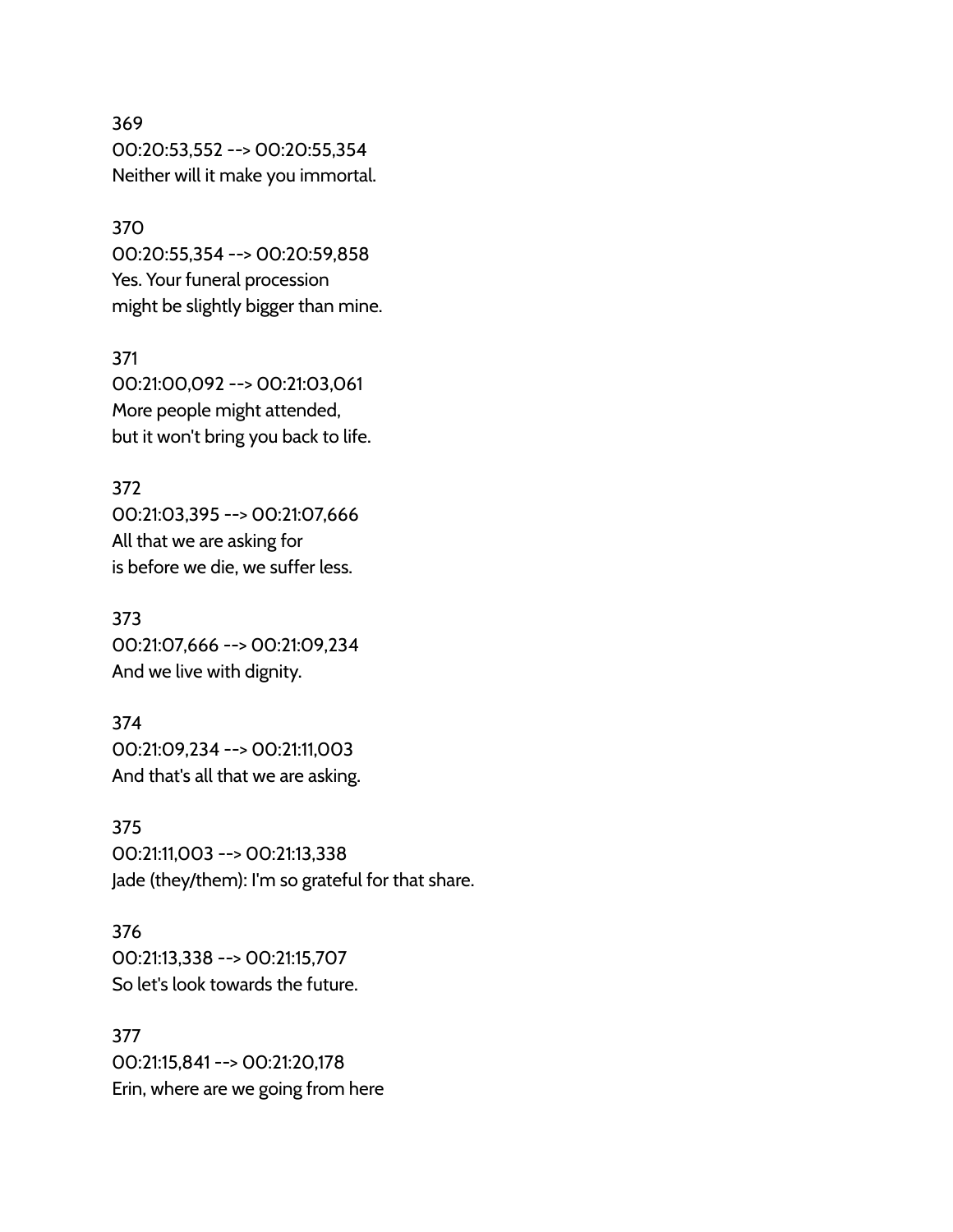to build that future?

378 00:21:20,312 --> 00:21:21,413 Erin (she/her): Yeah. Thanks, Jade.

#### 379

00:21:21,413 --> 00:21:25,250 I think this is sort of our opportunity to paint a picture.

380 00:21:25,250 --> 00:21:27,286 I use the term "utopia".

381 00:21:27,319 --> 00:21:30,989 I don't know if we will ever get there as a human species,

382 00:21:30,989 --> 00:21:35,193 because you said it earlier, Deepak, evolution is still required.

383 00:21:35,193 --> 00:21:39,631 But can you create and paint a picture for us what does that utopia look like?

## 384

00:21:40,232 --> 00:21:43,802 Deepak (he/him): So I think there are functional utopias and dysfunctional utopias.

385 00:21:44,102 --> 00:21:48,640 The idea of utopia where everyone is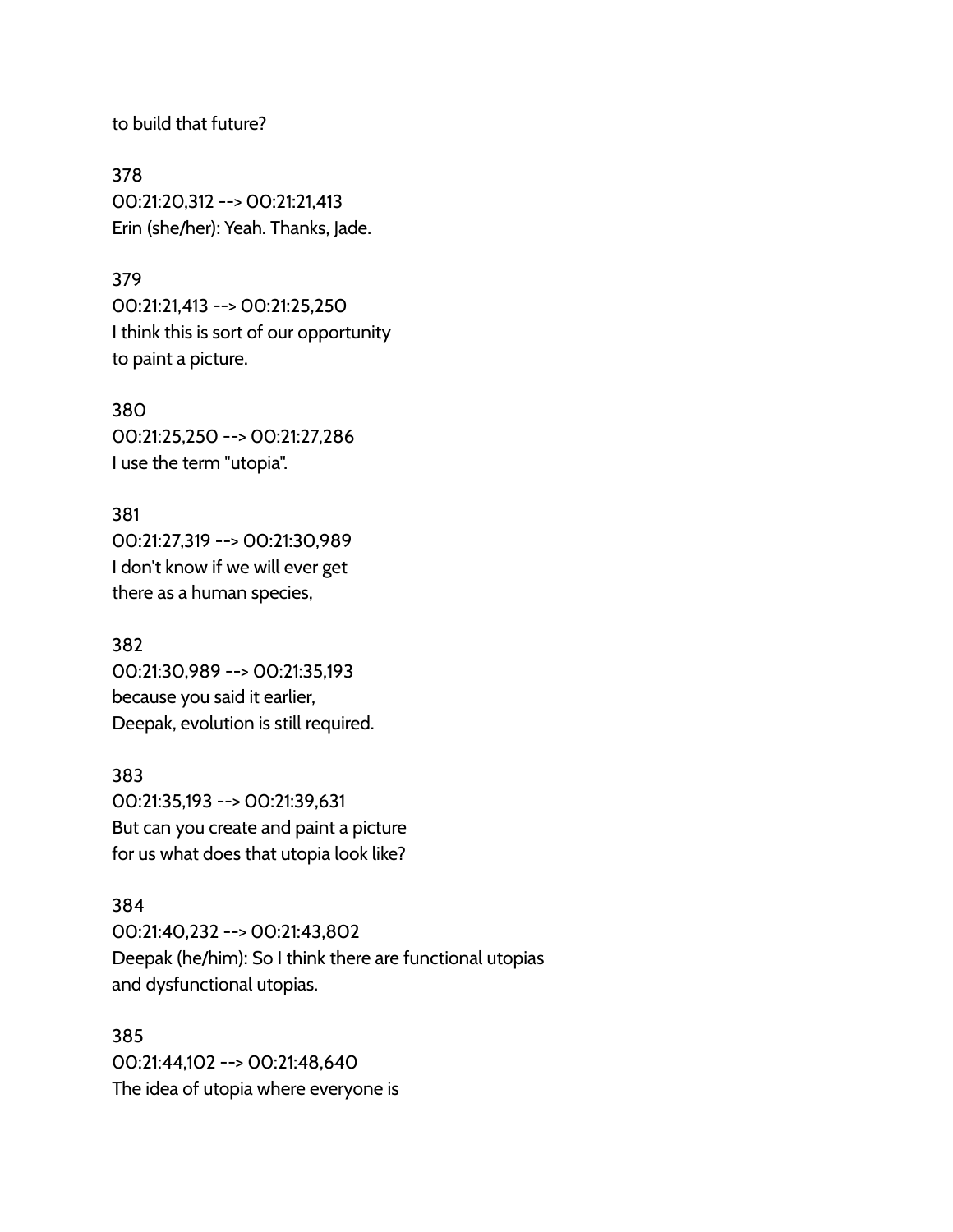386 00:21:49,174 --> 00:21:51,910 "woke" and no one's hurt.

#### 387

00:21:52,377 --> 00:21:57,416 I'm not sure we'll get to that point because in this story is a very linear

#### 388

00:21:57,416 --> 00:22:03,055 and one dimensional story where there's only one oppressor, one victim, one hero.

#### 389

00:22:03,422 --> 00:22:06,425 Most of the Eastern stories will confuse

## 390

00:22:06,425 --> 00:22:09,227 you because the hero sometimes act sense a villain.

#### 391

00:22:09,461 --> 00:22:11,863 Sometimes a villain is actually the victim.

392 00:22:12,030 --> 00:22:14,132 Sometimes the victim is the oppressor.

393 00:22:14,499 --> 00:22:16,635 You are a dynamic human being.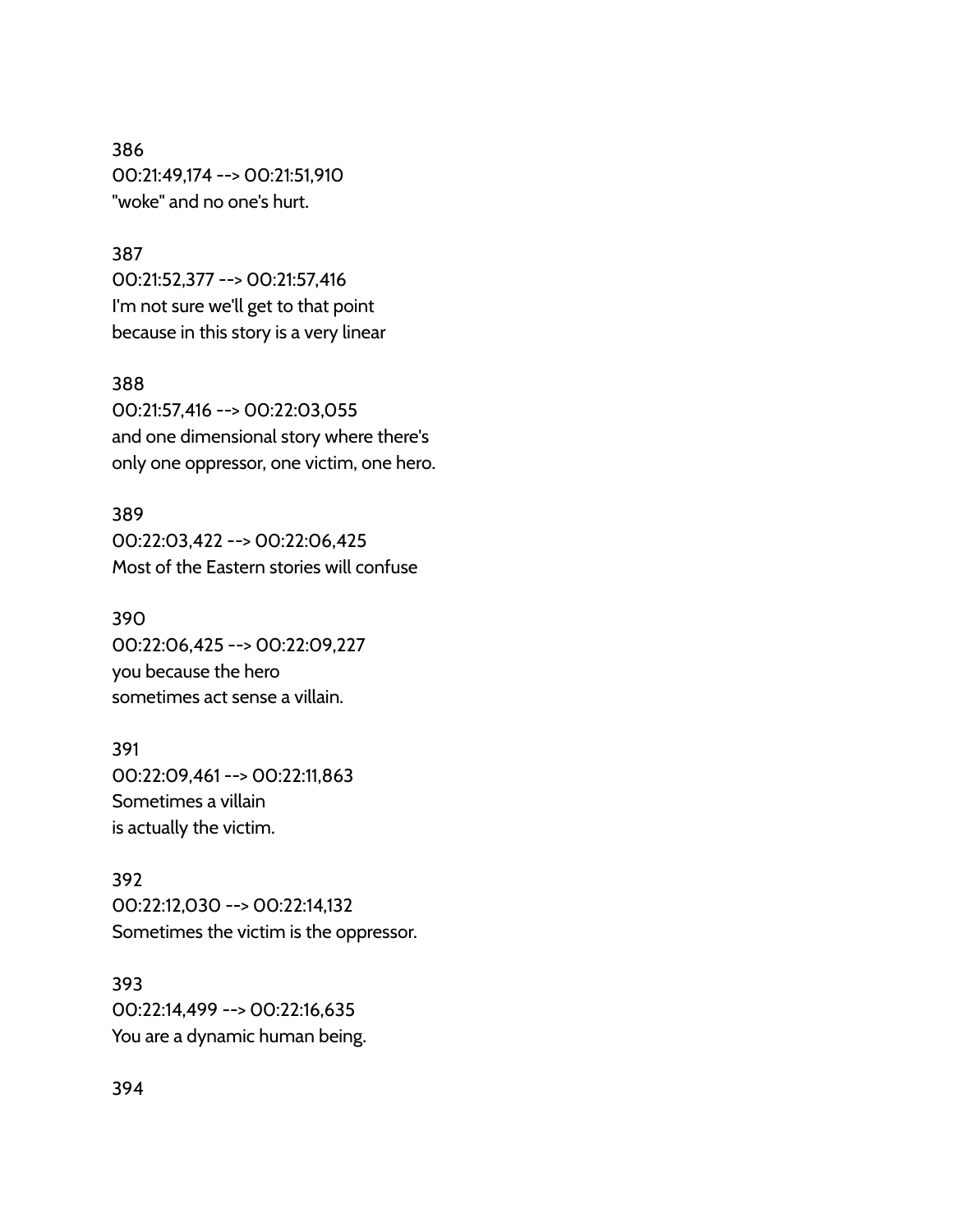00:22:16,635 --> 00:22:18,904 You're going to break all the rules.

#### 395

00:22:18,904 --> 00:22:22,441 So part of Utopia would be giving yourself more dimensions

396

00:22:22,441 --> 00:22:25,210 and others more dimensions than are meeting the eye.

#### 397

00:22:25,610 --> 00:22:28,246 I also love this one line from Buddha.

398

00:22:28,246 --> 00:22:32,250 He says, do you want the wire to be so tight that it

## 399

00:22:32,250 --> 00:22:35,554 breaks, or do you want it to be so loose that it can't produce

#### 400

00:22:35,554 --> 00:22:39,991 music. It has to be somewhere in that golden medium, that it's tight enough

## 401

00:22:39,991 --> 00:22:43,929 and loose enough that it produces the music of poetry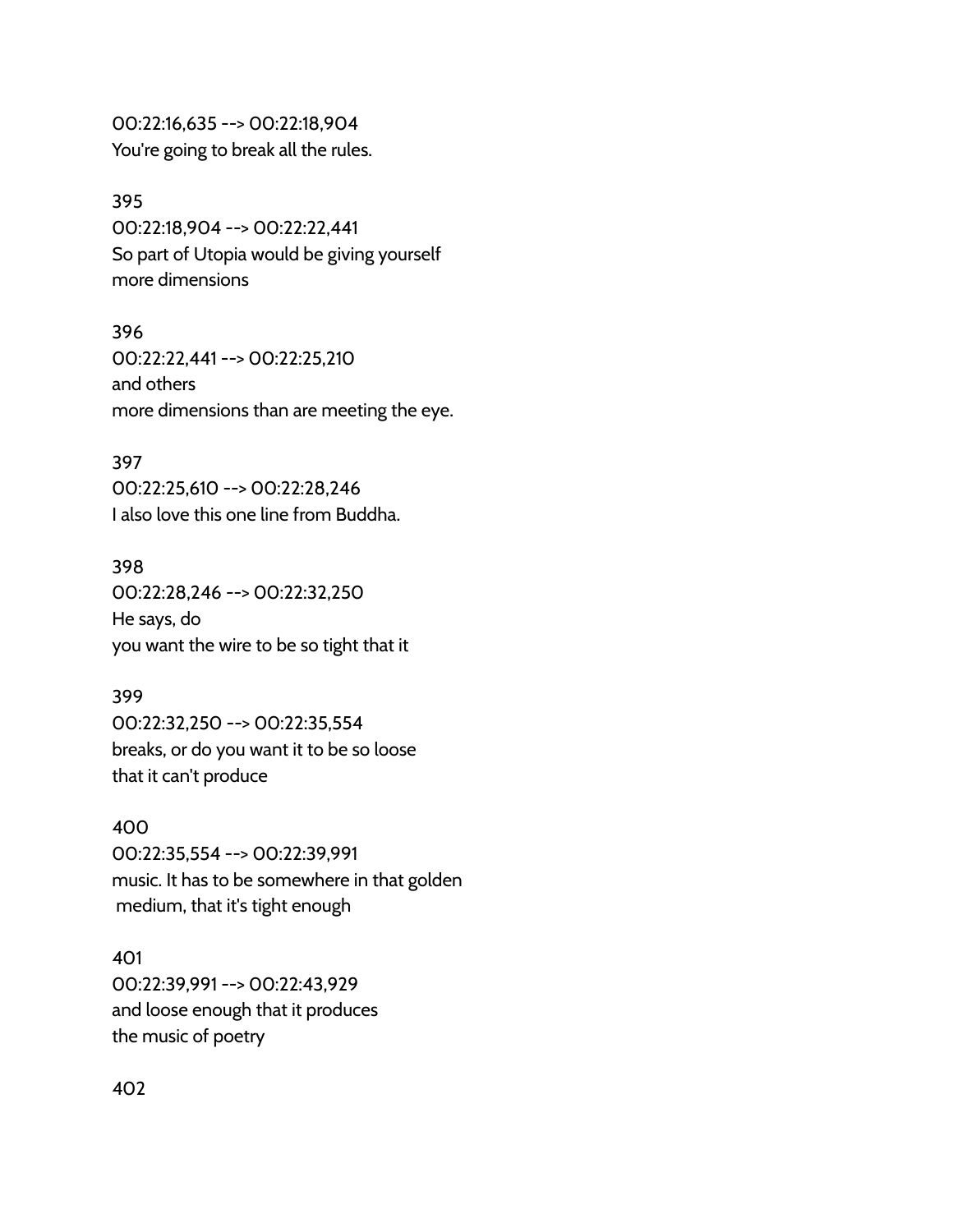00:22:44,162 --> 00:22:48,700 of life. So functional utopia is wherever there is suffering,

#### 403

00:22:49,067 --> 00:22:51,636 you shall have the coping mechanism to deal with it.

404 00:22:52,037 --> 00:22:53,772

Erin (she/her): Yeah, I think that's fair.

#### 405

00:22:53,772 --> 00:22:56,842 Deepak (he/him): It's very interesting exercise to talk about utopia right?

## 406

00:22:58,610 --> 00:22:59,978 Erin (she/her): No, keep going, keep going.

#### 407

00:22:59,978 --> 00:23:02,647 I like this picture that you're painting for us.

408

00:23:02,647 --> 00:23:02,948 Deepak (he/him): Yeah.

# 409

00:23:02,981 --> 00:23:06,551 So I think accountability, vulnerability

# 410

00:23:07,552 --> 00:23:10,856 and safety, they're not mutually exclusive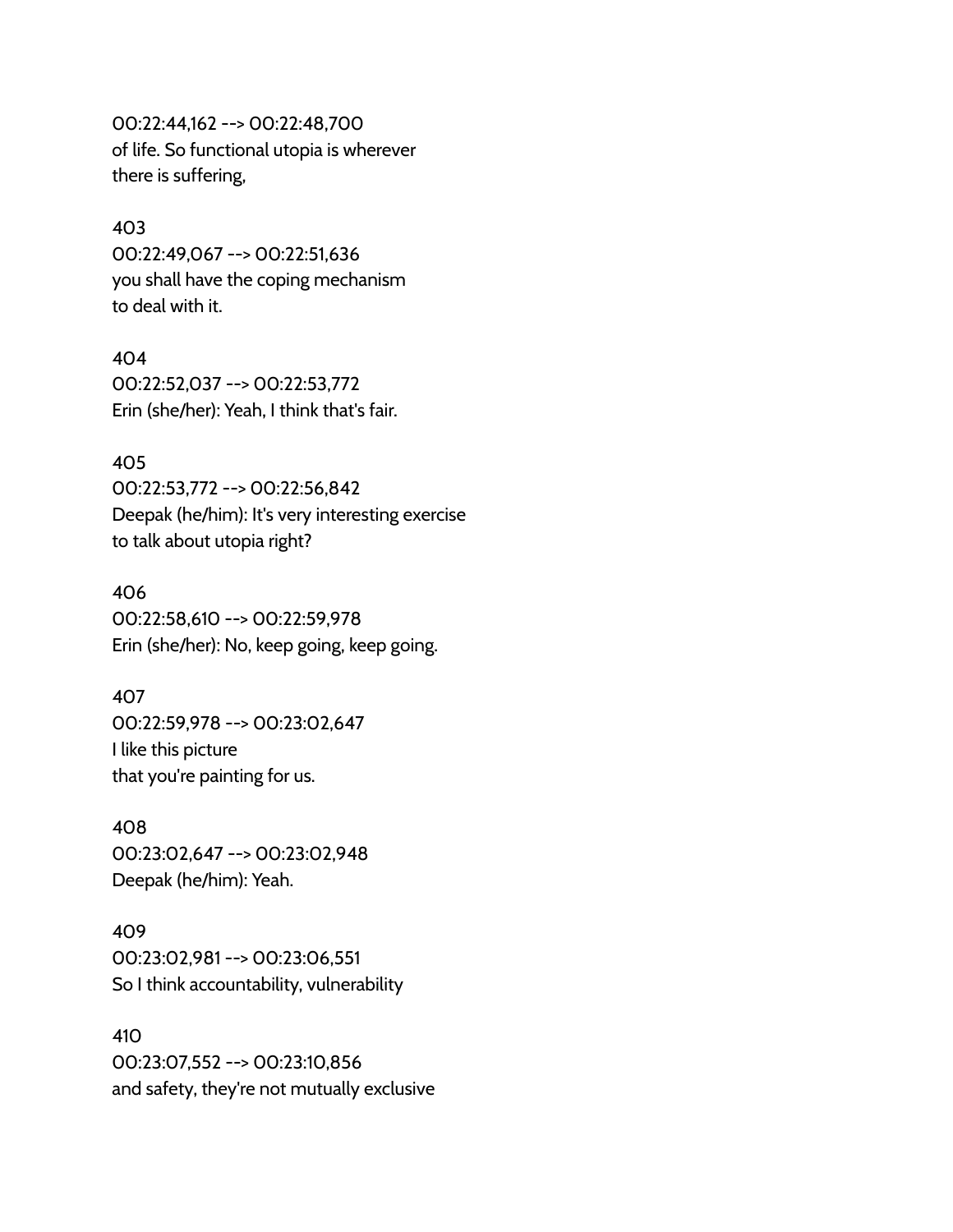of each other.

411 00:23:10,856 --> 00:23:13,959 They, in fact, are complementary of each other.

412 00:23:14,459 --> 00:23:16,895 You still have the accountability for your behavior

413 00:23:16,895 --> 00:23:18,630 to not traumatize others.

414 00:23:18,630 --> 00:23:22,801 The moment you asked for unreasonable things of others to accommodate you,

415 00:23:22,834 --> 00:23:24,803 that is no longer trauma.

416 00:23:24,803 --> 00:23:26,104 That's entitlement.

417 00:23:26,104 --> 00:23:28,440 There's trauma-entitlement as well.

418 00:23:28,440 --> 00:23:30,242 There's privilege-entitlement.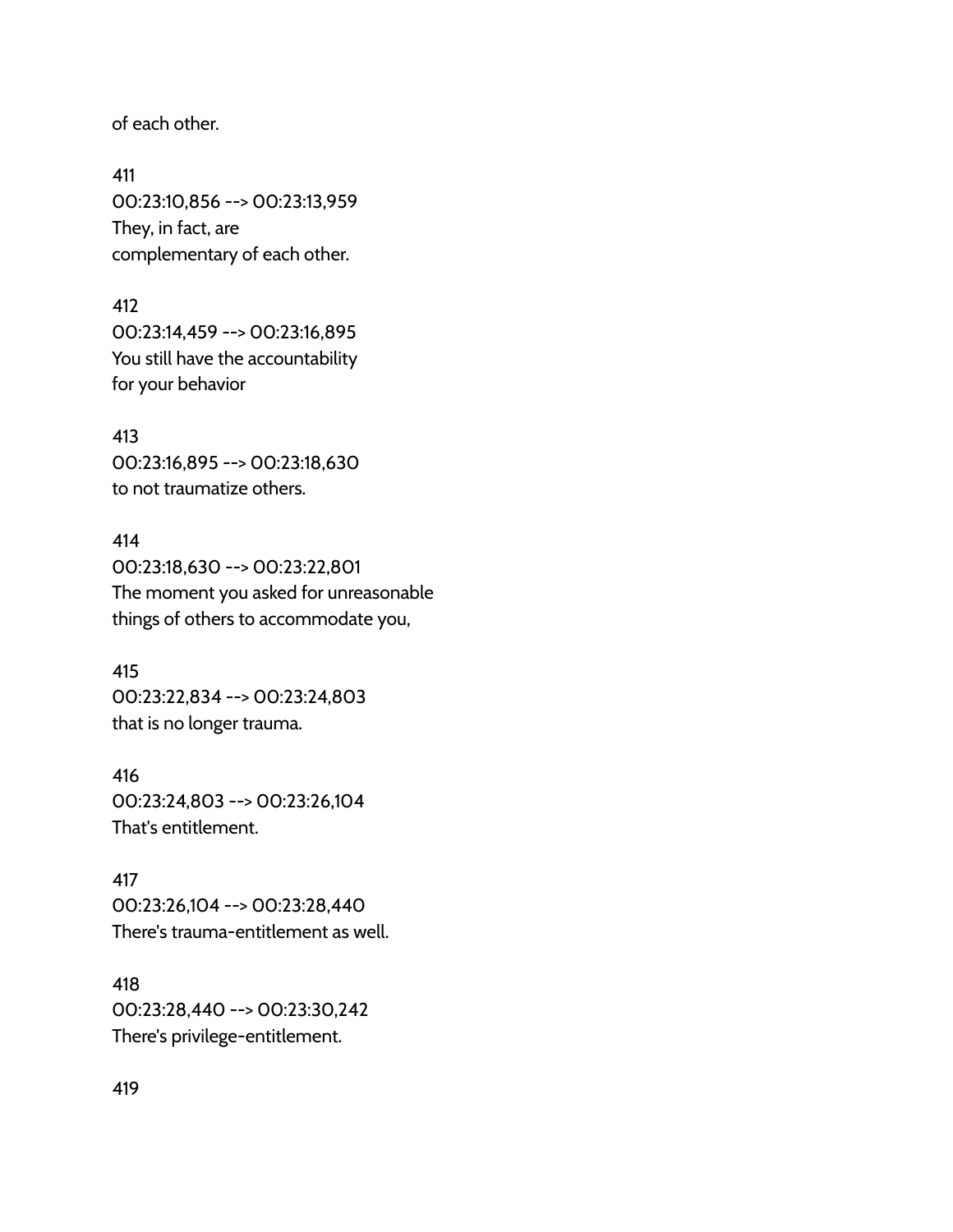00:23:30,242 --> 00:23:31,977 There's trauma-entitlement.

420 00:23:31,977 --> 00:23:33,078 Listen, you could come

421 00:23:33,078 --> 00:23:36,148 from all sorts of identities and all sorts of lived experiences.

422 00:23:36,381 --> 00:23:39,151 But an explanation and an excuse are two different things.

423 00:23:39,451 --> 00:23:42,254 If we say "no" to, everything just makes us uncomfortable.

424 00:23:42,421 --> 00:23:44,623 Our "yeses" also become meaningless.

425 00:23:45,090 --> 00:23:49,060 So we need to know our "no's" so that our "yeses" are more meaningful.

426 00:23:49,594 --> 00:23:50,495 Erin (she/her): Absolutely.

427 00:23:50,495 --> 00:23:52,697 Thank you so much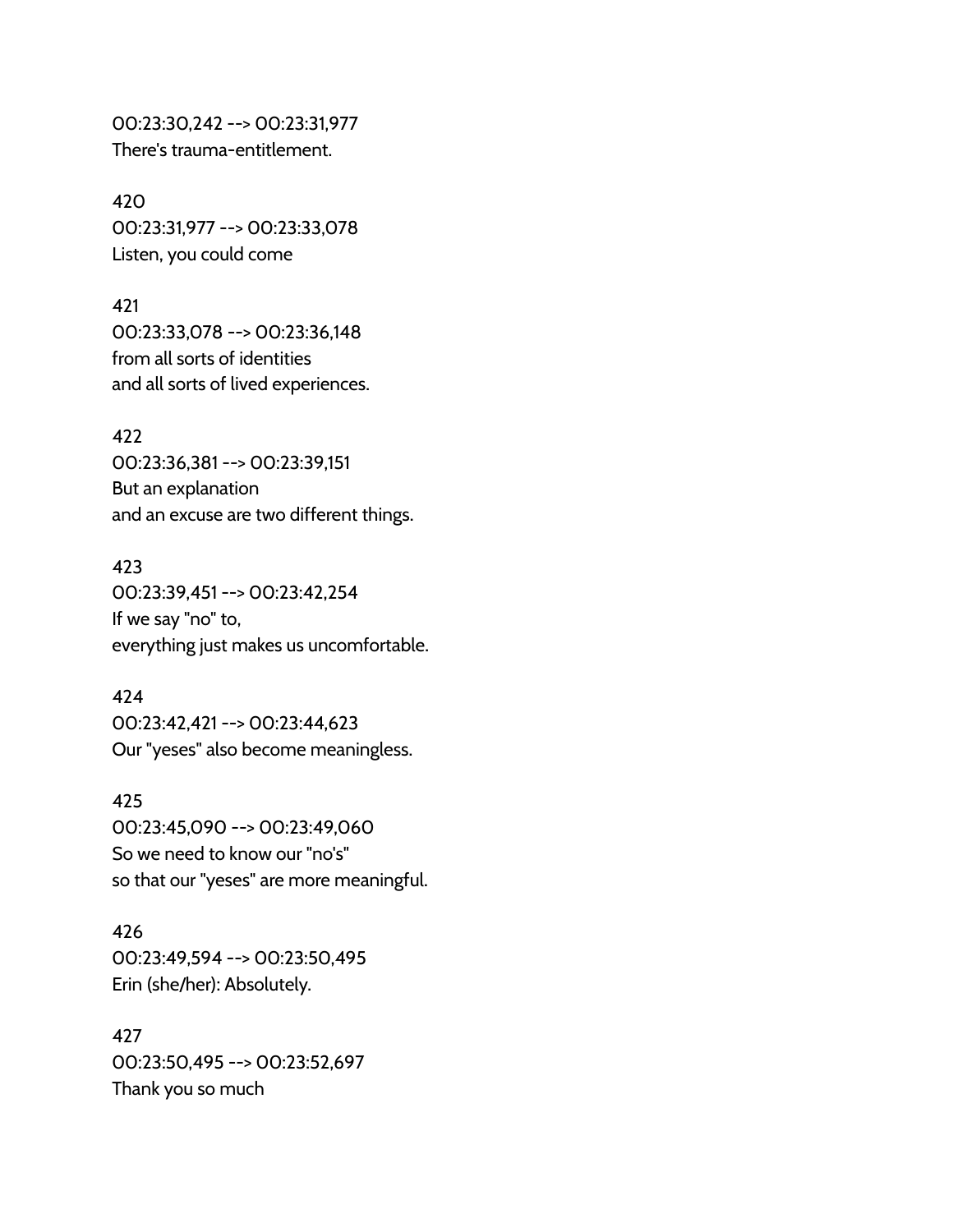for answering our questions,

428 00:23:52,697 --> 00:23:56,835 but we have a few rapid fire questions to close us out.

429 00:23:56,835 --> 00:23:58,537 Jade's going to start us off.

430 00:23:58,537 --> 00:24:01,006 We want the first thing that comes to mind.

431 00:24:02,040 --> 00:24:02,974 Jade (they/them): So, question

432 00:24:02,974 --> 00:24:07,045 one: if you could recommend one book, what would it be?

433 00:24:07,112 --> 00:24:09,781 Deepak (he/him): (Homo) Sapiens by Yuval Noah Harari.

434 00:24:09,781 --> 00:24:11,116 And not only because he's gay.

435 00:24:11,116 --> 00:24:12,884 It's an amazing book. Erin (she/her): Amazing.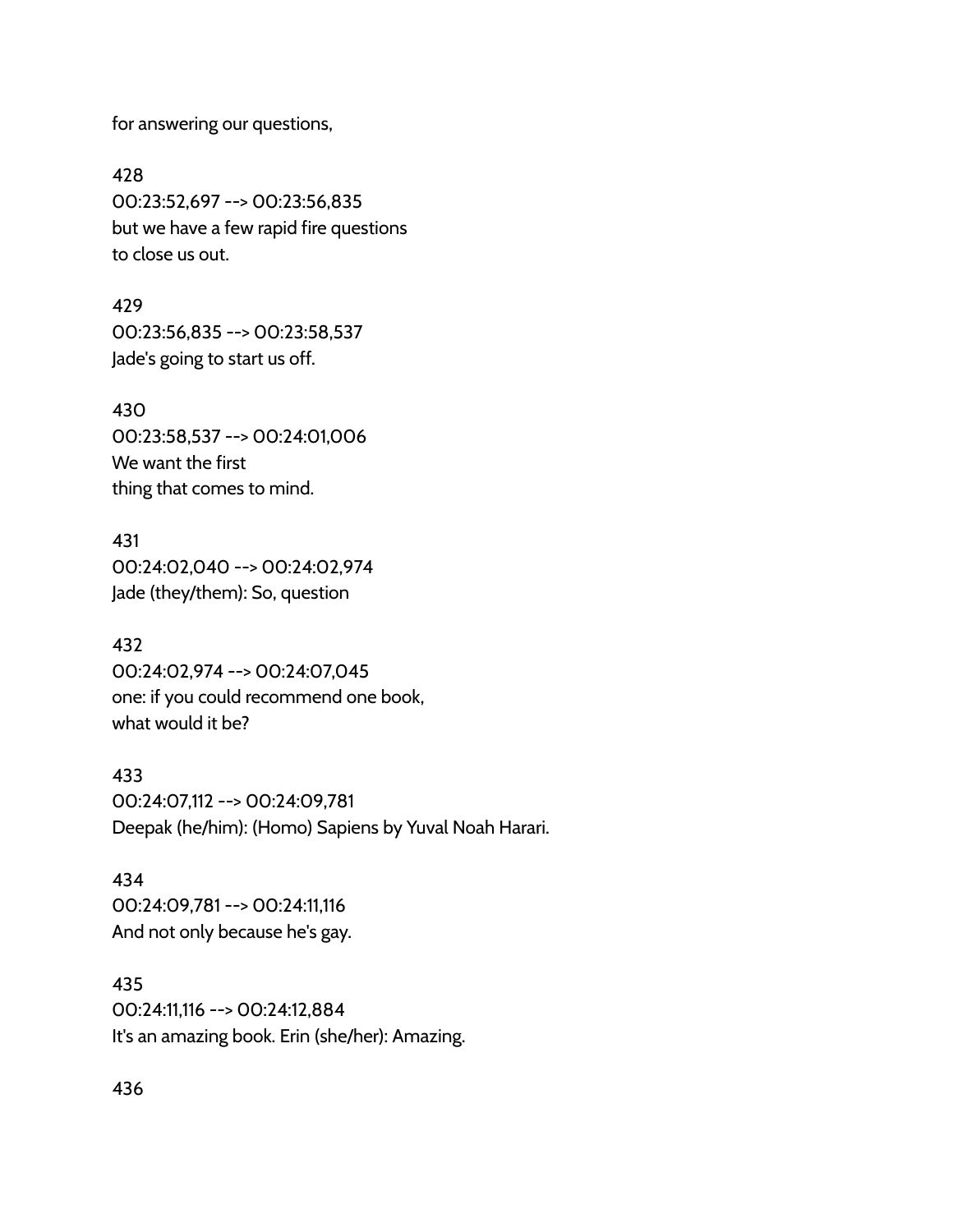00:24:12,884 --> 00:24:15,053 I now have another book to add to my list.

#### 437

00:24:15,053 --> 00:24:18,323 My question is, what brings you joy?

## 438

00:24:18,490 --> 00:24:20,192 Deepak (he/him): Oh my God, I'm such a nerd.

## 439

00:24:20,192 --> 00:24:26,231 Learning new things about philosophy, psychology, politics, history, sexuality.

## 440

00:24:26,364 --> 00:24:30,836 No matter how sad I am, if I do that, I'm just put in a different zone altogether.

## 441

00:24:30,836 --> 00:24:33,872 And I do enjoy good standup comedy routine.

#### 442

00:24:34,139 --> 00:24:34,506 Erin (she/her): I love it.

## 443

00:24:34,506 --> 00:24:38,109 Jade (they/them): Amazing what's your theme song for today?

## 444

00:24:38,176 --> 00:24:42,881 "Go Easy on Me" by Adele.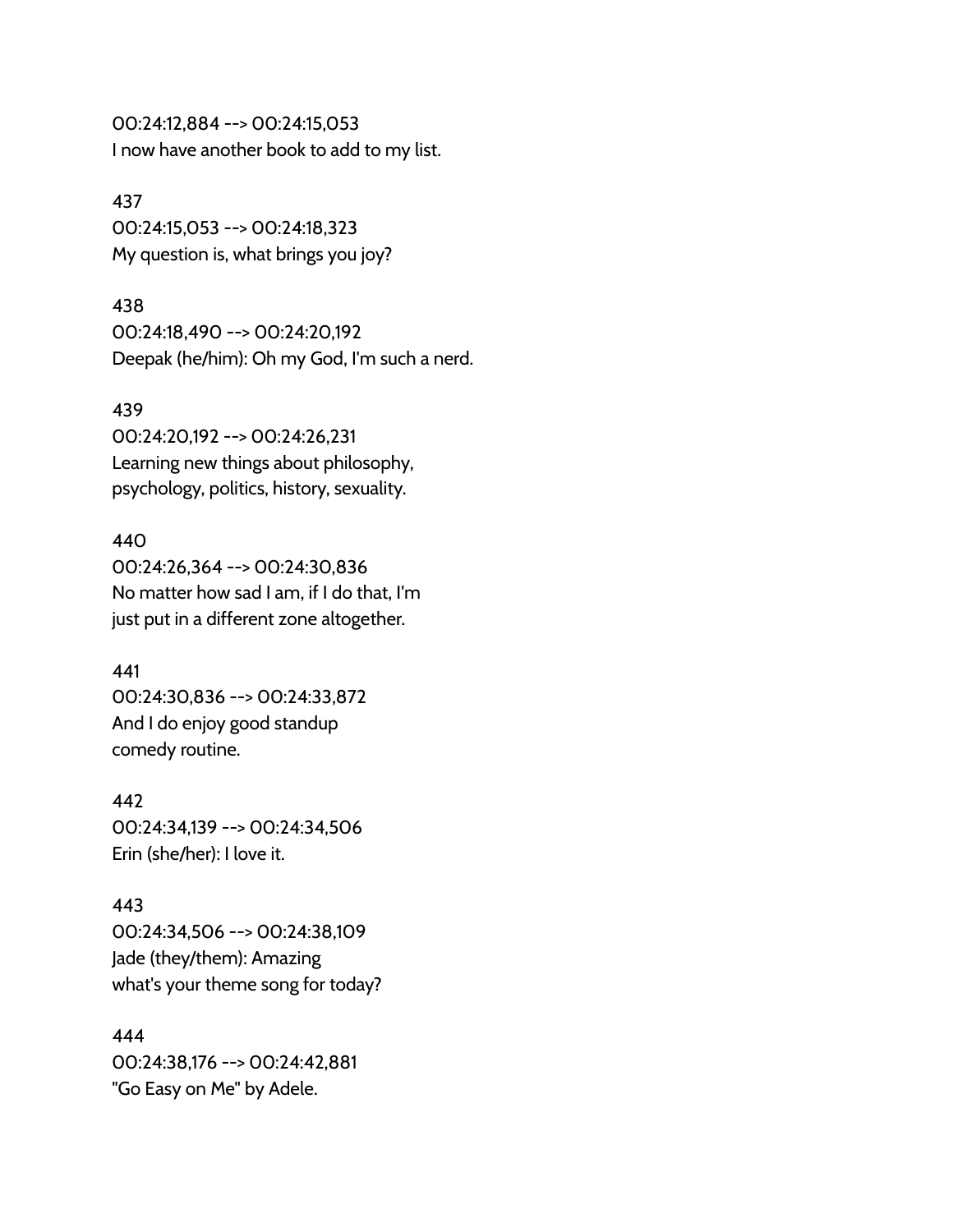# 445 00:24:43,114 --> 00:24:45,617 Erin (she/her): Yes, I am over here loving all of these answers.

## 446

00:24:46,117 --> 00:24:49,821 Oh, Adele. Who is someone that inspires you

447 00:24:49,821 --> 00:24:53,558 and how you create belonging and doesn't get enough credit?

# 448 00:24:53,692 --> 00:24:55,527 There's a gay prince from India.

449 00:24:55,527 --> 00:24:57,996 His name is Manvendra Singh Gohil.

450 00:24:58,230 --> 00:25:02,934 He came out as probably among the first royalty

451 00:25:02,934 --> 00:25:06,505 in the world to openly come out and declare that he's gay.

452 00:25:06,505 --> 00:25:07,806 And he's been trying.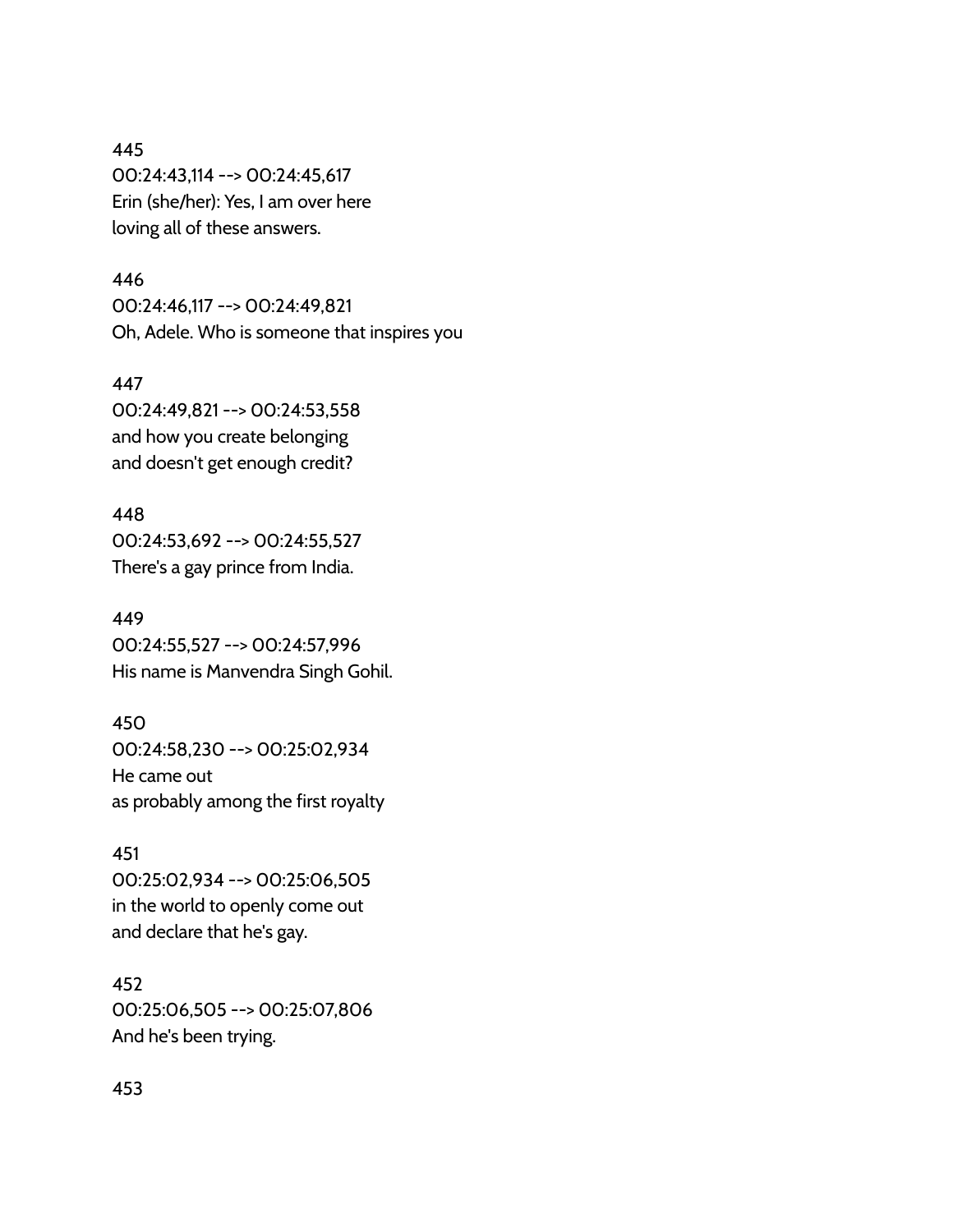00:25:07,806 --> 00:25:11,076 He was thrown out of the palace, has just the title and no money.

#### 454

00:25:11,076 --> 00:25:15,947 He's still trying and trying and trying to create an inclusive society.

455

00:25:16,114 --> 00:25:17,983 That's just like one of my personal heroes.

456 00:25:17,983 --> 00:25:20,919 And I also happen to know him personally. Jade (they/them): Amazing.

457 00:25:20,919 --> 00:25:22,787 And our final question is,

458 00:25:22,787 --> 00:25:26,591 what is one call to action you'd like from our listeners?

459 00:25:26,758 --> 00:25:29,060 Deepak (he/him): Introspection is where we start.

460 00:25:29,194 --> 00:25:34,132 So I would like all of us to be as honestly introspective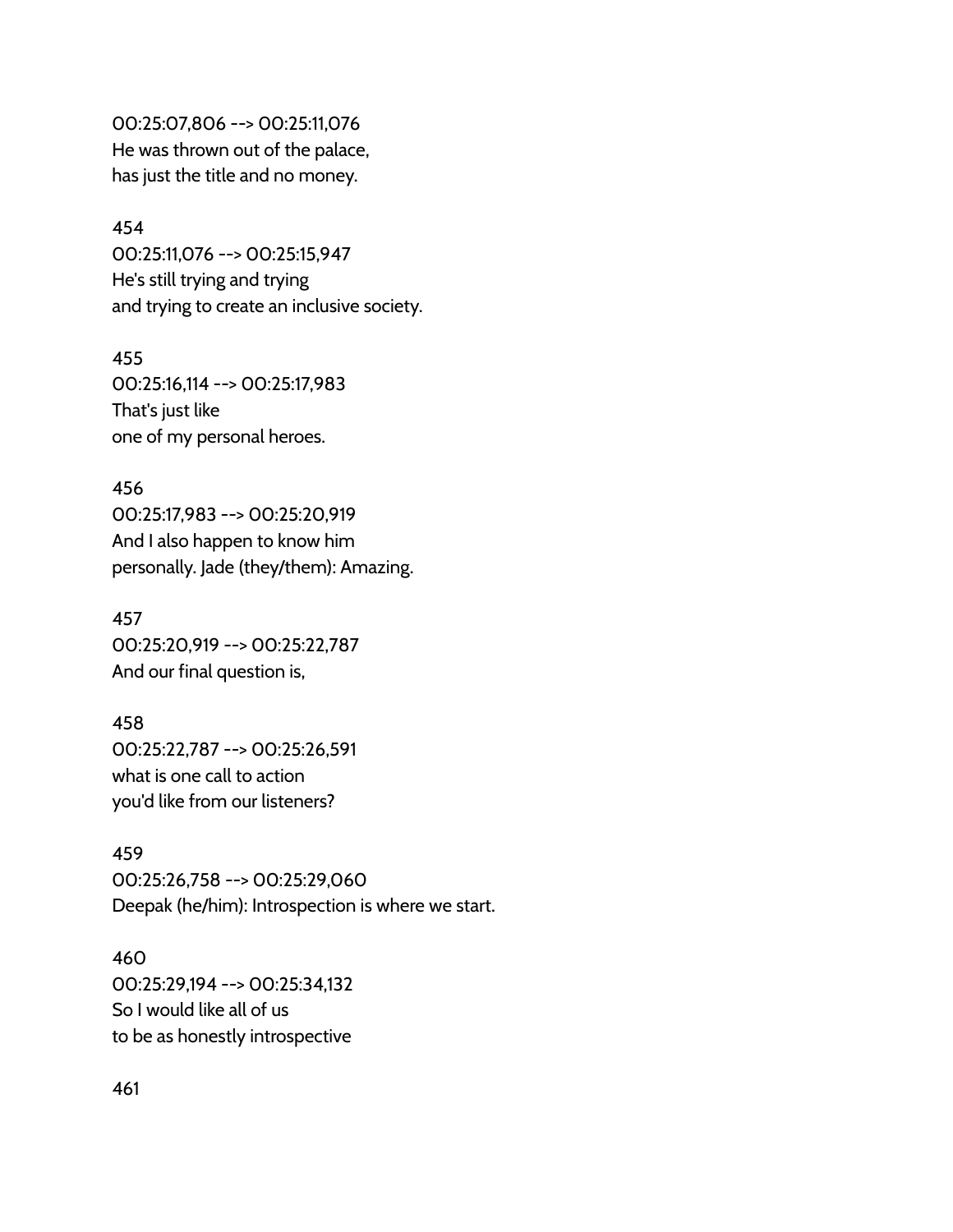00:25:34,132 --> 00:25:37,536 and honestly accepting of ourselves as we can.

#### 462

00:25:37,802 --> 00:25:39,104 And don't get too scared.

#### 463

00:25:39,104 --> 00:25:39,971 You'll be fine.

## 464

00:25:39,971 --> 00:25:42,507 Jade (they/them): To sit in the discomfort once in a while.

# 465

00:25:42,674 --> 00:25:44,342 Deepak (he/him): Yeah.

#### 466

00:25:44,342 --> 00:25:49,114 Jade (they/them): I am so grateful for everything that you've shared today, Erin (she/her): and

#### 467

00:25:49,114 --> 00:25:51,583 Thank you for giving us the gift of your time today.

## 468

00:25:51,750 --> 00:25:52,817 Deepak (he/him): Thank you for having me.

## 469 00:25:52,817 --> 00:25:54,686 It was amazing experience.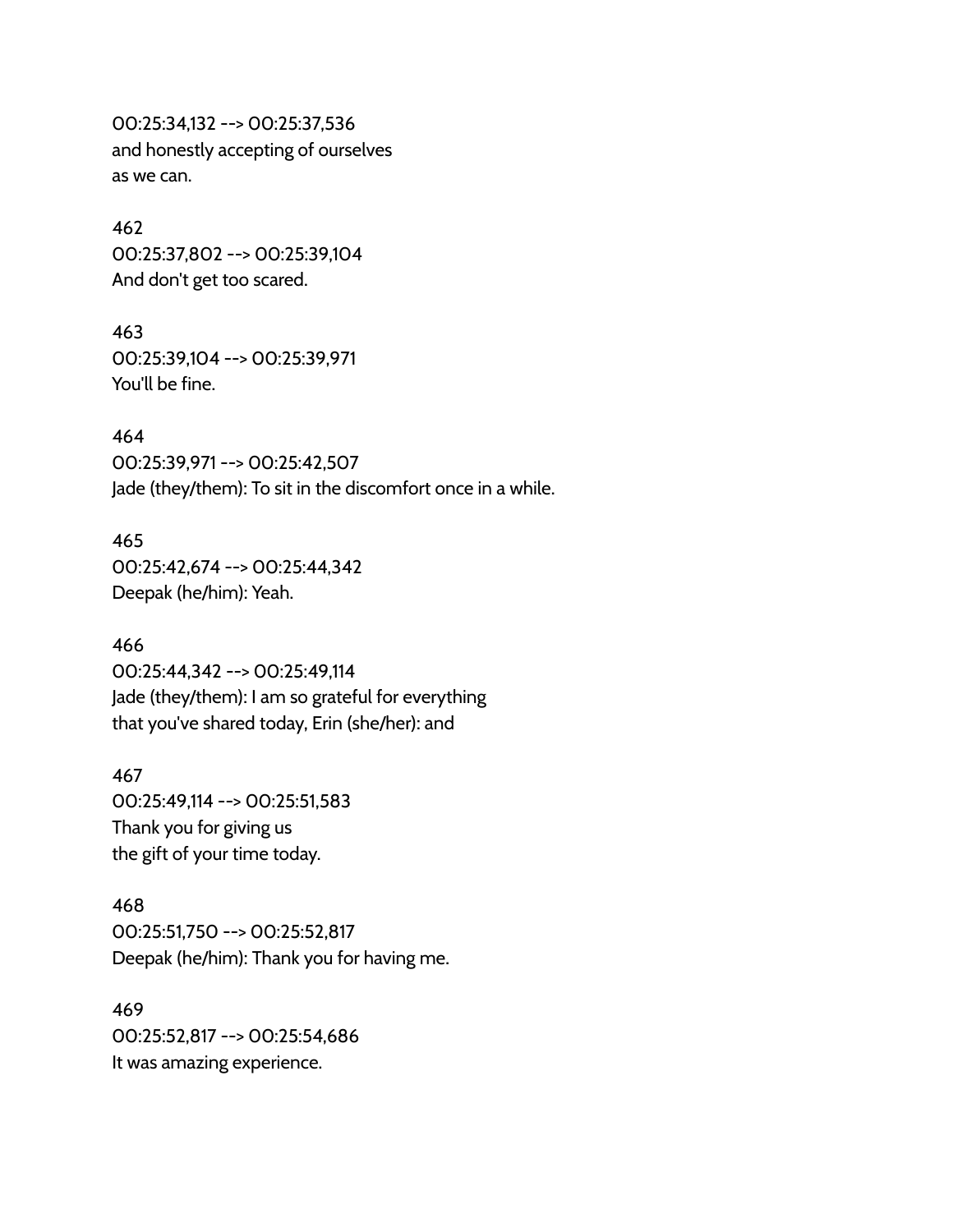470 00:25:56,521 --> 00:25:58,456 Jade (they/them): Erin, what do you think?

#### 471

00:25:58,456 --> 00:26:04,729 Erin (she/her): I am still processing all of the amazing pieces that Deepak shared with us.

#### 472

00:26:05,163 --> 00:26:06,665 What stood out for you?

## 473

00:26:06,665 --> 00:26:10,168 Jade (they/them): You know, one of the things that I really saw through the conversation

#### 474

00:26:10,168 --> 00:26:15,206 today with Deepak was just how much he brought vulnerability to the discussion

#### 475

00:26:15,206 --> 00:26:19,344 of being a newcomer in Canada and what that was like for employment.

#### 476

00:26:20,011 --> 00:26:22,047 Erin (she/her): I totally agree.

#### 477

00:26:22,047 --> 00:26:27,586 I know from my personal experience, I meet many people who have come to Canada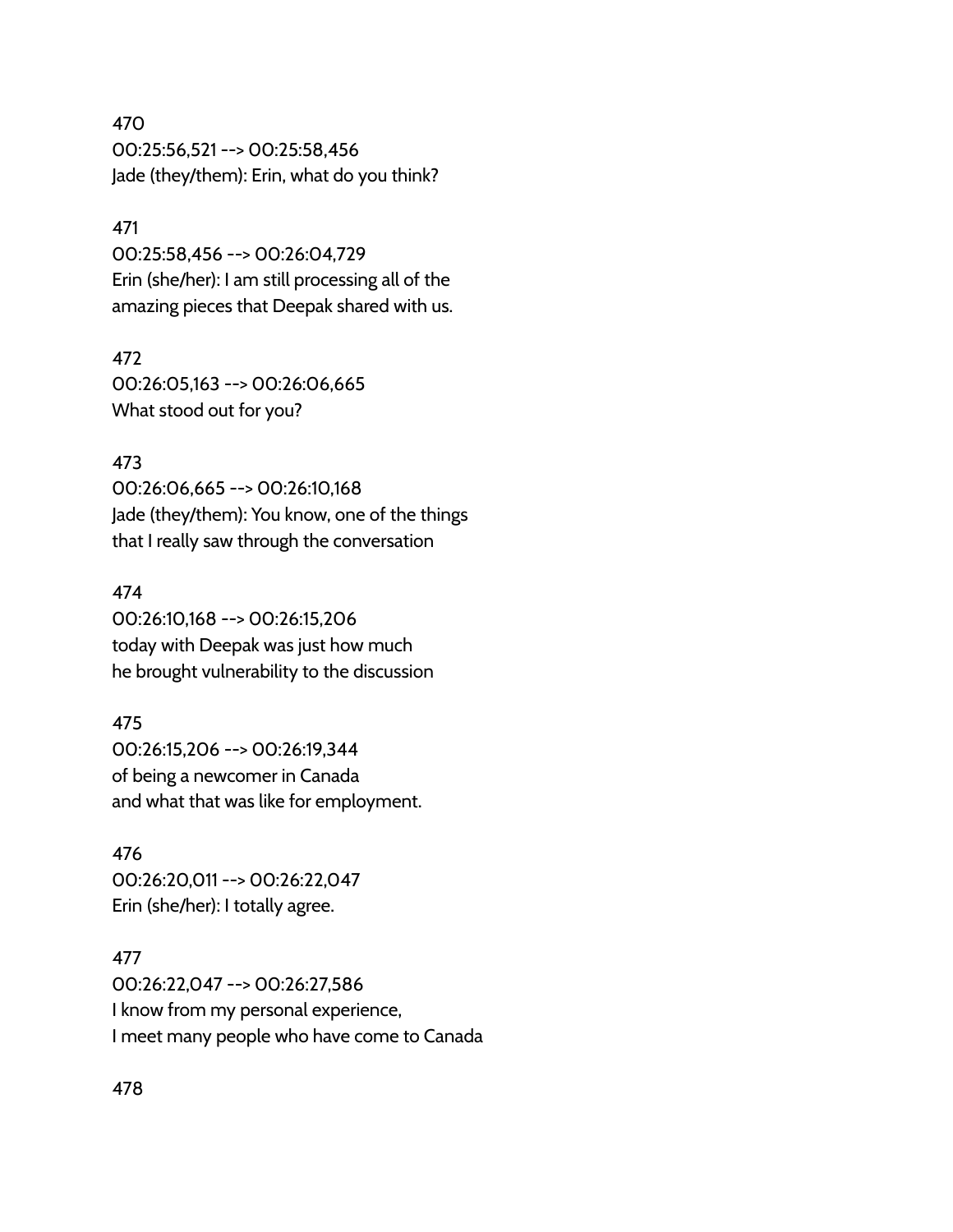00:26:27,586 --> 00:26:33,391 who have such a high education, yet they face barriers in terms of access

#### 479

00:26:33,391 --> 00:26:39,331 to jobs and jobs that would be meaningful to them based on their education,

## 480

00:26:39,331 --> 00:26:42,334 what they're passionate about. Why does this matter?

## 481

00:26:43,602 --> 00:26:46,538 We know through statistics that immigrants and refugees

## 482

00:26:46,538 --> 00:26:50,108 comprise 21.9% of the Canadian population,

## 483

00:26:50,108 --> 00:26:52,410 and this number continues to rise.

## 484

00:26:53,244 --> 00:26:55,647 This is part of the work that we have to do to unpack

## 485

00:26:55,647 --> 00:26:59,651 our own privileges and understand the work that still needs to be done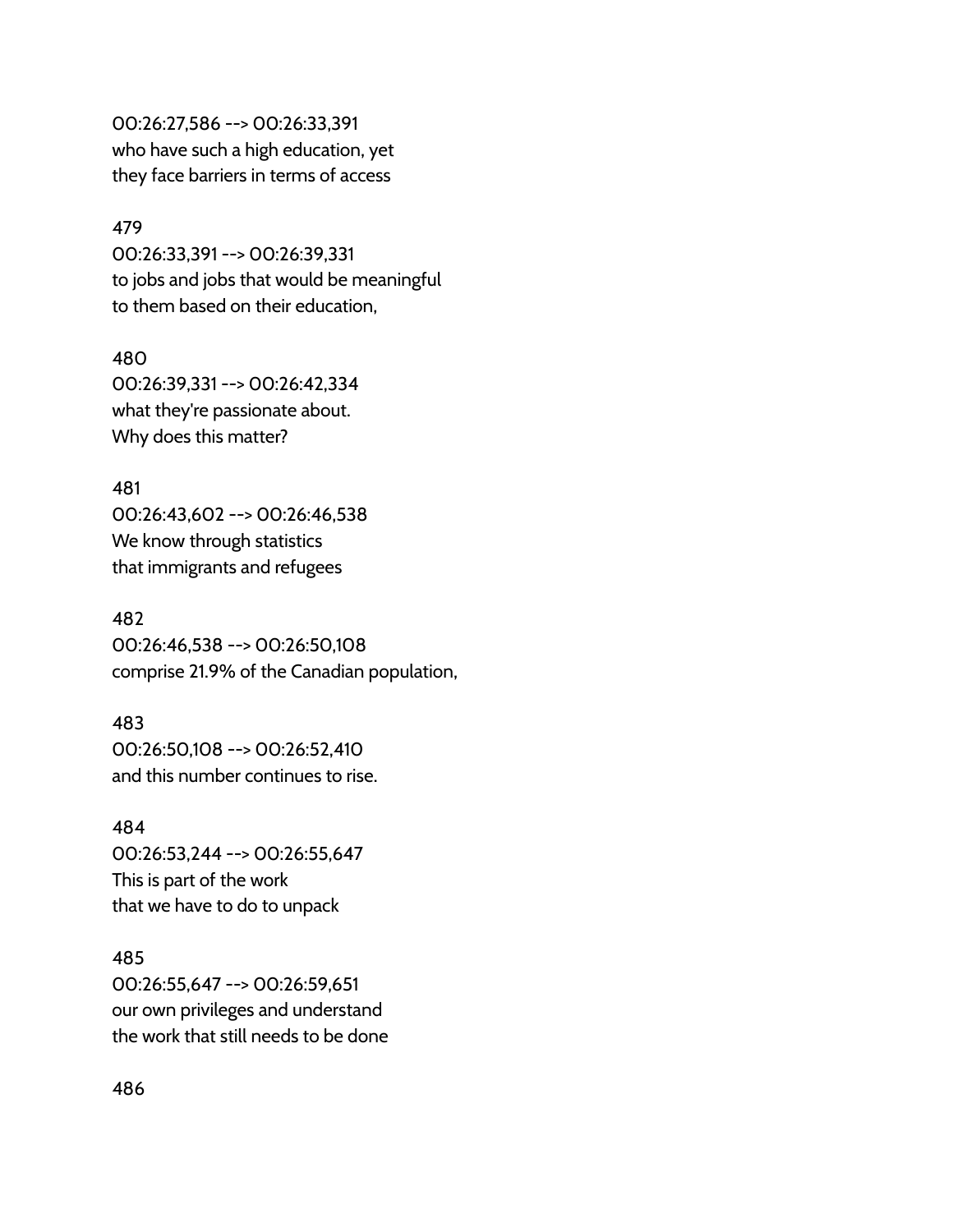00:26:59,651 --> 00:27:03,722 to allow everyone to achieve their highest potential.

#### 487

00:27:04,356 --> 00:27:07,459 Jade (they/them): Yeah, I see that questioning happening a lot.

#### 488

00:27:08,093 --> 00:27:08,893 Erin (she/her): Yeah, absolutely.

489 00:27:08,893 --> 00:27:12,030 And I think it'll will give our listeners lots to think about as well.

## 490

00:27:12,030 --> 00:27:15,066 And I look forward to continuing these conversations.

## 491

00:27:15,900 --> 00:27:18,003 Jade (they/them): Thank you so much for tuning in today.

#### 492

00:27:18,069 --> 00:27:23,708 We hope that you enjoyed learned and uncovered deeper belonging with us.

493 00:27:23,708 --> 00:27:27,946 and our guest Deepak Kashyap. We encourage you to connect with us on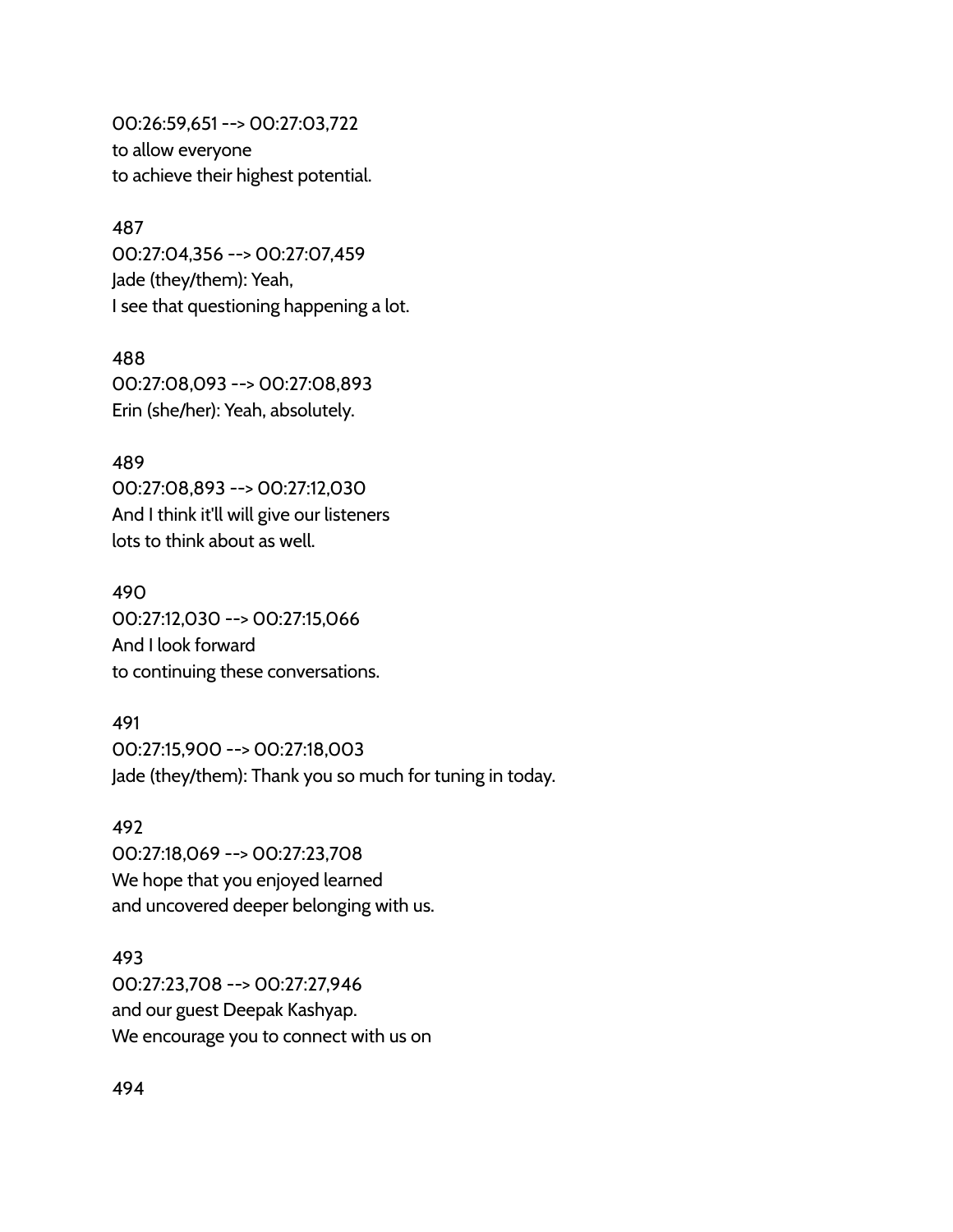00:27:27,946 --> 00:27:32,851 LinkedIn and let us know what part of today's episode resonated most with you.

#### 495

00:27:33,084 --> 00:27:37,055 We also would like to think and share a brief message from our sponsors.

#### 496

00:27:37,355 --> 00:27:40,759 Erin (she/her): Today's episode is sponsored by Shaw Communications.

## 497

00:27:40,859 --> 00:27:43,228 They connect millions of Canadians every day

## 498

00:27:43,261 --> 00:27:46,665 to brighter technology solutions, and they're proud to celebrate

#### 499

00:27:46,665 --> 00:27:50,335 the rainbow of identities on their teams that make that possible.

500 00:27:50,368 --> 00:27:51,936 The richness of diversity

501 00:27:51,936 --> 00:27:55,974 among their staff and communities is what makes them uniquely Shaw.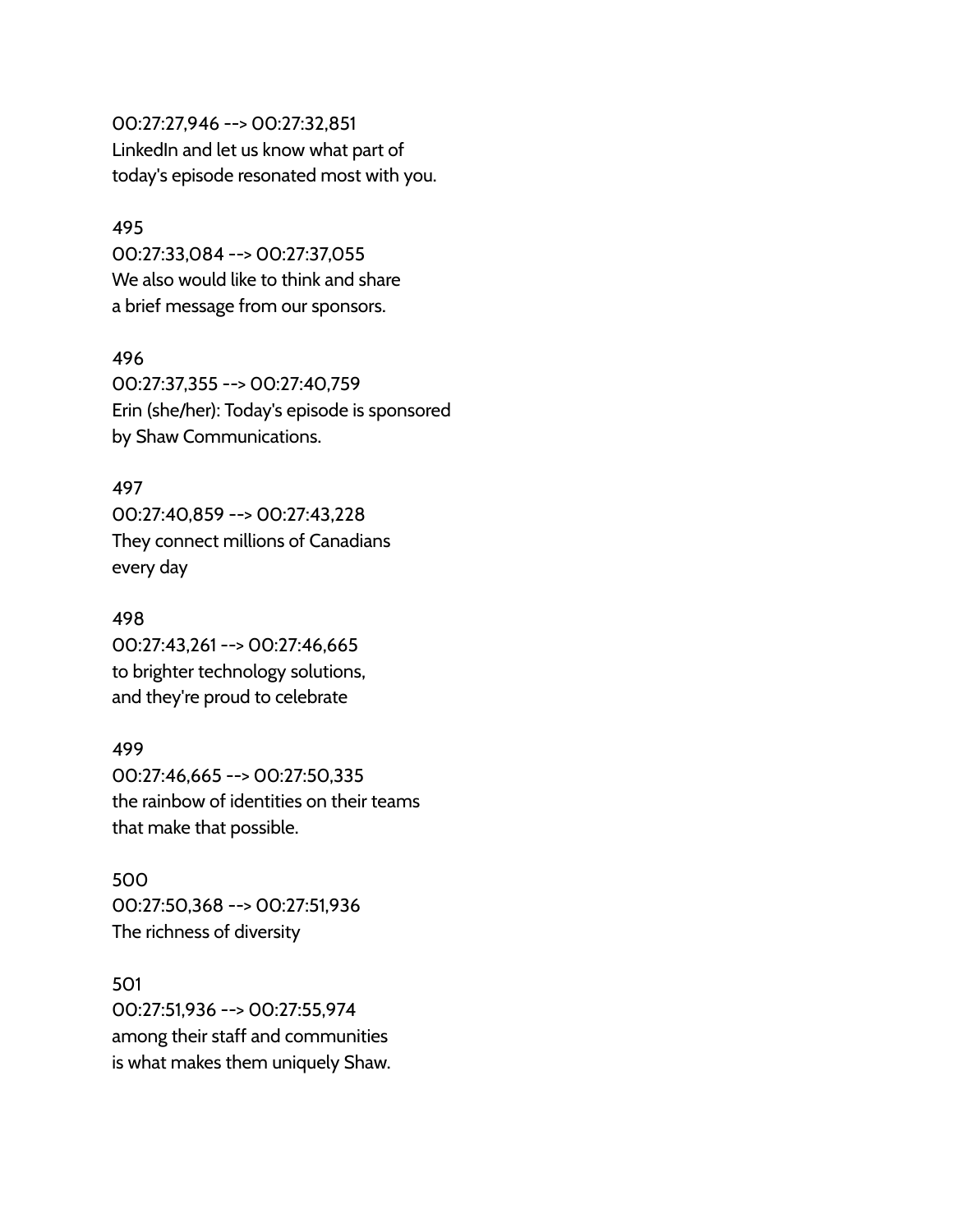502 00:27:56,074 --> 00:28:00,278 It impacts everything they do. Shaw is a place where everyone can bring

503 00:28:00,278 --> 00:28:03,281 their whole selves to work and feel a sense of belonging.

504 00:28:03,448 --> 00:28:06,551 To learn more about Shaw, visit Shaw.ca

505 00:28:06,918 --> 00:28:10,722 That's  $s - h - a - w - dot c - a$ .

506 00:28:11,623 --> 00:28:16,127 Jade (they/them): Also thanks to our production team, including our editor Sean Ahmed, our

507 00:28:16,127 --> 00:28:21,232 communications coordinator, Luis Augusto Nobre, and our production support,

508 00:28:21,232 --> 00:28:22,233 Connor Pion.

509 00:28:22,233 --> 00:28:23,068 And of course

510 00:28:23,068 --> 00:28:27,272 most of all, we'd like to thank you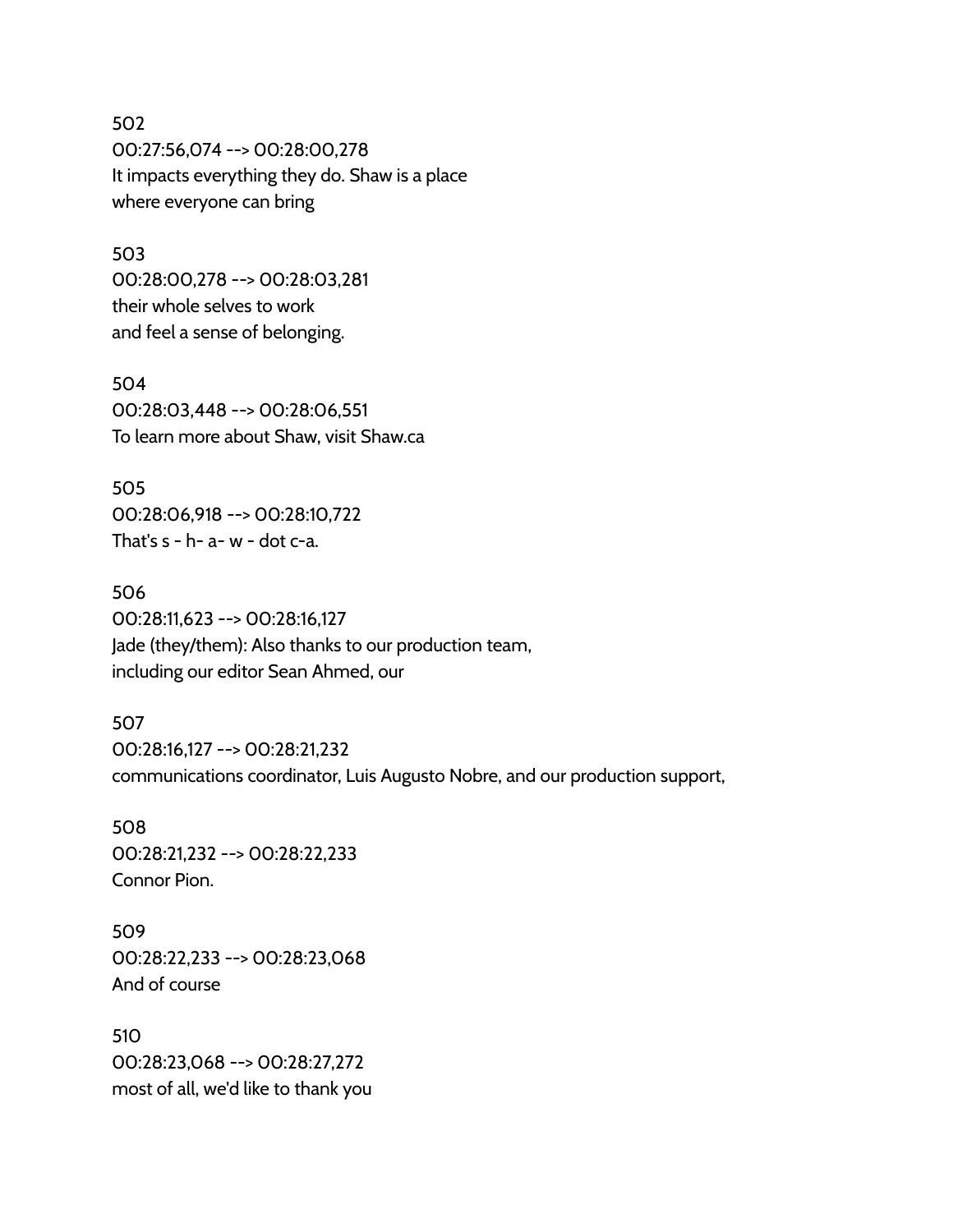for joining us on our first episode.

511 00:28:27,272 --> 00:28:27,806 This has been

#### 512

00:28:27,806 --> 00:28:31,576 a bit of a dream for Erin and I and so we're so grateful for the support.

#### 513

00:28:31,976 --> 00:28:35,547 For more information about today's guests, links referenced

514 00:28:35,547 --> 00:28:37,716 and a transcript, check out our show notes,

515 00:28:37,716 --> 00:28:40,351 which are available on the Pride at Work Canada website.

516 00:28:40,351 --> 00:28:44,055 You can also subscribe or follow wherever you get your podcasts,

517 00:28:44,055 --> 00:28:47,992 and we look forward to joining us in the future and finding moments

518 00:28:47,992 --> 00:28:49,427